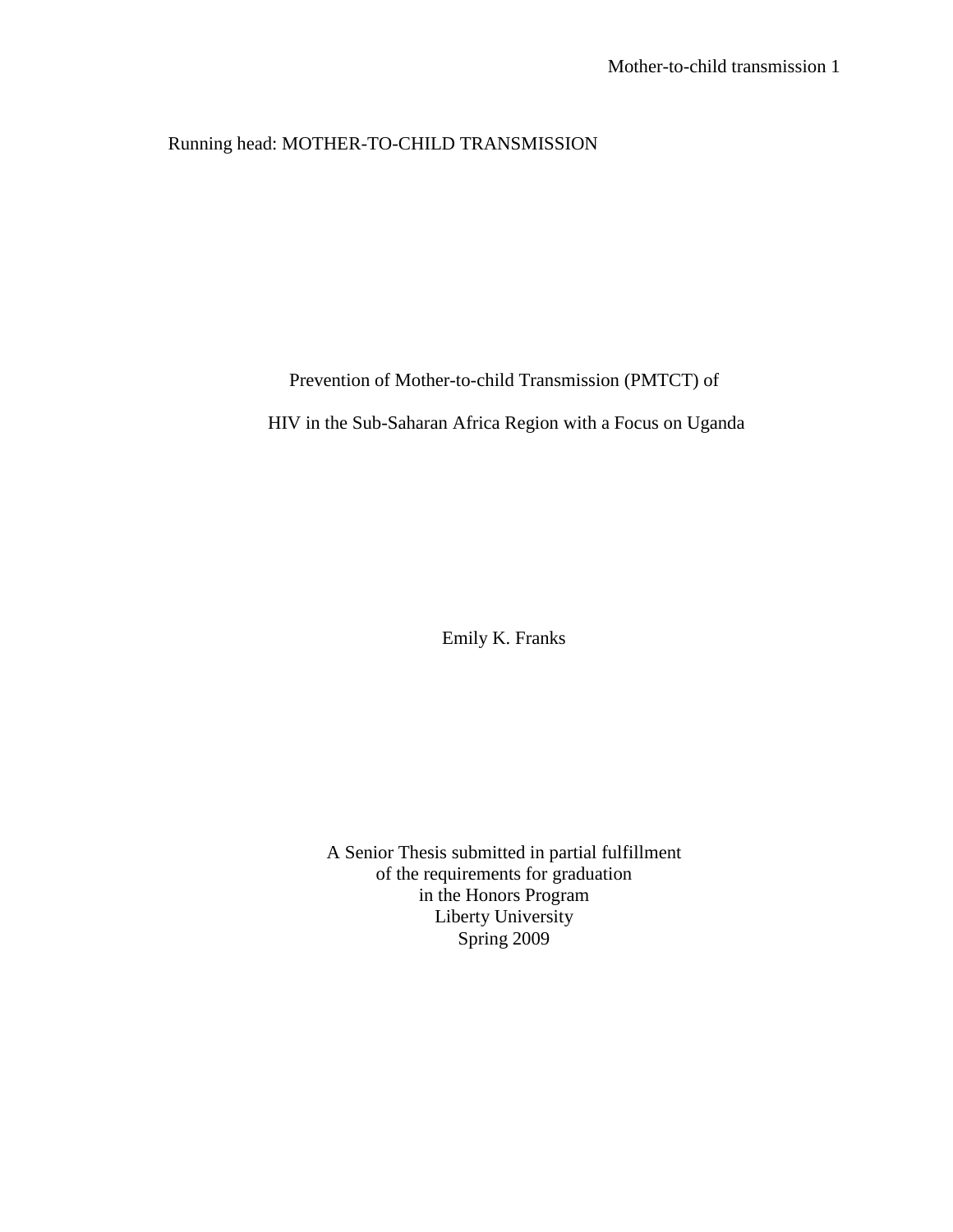Acceptance of Senior Honors Thesis

This Senior Honors Thesis is accepted in partial fulfillment of the requirements for graduation from the Honors Program of Liberty University.

> \_\_\_\_\_\_\_\_\_\_\_\_\_\_\_\_\_\_\_\_\_\_\_\_\_\_\_\_\_\_ Cindy Goodrich, Ed.D. Thesis Chair

> > Linda Gregory, MSN Committee Member

\_\_\_\_\_\_\_\_\_\_\_\_\_\_\_\_\_\_\_\_\_\_\_\_\_\_\_\_\_\_

\_\_\_\_\_\_\_\_\_\_\_\_\_\_\_\_\_\_\_\_\_\_\_\_\_\_\_\_\_\_ Richard A. Lane, MD Committee Member

\_\_\_\_\_\_\_\_\_\_\_\_\_\_\_\_\_\_\_\_\_\_\_\_\_\_\_\_\_\_ Brenda Ayres, Ph.D. Honors Director

\_\_\_\_\_\_\_\_\_\_\_\_\_\_\_\_\_\_\_\_\_\_\_\_\_\_\_\_\_\_ Date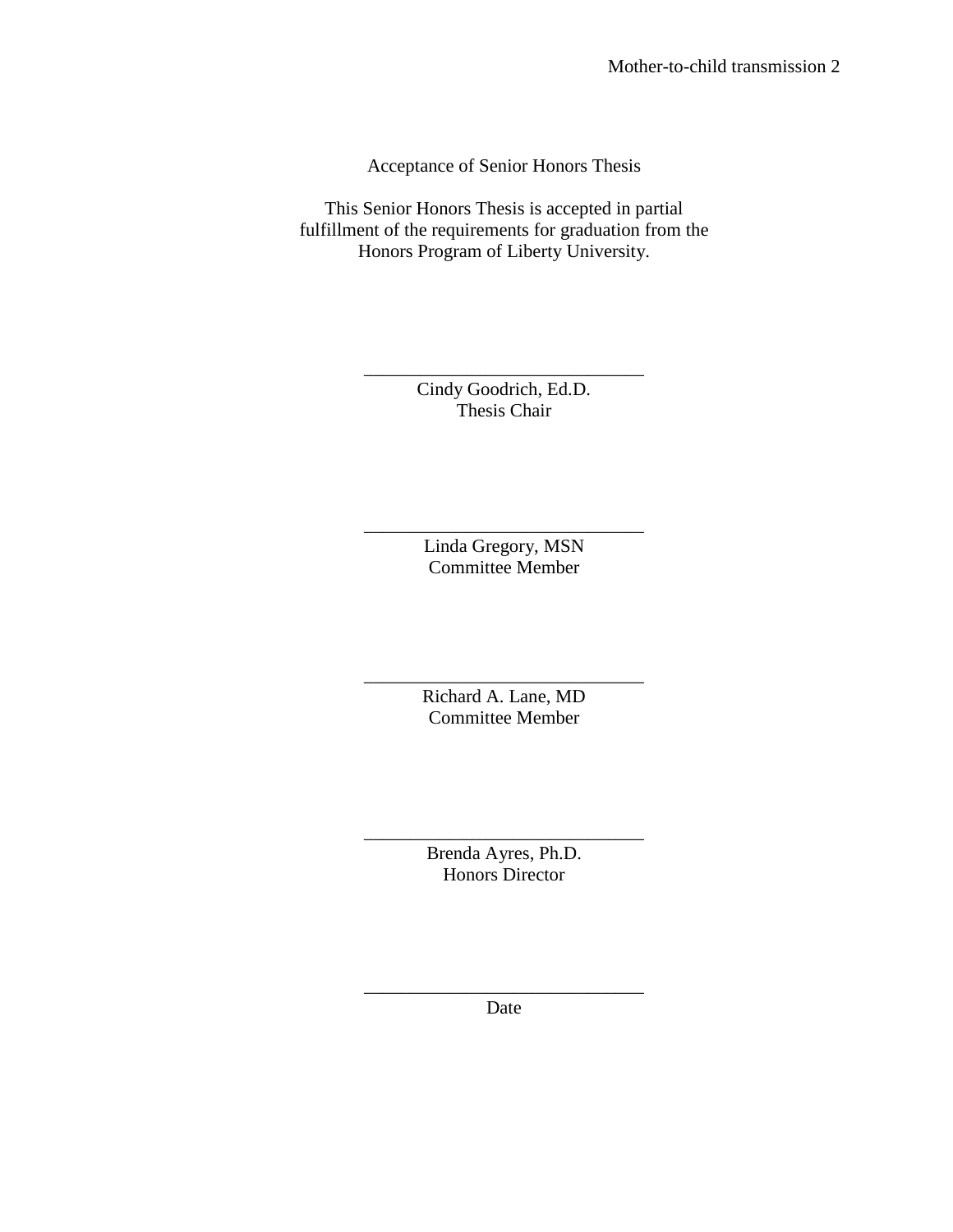#### Abstract

With the rise of the HIV/AIDS epidemic in the past thirty years, people of all ages, infants to elderly alike, all over the world, suffer from its adverse effects. Even an unborn baby in-utero can contract this virulent infection by means of mother-to-child transmission (MTCT) (Sweeney, 2005). Infants and children diseased in this way comprise 90% of the estimated 800,000 new cases of HIV in children seen each year, but the region hit hardest, however, is Sub-Saharan Africa, with the country of Uganda historically having the highest incident rate for a time (Stringer, E.M., et al. 2008). Therefore, the purpose of this paper is to learn more about the prevention of MTCT in order to attain a better understanding of what is being done in this arena to impede HIV progression, to discover gaps in HIV/AIDS research and application, and to discern new and appropriate avenues in which a broader spectrum of people could contribute to the prevention of MTCT.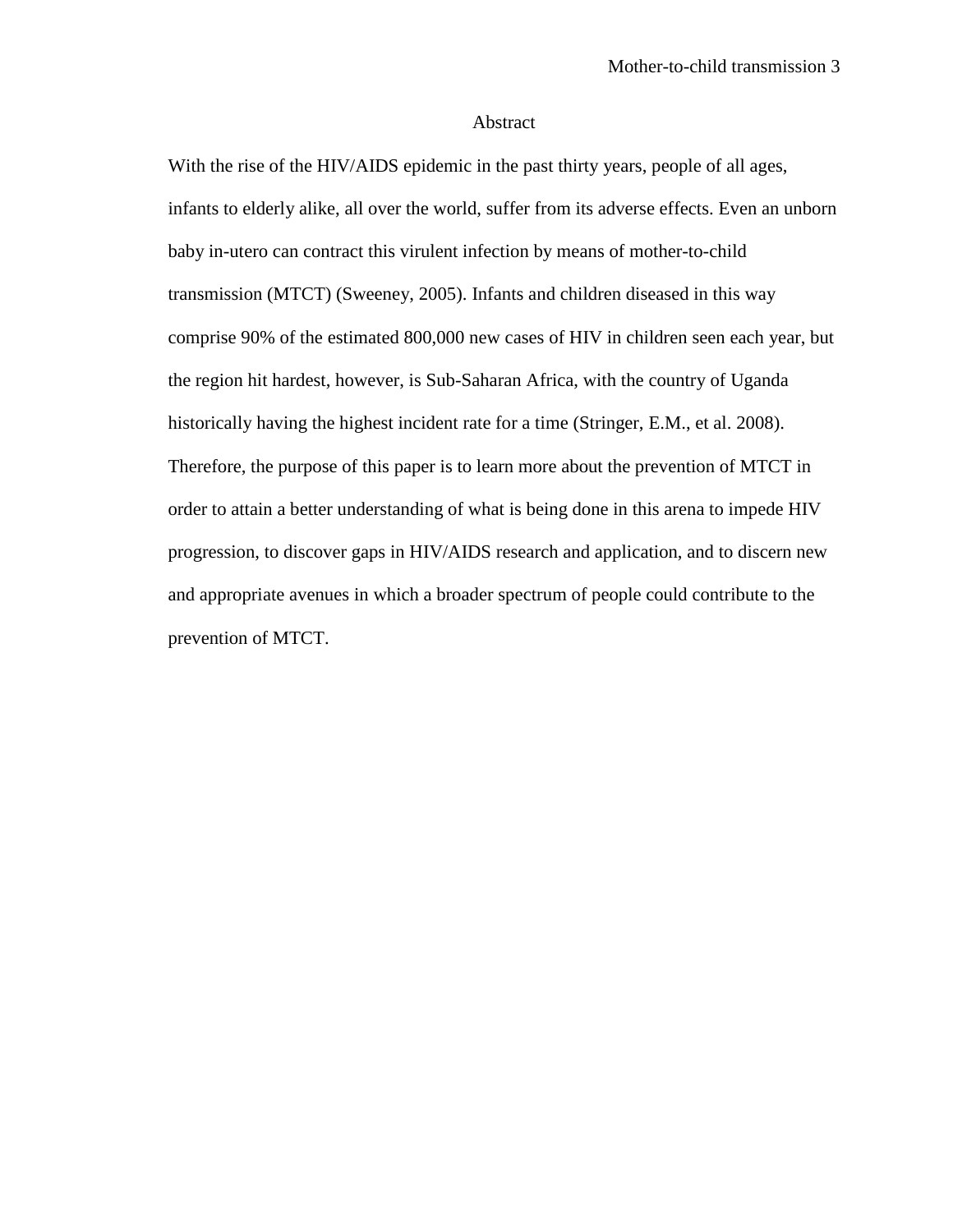Prevention of Mother-to-child Transmission (PMTCT) of

HIV in the Sub-Saharan Africa Region with a Focus on Uganda

No region of the world is exempt from the ravenous effects that the human immunodeficiency virus (HIV)/acquired immunodeficiency syndrome (AIDS) inflicts upon people of all ages at one level or another. It is an epidemic brought on by personal human behavior (UNAIDS, 2004). Unlike some diseases that have been around for centuries, HIV/AIDS is a more recent reality. In the year 1981, clinicians identified it as a new immunodeficiency syndrome found in homosexual men referred to as "gay-related immunodeficiency syndrome" or GRIDS (Sweeney, 2005). The incidence of this syndrome was steadily increasing, and it was eventually termed AIDS (Sweeney). It did not take long for people to realize that this disease could also be heterosexually transmitted when the virus was found passed to women as well (Gross, 2004).

Although a debatable issue, Kasensero, located in Uganda's Rakai district, is considered by some to be the site of the AIDS origination (Shoumatoff, 1988). The people of Uganda do not regard this disease as their own (Shoumatoff). However, evidence of AIDS in Uganda traces back to 1972 in the northwestern region, the homeland of Idi Amin in the Nile Province (Shoumatoff). Robert Gallo, who was a renowned AIDS researcher in America, noted that, "All the scientific signposts point to an origin in Africa, somewhere around the region of Lake Victoria" (cited in Shoumatoff, p. 132).

As knowledge of this fatal condition has increased in the last three or four decades, so have the number of people who have been infected with the virus. Despite the fact that the entire world experiences the effects of HIV, the region of Sub-Saharan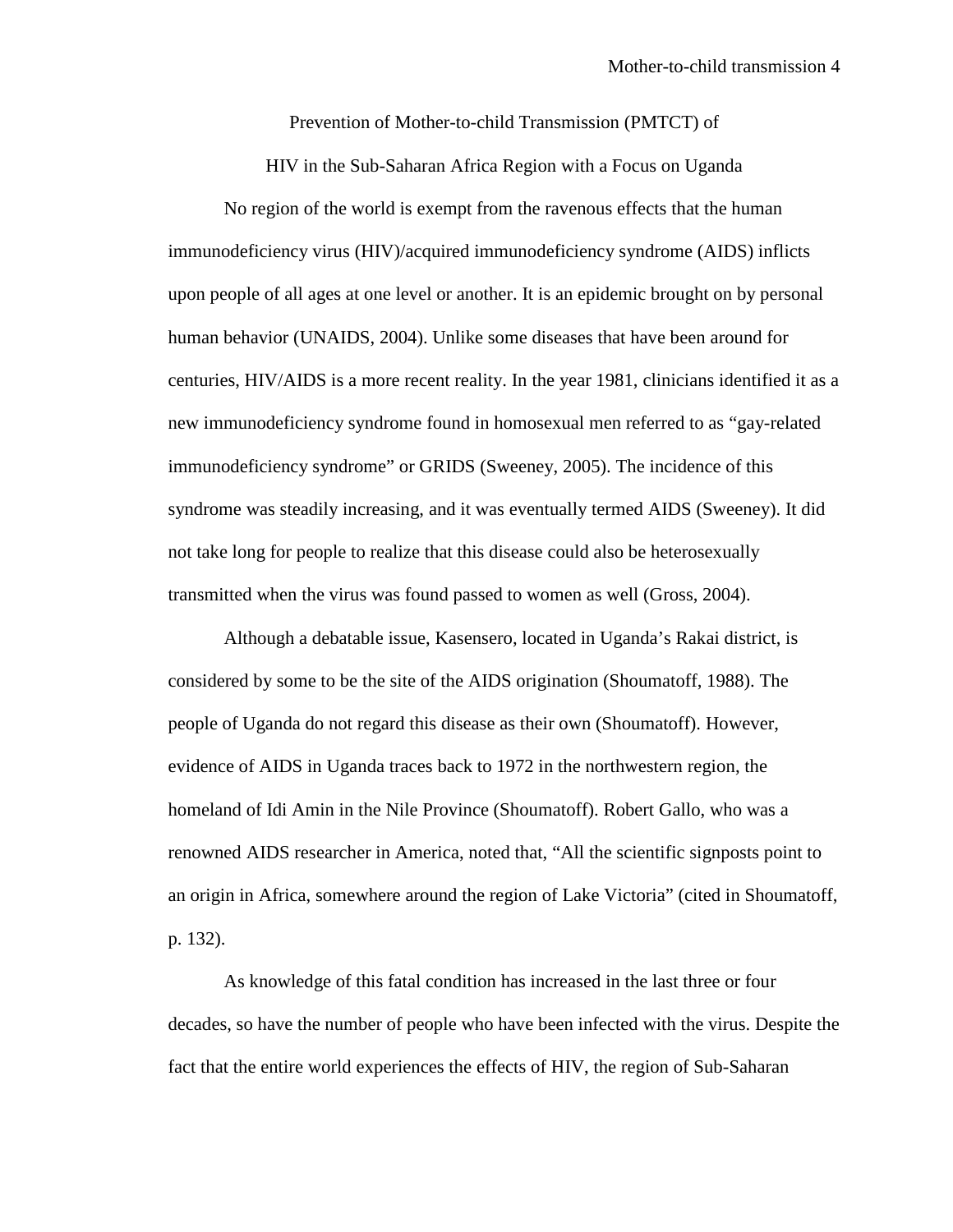Africa has been more negatively affected by the virus than any other location (Sweeney, 2005). There has been a shift from men to women in the percentages of those infected with HIV. The Global Program of the World Health Organization's executive director announced it to the world back in 1993 that 50% of the new infections consisted of women and that most of the cases in Sub-Saharan Africa involved women (Gross, 2004).

More than a decade ago, in-depth scientific research was published in the *Journal of Virology* on HIV-1 infection of tissues and cells found on the upper and lower female reproductive tracts (Howell et al. 1997). From the Howell et al. research study, it was discovered that the tissues and cells of the female reproductive tract are vulnerable to being infected with HIV, and once those cells have been exposed to the virus, it only takes a minimum of 60 minutes for the infection to take hold (Howell, et al. 1997). The research also supported that varying levels of hormones may play a role in the production of the virus and its ability to infect the body because an increase in the recovery of the virus was observed in cervical ectopy, while using oral contraceptives, and pregnancy (Howell, et al. 1997). Even though these findings are from years ago, they have helped to set a framework for preventing transmission of HIV (Howell, et al. 1997).

As further research was performed and HIV/AIDS transmission was understood more, it was found that one of the three main modes of acquiring this virus is through perinatal transmission from the mother-to-child (MTCT) (Sweeney, 2005). In order to prevent the further spread of this virus, much work and research is still required so that the unborn babies of mothers who are inflicted with HIV may be protected.

 The issue of MTCT is of great concern and demands attention because more recent records from 2006 show that approximately 2.3 million children under the age of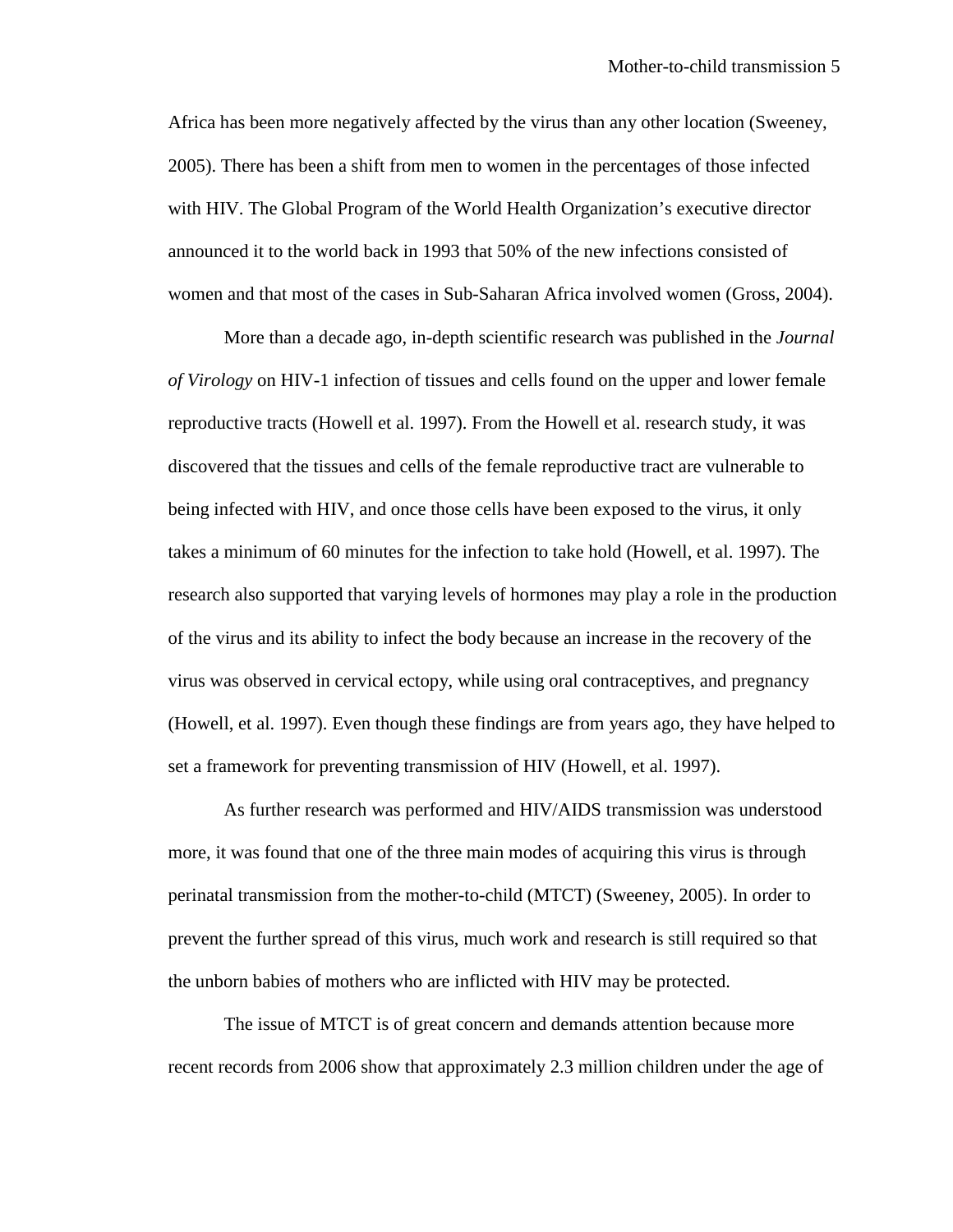15 suffered from transfer of HIV, and of the 39.5 million people living with HIV around the world, approximately 17.7 million of them were women (Guidance, 2007). A study performed in Nigeria on leaders' perceptions of mother-to-child transmission prevention alleged that over half of a million children every year acquire the virus, but it is through mother-to-child transmission in which 90% of those children get it (Arulogun, Adewole, Olayinka-Alli, & Adesine, 2007). This means over 1400 young children and teenagers not yet 15 years old from impoverished areas are afflicted with this virus daily (Guidance). Updates from the World Health Organization (WHO) continue to support that most of these cases are found in Sub-Saharan Africa due to the fact that among pregnant women living in those countries there is a high prevalence for HIV, and it is a region in which the health-care infrastructure is under resourced (Stringer, E.M., et al. 2008). Without effective prevention measures, a large number of these infants and children, more than 50%, will not live to see the day they turn two years old (Guidance).

Of the 90% or more of the new cases seen in infants and young children that occur through mother-to-child transmission, there are three areas or routes by which these children are at risk of contracting the virus. According to researchers that make up the Interagency Task Team (IATT) on Prevention of Mother-to-Child Transmission (PMTCT), these include the following: during the antenatal time, or pregnancy, during the birth, or through breastfeeding (Guidance, 2007). An even more recent piece of literature from the *Bulletin of the World Health Organization* discussing the effectiveness of MTCT prevention in countries of low income identified from a plethora of studies some significant reoccurring risk factors. The following have been referred to as the most important when regarding perinatal transmission: vaginal birth, breastfeeding, a low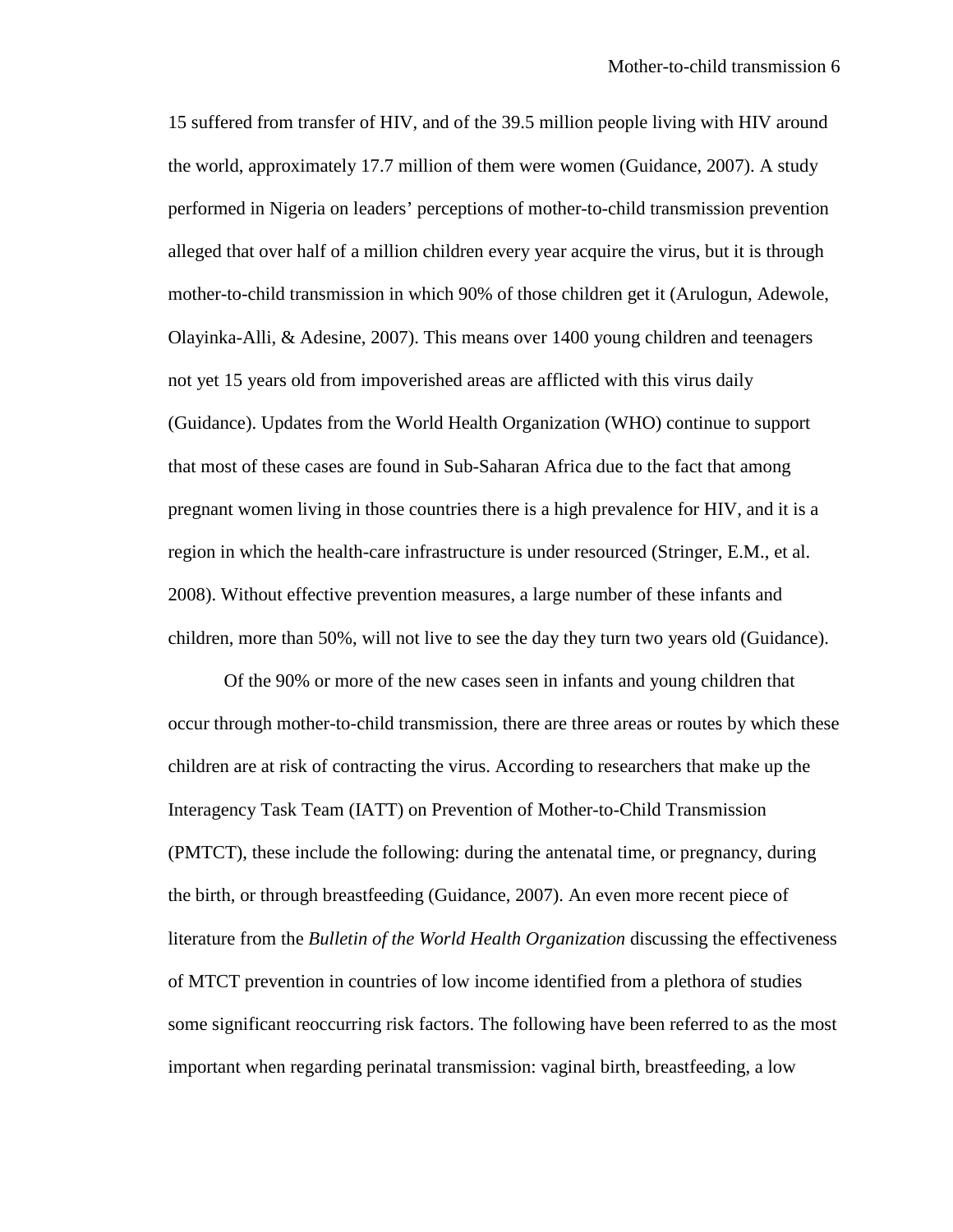count of CD4+ lymphocyte cells in the mother, and a high HIV viral load in the mother's plasma (Stringer, E.M., et al. 2008). Whatever the causes may be, if nothing is done to prevent this infestation, then anywhere between 20% and 45% of those children born to HIV-diseased mothers could contract the virus (Guidance). Research gathered by the IATT estimates that breastfeeding could be responsible for 5-20%, labor and delivery 10- 20%, and the time during the pregnancy, 5-10%, of transmitting HIV (Guidance). Earlier research from a decade ago suggested that breastfeeding was responsible for half of the mother-to-child transmissions, while pregnancy and birth caused the other half of transmissions (Weinreich, 2003).

### Overview of the Disease Process

With all of these alarming statistics and specific terms being thrown around, terms such as "viral load" or "CD4 levels," a basic overview of the disease and why it is such a virulent infection is necessitated. This human immunodeficiency virus (HIV) can eventually develop into what has been termed AIDS which stands for "acquired immunodeficiency syndrome," as noted above. The passing of the virus has four main modes of transfer, two of which are horizontal modes and two that are vertical (Hockenberry, 2005). The former two include exposure to blood and sexual contact, the latter, childbirth and breastfeeding (Gallant, 2009). The term *vertical* refers to the passing of HIV perinatally from the mother to the infant (Hockenberry). Transmission through mosquitoes or other insects is not a mode of transfer (Sweeney, 2005). Also, the occurrence of viral spread from infected individuals to uninfected individuals by means of casual contact has not been supported by evidence (Hockenberry).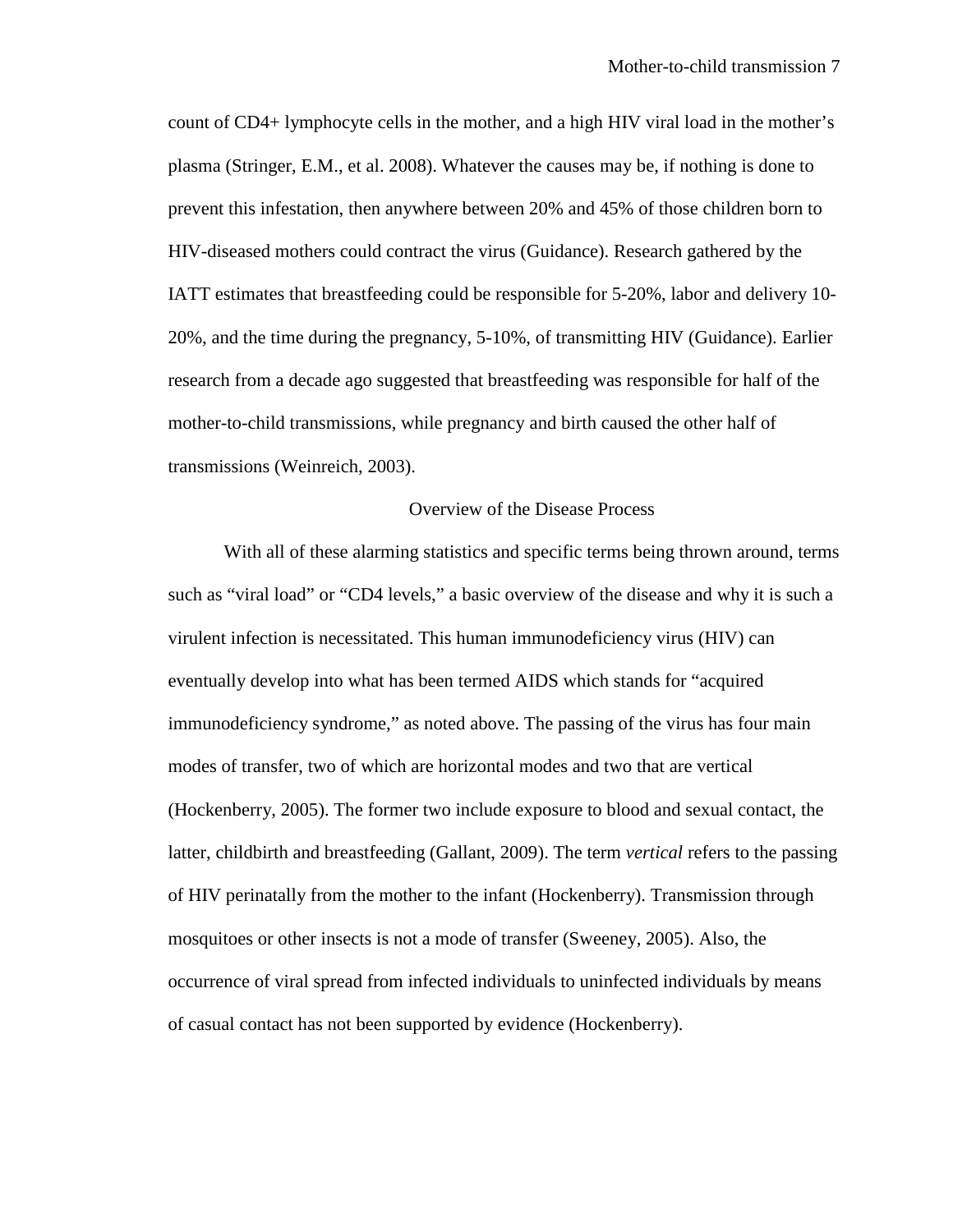A key concept about this virus is that HIV is a retrovirus (Sweeney, 2005). Such is the nature of all viruses HIV cannot duplicate if it is not inside of a living cell (Bradley-Springer, Shaw, & Lewis, 2007). A retrovirus produces enzymes that allow RNA to manufacture DNA through a reverse transcription process. RNA is the retrovirus' own genetic material that has the capability of becoming DNA. Normally, DNA turns into RNA through the process of transcription, but HIV is called a retrovirus because it does just the opposite (Gallant, 2009). Once the virus has infected the body, it uses reverse transcriptase, the enzyme, to convert the RNA into the DNA. This new DNA, which used to be RNA, is now able to enter human cell DNA (Gallant). This entry allows for more virus to be formed and more healthy cells to potentially be affected. It is as if the virus is disguised in human DNA but now wears an ominous mask. It can also lie quiet for years, in a latent phase, like a dangerous reservoir or volcano waiting to erupt (Gallant). A reservoir cell can survive as long as a human while it houses the infection, which allows the virus to be latent (Gallant). An example of a reservoir would be a longlasting resting CD4 cell. The inside of the cell is a nest for viral DNA. Because replication cannot occur, antiretroviral therapy will prove ineffective for this sick cell (Gallant). The phrase "viral load" refers to the quantity of HIV components found within the blood plasma (Bradley-Springer, et al.).

 The significance of this retrovirus attacking the CD4+ cells is that the CD4+ cell is a kind of T lymphocyte, more specifically a T lymphocyte sub-category (Hockenberry, 2005). It is the job of the lymphocytes to take charge over the response of the immune system when infection invades the body (Sweeney, 2005). The lymphocytes are what help to keep a normally functioning healthy body from illness. When HIV strikes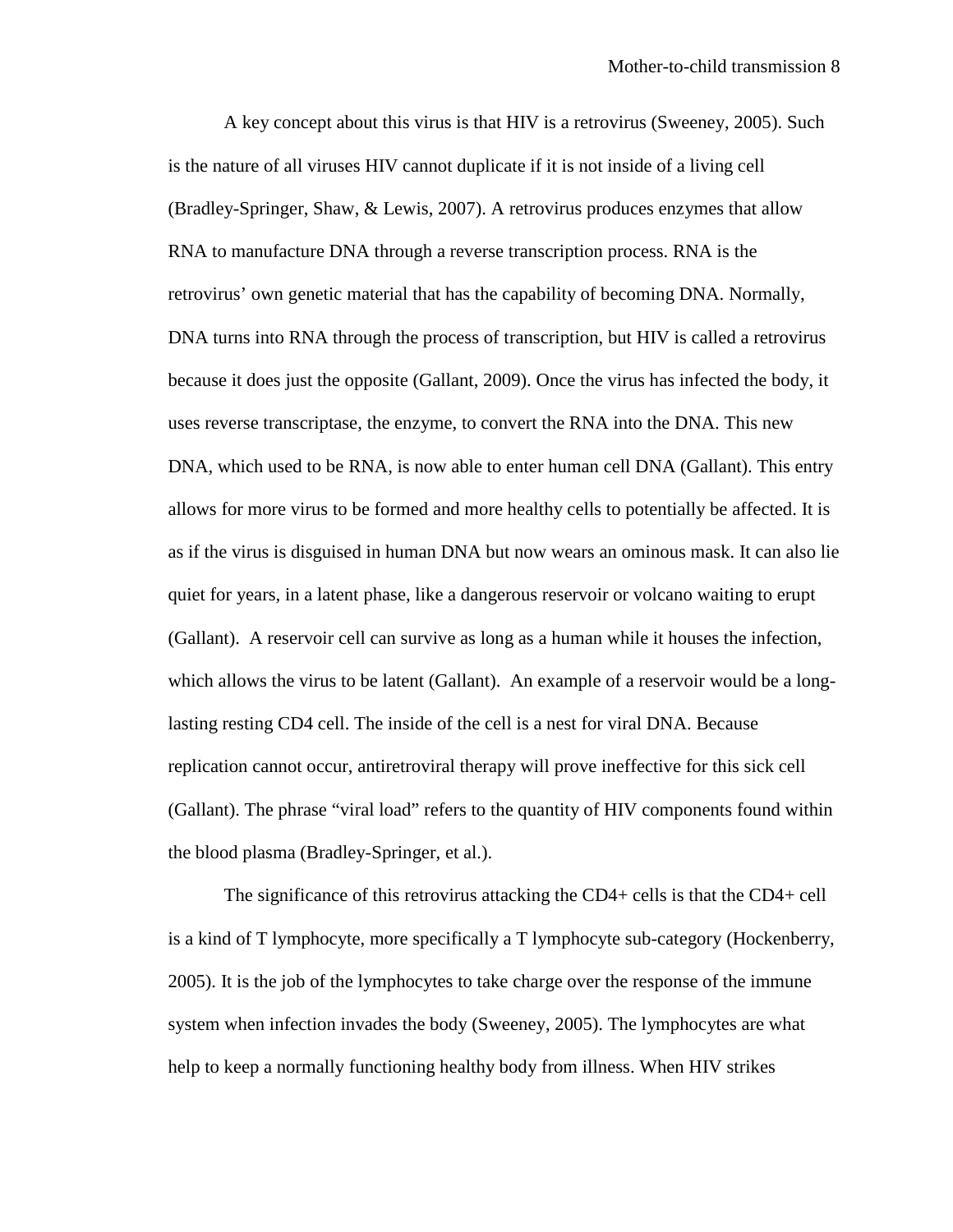however, these crucial lymphocytes are now becoming poisoned, so to speak, with the virus and cannot effectively perform their life-sustaining responsibilities. This is because the virus hijacks CD4+ lymphocyte's mechanics so that viral duplication can occur. This leaves the CD4+ cell unable to function properly (Hockenberry). It is a vicious cycle, for when the RNA of HIV has used reverse transcriptase to become DNA, the virus proliferates (Sweeney). As the virus continues to spread, the levels of healthy CD4+ T lymphocytes significantly decline, and as a result, the immune system deteriorates. The body, under normal circumstances, has approximately 800-1000 CD4 cells/uL. An HIVinfected person transitions into having AIDS when their CD4+ T lymphocyte count falls below 200 cells/uL (Hockenberry). This is why people with HIV acquire other forms of infection, such as *pneumocystis carinii*, which is a type of pneumonia that is hallmark in a patient with HIV. Susceptibility to *Kaposi sarcoma*, a form of malignant skin cancer that negatively impacts the endothelial cells of blood vessels is also prevalent (Sweeney). It is fascinating that this type of sarcoma has been noted as mainly a cancer of Africa that was seldom seen in the West (Shoumatoff, 1988). It was apparently *Kaposi sarcoma* that was a significant cause of death in some of the earlier AIDS incidents seen in Europeans and Americans; they were vexed by the seemingly "African" pattern of the disease process (Shoumatoff).

 These conditions, along with a long list of others, are referred to as opportunistic infections. Because the immune system is so compromised due to the sick CD4 cells, the body is incapable of controlling and battling off these non-rapacious diseases (Sweeney, 2005). The Centers for Disease Control (CDC) established a defining classification grid for people with the infection that became effective in 1993 on January first. Three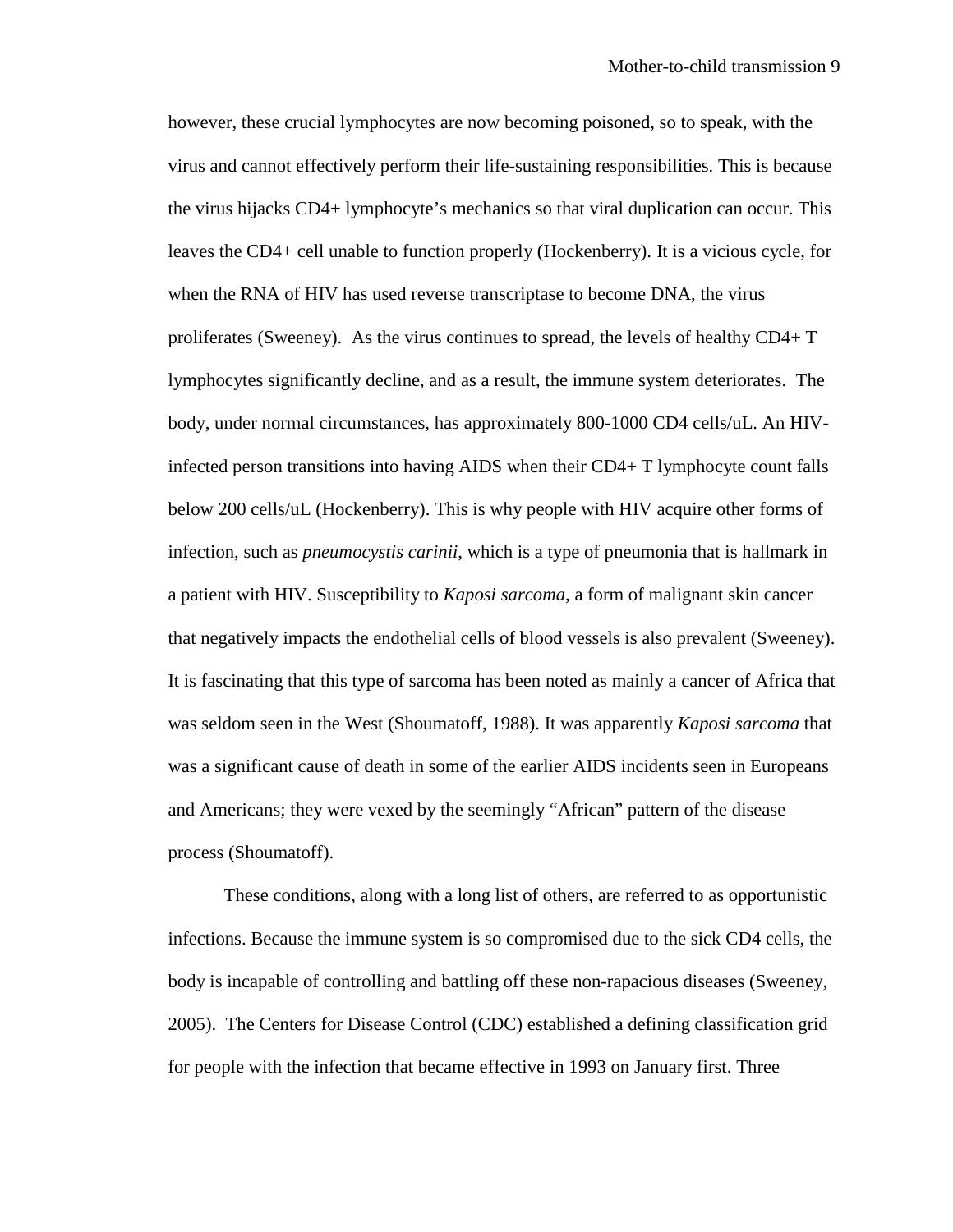categories were designed based on the levels of CD4 cells per microliter (ul) of blood

(Sweeney). Category 1: >500 cells/uL, category 2: 200-400 cells/uL, and category 3:

| Table 1: CD4+ Cell<br><b>Categories</b>                                                                                                                | <b>Clinical Categories</b>              |                                                     |                                                             |  |
|--------------------------------------------------------------------------------------------------------------------------------------------------------|-----------------------------------------|-----------------------------------------------------|-------------------------------------------------------------|--|
| Key to abbreviations:<br>$\text{CDC} = U.S.$ Centers for<br>Disease Control and<br>Prevention<br>$PGL = persistent$<br>generalized<br>lymphadenopathy. | A<br>Asymptomatic,<br>Acute HIV, or PGL | B<br>Symptomatic<br>Conditions, not A<br>$\sigma$ C | $\mathcal{C}_{\mathcal{C}}$<br>AIDS-Indicator<br>Conditions |  |
| $(1) \geq 500$ cells/µL                                                                                                                                | A1                                      | B <sub>1</sub>                                      | C <sub>1</sub>                                              |  |
| $(2)$ 200-499 cells/ $\mu$ L                                                                                                                           | A <sub>2</sub>                          | B <sub>2</sub>                                      | C <sub>2</sub>                                              |  |
| $(3)$ <200 cells/ $\mu$ L                                                                                                                              | A <sub>3</sub>                          | B <sub>3</sub>                                      | C <sub>3</sub>                                              |  |
| Category B Symptomatic Conditions parameters are identified in Table 2<br>Category C AIDS-Indicator Conditions parameters are identified in Table 3    |                                         |                                                     |                                                             |  |

<200 cells/uL (Sweeney, p. 431). See Table 1 below.

Note: Re-designed from the CDC "1993 Revised Classification System for HIV Infection and Expanded Surveillance Case Definition for AIDS Among Adolescents and Adults," by K.G. Castro & J.W. Curran, 1992, *MMWR* and (HIV Classification: CDC & WHO Staging Systems, (2006) *AETC National Resource Center, 2009)*

**Table 2**: Symptomatic Conditions included in Category B: CDC Classification System in Adolescents and Adults

- Bacillary angiomatosis
- Candidiasis, oropharyngeal (thrush)
- Candidiasis, vulvovaginal; persistent, frequent, or poorly responsive to therapy
- Cervical dysplasia (moderate or severe)/cervical carcinoma in situ
- Constitutional symptoms, such as fever (38.5 C) or diarrhea lasting greater than 1 month
- Hairy leukoplakia, oral
- Herpes zoster (shingles), involving at least two distinct episodes or more than one dermatome
- Idiopathic thrombocytopenic purpura
- **Listeriosis**
- Pelvic inflammatory disease, particularly if complicated by tubo-ovarian abscess
- Peripheral neuropathy

Note: Table 2 & 3 Re-created from "1993 Revised Classification System for HIV Infection and Expanded Surveillance Case Definition for AIDS Among Adolescents and Adults," by K.G. Castro & J.W. Curran, 1992, *MMWR* Copyright 1993 Centers for Disease Control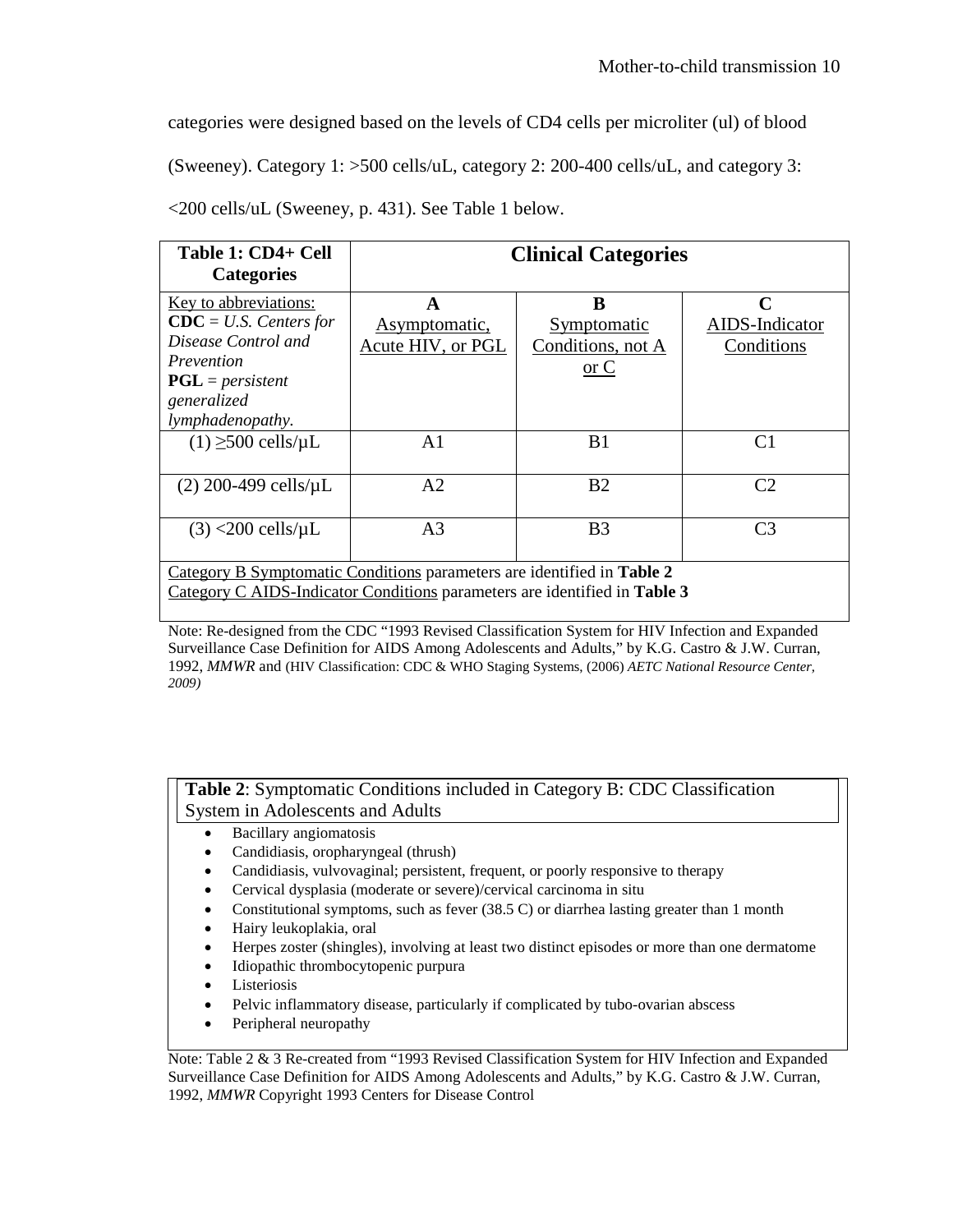**Table 3**: Conditions included in the 1993 AIDS surveillance case definition

- Candidiasis of bronchi, trachea, or lungs
- Candidiasis, esophageal
- Cervical cancer, invasive \*
- Coccidioidomycosis, disseminated or extrapulmonary
- Cryptococcosis, extrapulmonary
- Cryptosporidiosis, chronic intestinal (greater than 1 month's duration)
- Cytomegalovirus disease (other than liver, spleen, or nodes)
- Cytomegalovirus retinitis (with loss of vision)
- Encephalopathy, HIV-related
- Herpes simplex: chronic ulcer(s) (greater than 1 month's duration); or bronchitis, pneumonitis, or esophagitis
- Histoplasmosis, disseminated or extrapulmonary
- Isosporiasis, chronic intestinal (greater than 1 month's duration)
- Kaposi's sarcoma
- Lymphoma, Burkitt's (or equivalent term)
- Lymphoma, immunoblastic (or equivalent term)
- Lymphoma, primary, of brain
- Mycobacterium avium complex or M. kansasii, disseminated or extrapulmonary
- Mycobacterium tuberculosis, any site (pulmonary \* or extrapulmonary)
- Mycobacterium, other species or unidentified species, disseminated or extrapulmonary
- Pneumocystis carinii pneumonia
- Pneumonia, recurrent \*
- Progressive multifocal leukoencephalopathy
- Salmonella septicemia, recurrent
- Toxoplasmosis of brain
- Wasting syndrome due to HIV
- Added in the 1993 expansion of the AIDS surveillance case definition.

Note: Table 2 & 3 Created From "1993 Revised Classification System for HIV Infection and Expanded Surveillance Case Definition for AIDS Among Adolescents and Adults," by K.G. Castro & J.W. Curran, 1992, *MMWR* Copyright 1993 Centers for Disease Control

The three divided phases of this infection are also significant to note. It takes

about 8-12 years for these phases to run their course (Sweeney, 2005). These include the

following: the primary infection phase, chronic asymptomatic or latency phase, and the

overt AIDS phase (Sweeney). In the primary infection phase, a victim of the virus may

experience symptoms such as fever and rash, the two most commonly seen, two to four

weeks after they have been exposed (Sweeney). The symptoms could last for a few days

to a couple of weeks (Sweeney). Other symptoms of this acute phase include the

following: fatigue, myalgias, sore throat, night sweats, gastrointestinal complications,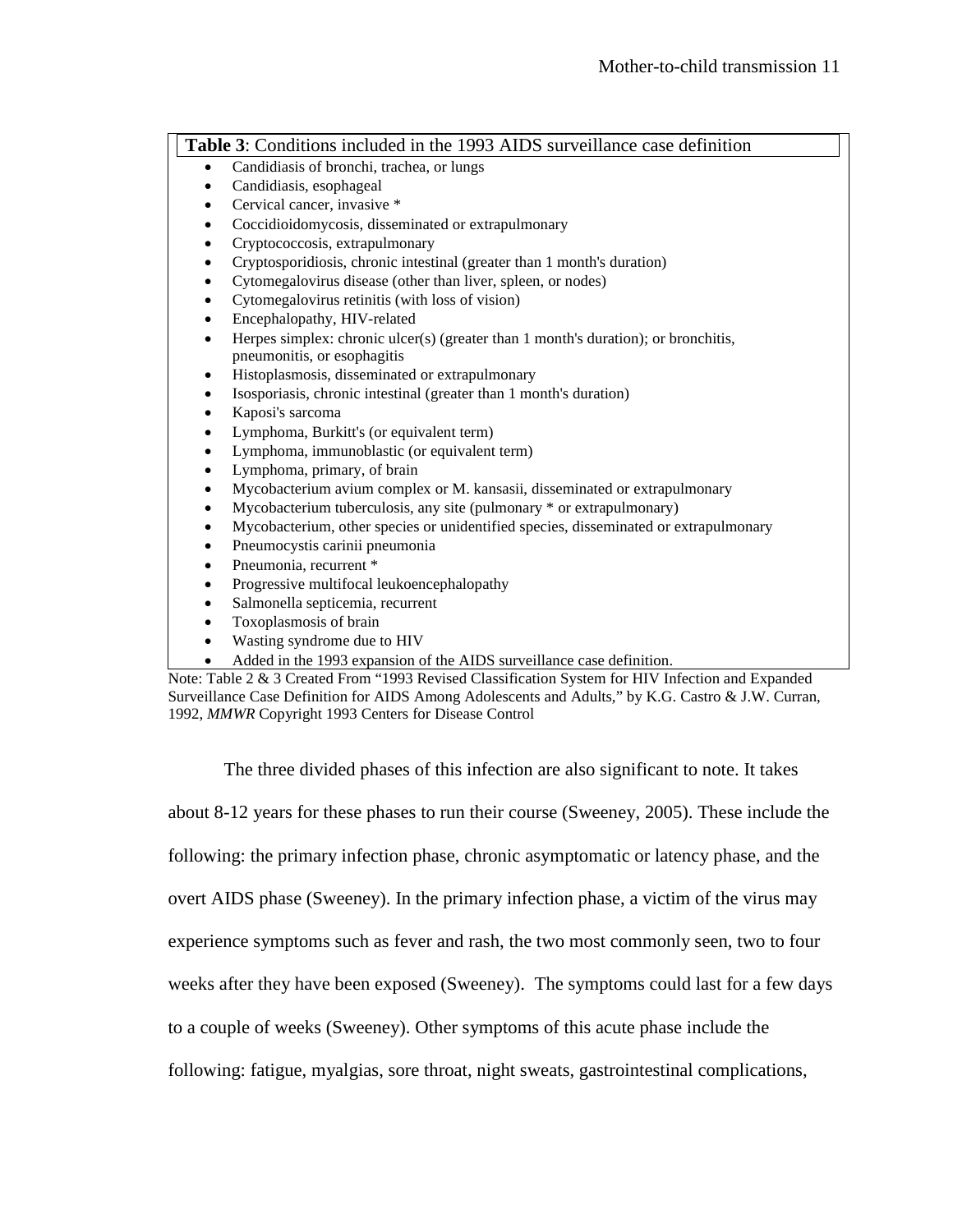lymphadenopathy, maculopapular rash, and headache. This phase resembles a mononucleosis-like syndrome (Sweeney). It is in this first phase when patients should receive treatment so as to decrease the existing CD4+ memory cells that have been infested by the virus (Sweeney). From the primary phase, the course of the disease goes into the latent phase, in which the virus may stay quiet and demonstrate no symptoms or signs of disease. The average latent period is ten years (Sweeney). Despite its illusive existence, the CD4 levels have then plummeted to 200u/L or lower, and once these levels hit 200, the patient is deemed to be in the third phase of HIV, which then becomes "overt AIDS," and signs and symptoms seen through these opportunistic infections become more and more apparent, to the point where they are quite distinguishable and unavoidable (Sweeney). Death is impending in two to three years if left untreated by anti-retroviral therapy (Sweeney).

### Interventions Overview

The goal of reviewing literature pertaining to the prevention of MTCT is to research methods or practices that are effective in making the PMTCT successful. It is important to assess the gaps or loopholes that do not allow for prevention to take effect. If the virus is transmitted through breastfeeding, pregnancy, and labor and delivery, then reviewing research that focuses on how the transmission occurs in those areas is important, as well as interventions that have shown to either be helpful or ineffective.

The *Weekly Epidemiological Record* suggested that there has been an increase in interventions to halt vertical transmission from happening between the mother and child (May, 2007). The Record supports the belief that if these interventions are implented between the mother and child, then a significant number of infants birthed from mothers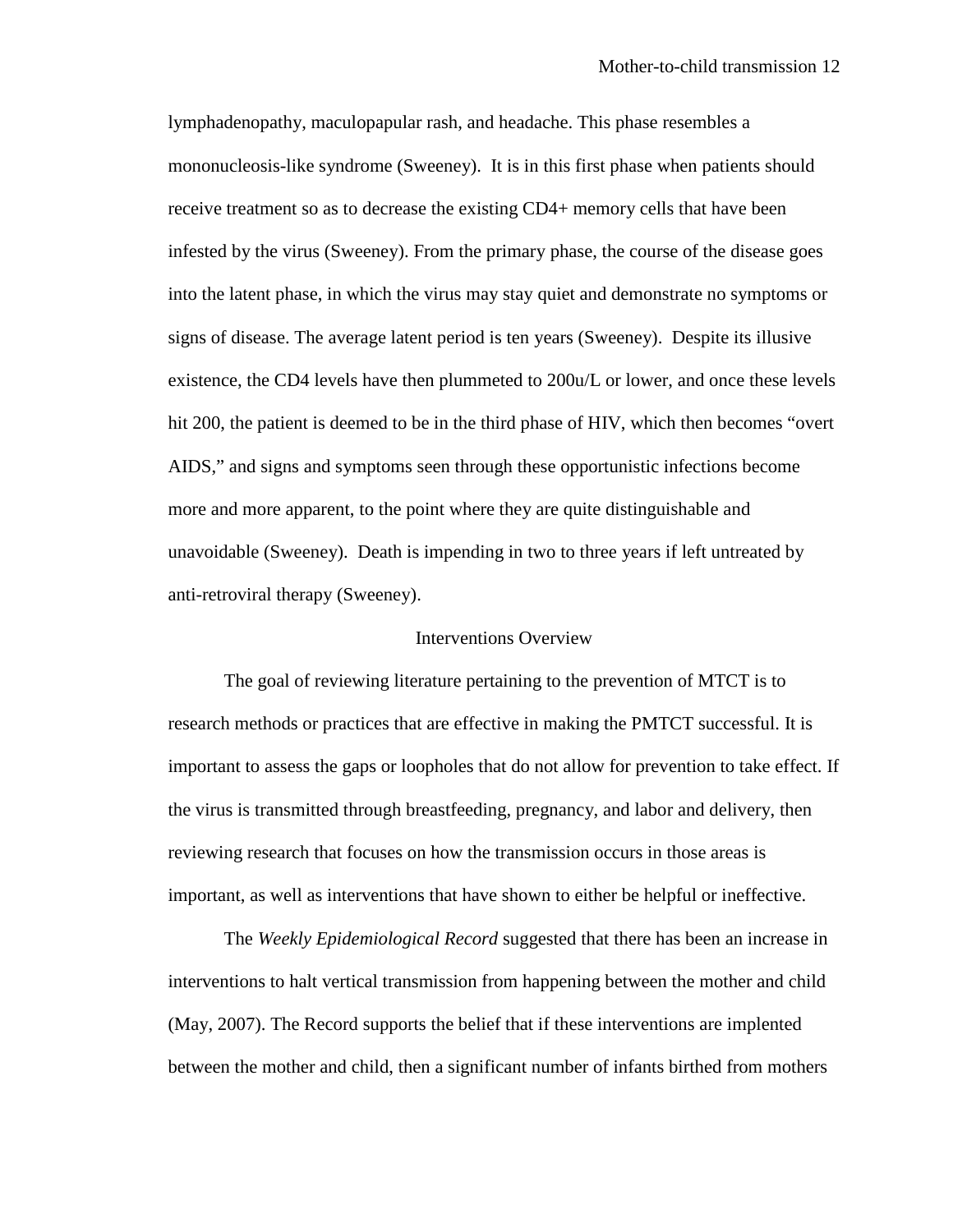who have HIV will not end up contracting the virus perinatally (Weekly, 2007). If safe delivery practices are utilized and antiretroviral therapy is incorporated to prevent the mother from transmitting the virus to the baby, and diagnosing the mother with HIV early on so prevention can be attempted, then these infants have a chance of escaping this deadly virus (Weekly). For a pregnant mother who carries her child to term, the risk of passing the virus to the infant can be reduced to approximately two percent if the child is delivered via cesarean section, and she is on medication that will lower the circulating virus in her blood (Bartlett & Finkbeiner, 2001).

Advances in such implementations are crucial because if proper preventative measures are not taken infants could end up struggling to live life HIV-infected from birth. Because of the body's phenomenal design and natural protection set in place, the placenta prevents the passage of the virus to the fetus. Nevertheless, this is not fully guaranteed because the placenta is vulnerable to failure if the following three conditions occur: the mother during the antenatal period acquires a parasitic, bacterial, or viral infection in the placenta, she herself gets the virus while pregnant, her viral load is high, or she is extremely immune compromised because her current case of AIDS is quite advanced (Campbell, 2005). The fetus is in a potential danger zone and not just during the antenatal time; the birthing process jeopardizes the infant's safety. It has been noted that, if nothing is done to keep the infant from acquiring the virus via birth, then as many as 10 to 20 percent will get the infection (Campbell). As gruesome as it sounds, the child may access the virus during the delivery process by aspirating the mother's HIV contaminated blood or secretions or through imbibing or sucking (Campbell). At least two other conditions have also been correlated with an increased risk of transmitting the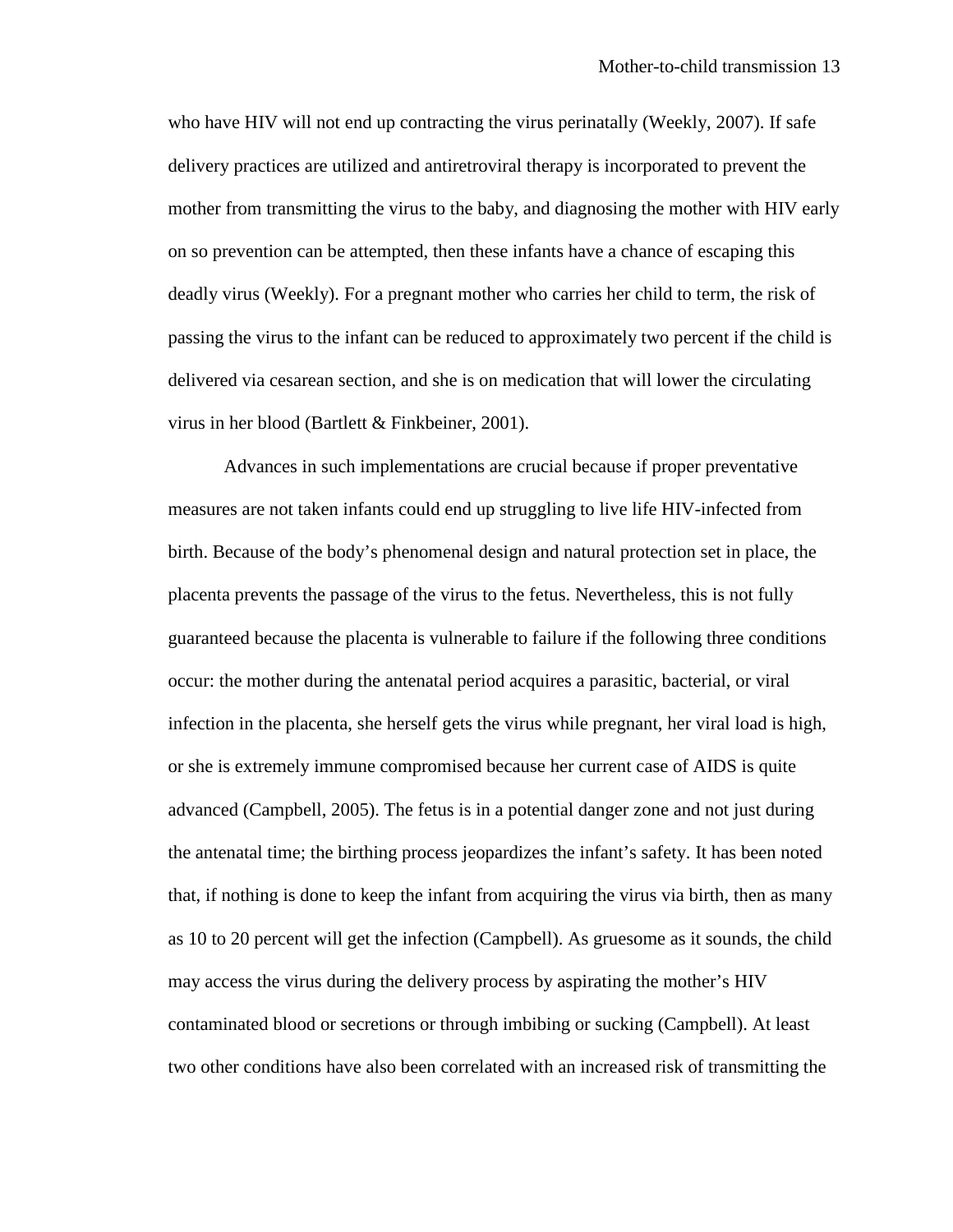virus to the infant because exposure to maternal blood escalates. These would include acute chorioamnionitis and membrane rupture time interval. The former is the result of sexually transmitted infections as well as other forms of infections that were left untreated. The latter procedure is done to initiate or enhance labor. Finally, delivery tactics that are invasive and that heighten the infant's interaction with maternal blood can also increase HIV transmission (Campbell). In light of cases such as these, a Caesarean section performed at 38 weeks is highly encouraged and preferable. However, in certain regions where HIV is rampant and healthcare interventions and resources are basically nonexistent, a C-section is asking too much. This is where intervention programs incorporating volunteer testing, transportation, funds, planning, availability of antiretroviral drugs, safe antenatal care, delivery, replacement feeding, and postnatal care campaigns are vital to infant survival for some of these families, as well as their mothers (Campbell).

Since HIV can also be secreted in breast milk, practicing safe infant feeding methods is critical. Evidence-based research supports transmission of HIV through breastfeeding, particularly in the early weeks of life of the infant (Ross & Labbock, 2004). When discussing how to avoid transmitting the virus, some experts strongly counsel against breastfeeding in a situation in which the mother is infected with HIV (Bartlett & Finkbeiner, 2001). The risk of HIV being transmitted through breast milk over a six to twelve month period is between  $15\% \& 25\%$ . Anti-retrovirals administered to both mother or child will likely reduce transmission; the exact reduction is not defined (Bartlett & Finkbeiner, 2001). Alternatives to breastfeeding might include infant formula,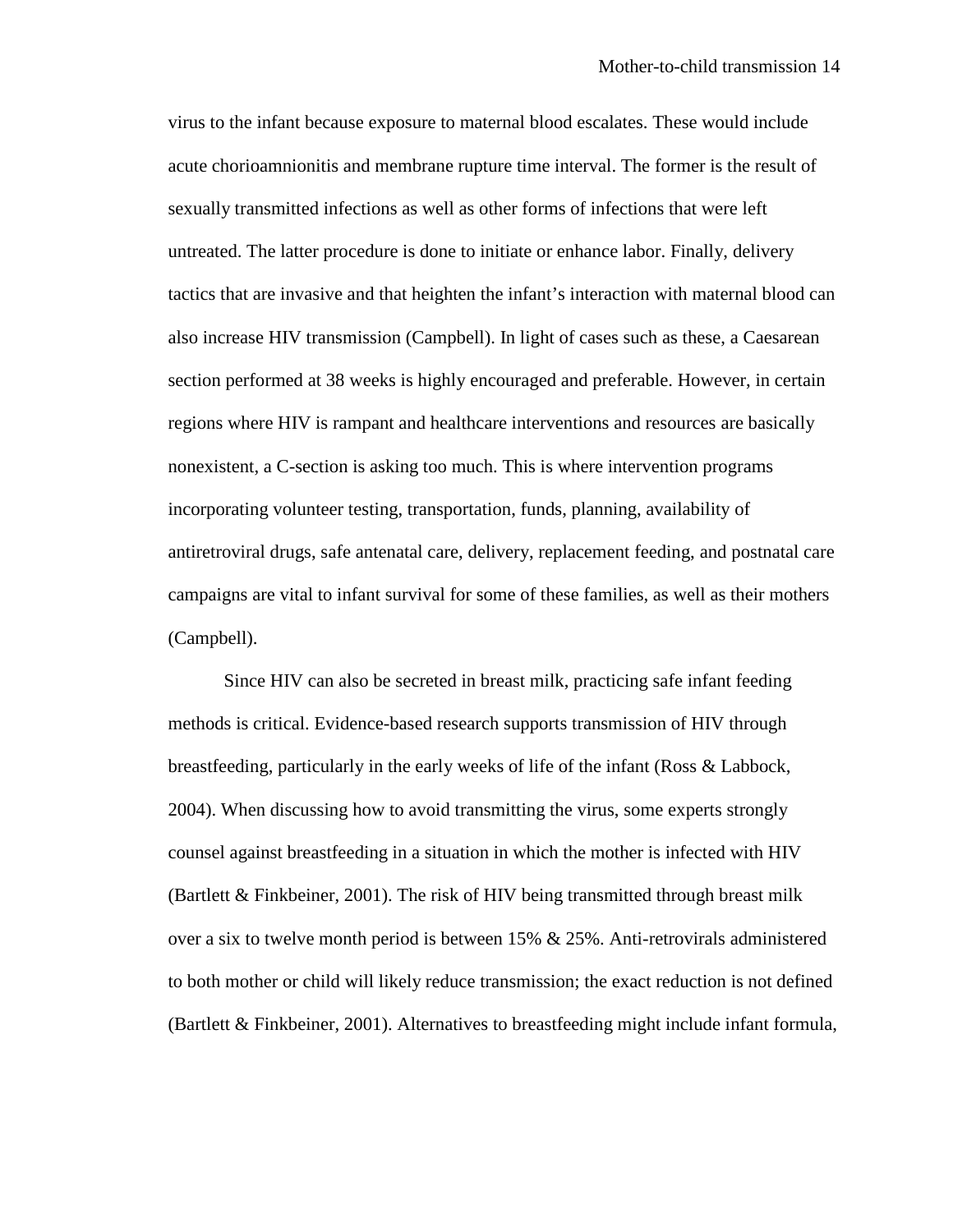utilizing the services of a lactating HIV negative woman within the community, or acquiring breast milk from a milk bank or a local co-op.

In the United States breast milk is available through a plethora of banking and coop services. In these organizations, healthy women donate their milk to help care for children whose nutritional statues is hindered by the mother's inability to breast-feed. The most exacting of these services is the National Milk Bank that requires certification for their milk product. To date, they are the strictest of the milk banks to ensure safety. For example, all of their donors are screened for HIV and hepatitis B and C and are DNA finger-printed to ensure that the donation matches the screened donor (National, 2008).

While Bartlett & Finkbeiner (2001) are steadfast on their opposition to breastfeeding when HIV positive, clearly the expense and practicality of milk bank services in a developing nation setting would preclude this as an option. Even the expense of formula is beyond the means of most families in under-developed areas. Therefore, other authorities are more open to the breastfeeding option for HIV positive mothers.

Ross & Labbok (2004) offer an important additional argument in consideration of breastfeeding versus artificial feeding. Infants depending entirely on artificial feeding may receive nutrition, but are deprived of the natural antibodies. Without the benefit of maternal antibodies the child's risk of death is compounded. The risk-to-benefit ratio of acquiring HIV must be weighed to determine the value of artificial feedings versus breastfeeding. In their study of a region of high HIV prevalence, they concluded that an infant should not be given artificial feeding prior to six months of age (Ross & Labbok). During those early months, the feeding of natural breast milk should be initiated because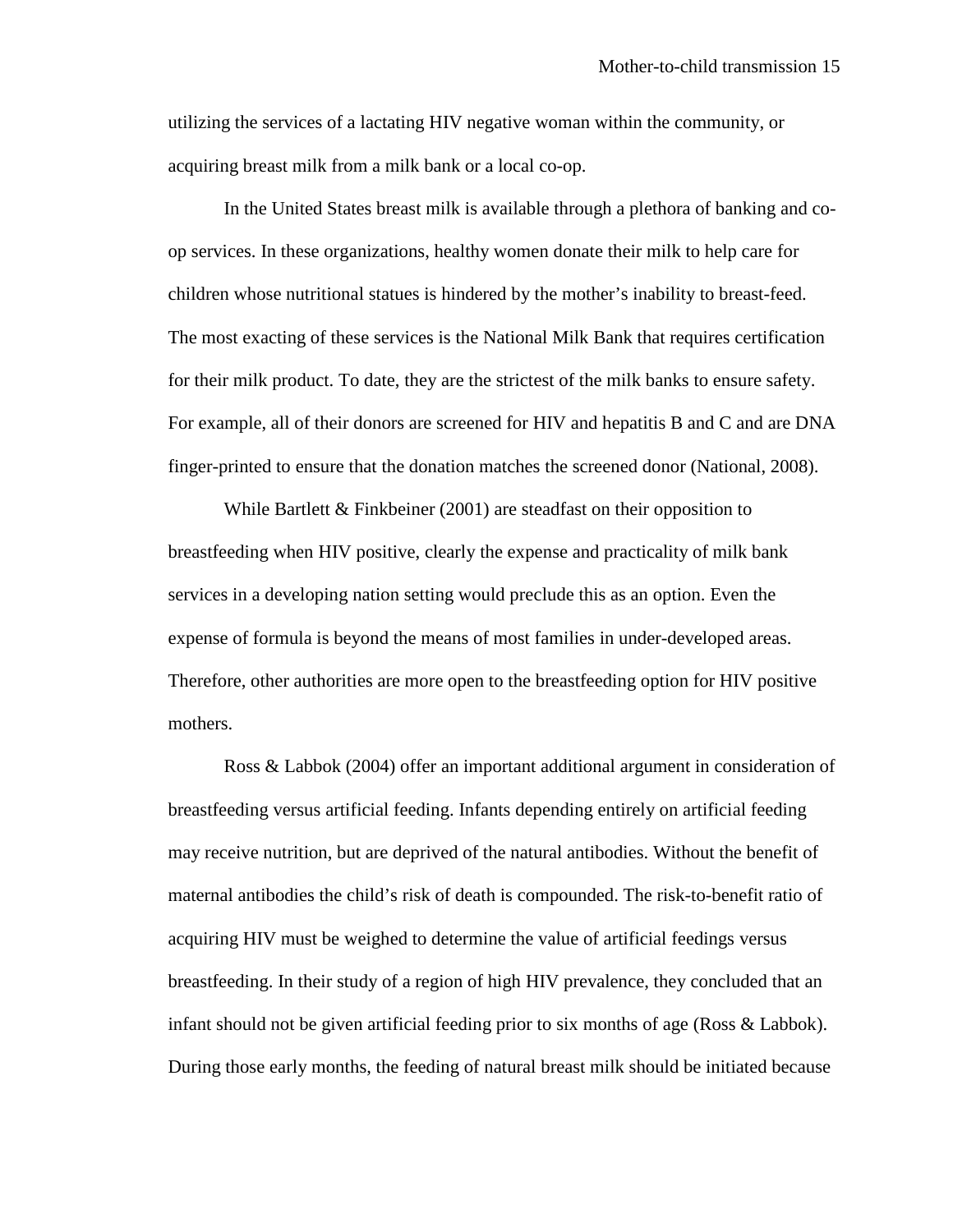HIV-free survival increases by over three percent (Ross & Labbok). Their findings invalidate earlier studies (Miotti, et el., 1999; Taha, et al., 1998) alleging the risk of MTCT through breastfeeding is at its highest during those earlier months. The transmission risk continues as breastfeeding continues; some studies supported an increased risk of transfer with a longer duration of breastfeeding (Miotti, et el., 1999; Taha, et al., 1998). Increased parity greater than four and increased maternal age decreased the risk of transmission among HIV positive women (Miotti, et el., 1999). These findings are contradicted by a South African study, which found that exclusive breastfeeding might protect children from HIV infection while maintaining the benefits of breastfeeding (Coutsoudis, Pillay, Spooner, Kuhn, & Coovadia, 1999). Further study from South Africa found no excess risk of HIV infection for infants that were exclusively breastfed for three or more months (Coutsoudis, A. et al., 2001). Recent research from Tanzania found that the risk of MTCT in breast milk might be reduced if concentrations of n-6 polyunsaturated fatty acids including arachidonic acid were increased in breast milk. (Villamor, et al. 2007). Readily available maternal food sources for these compounds include fish, eggs, meat, and peanut oils may increase these essential fatty acids in breast milk (Calder, 2007).

Preventing the transmission of this virus to the child is so essential because these babies do not respond in the same way immunologically as adults do to the attack of the HIV infection (Bartlett & Finkbeiner, 2001). As children grow, their bodies build up their immune systems to be able to attack foreign invaders or pathogens and produce antibodies to fight them off when they return, but if a child is born with an immunodeficiency virus and cannot be breastfed, then HIV will be hindering an immune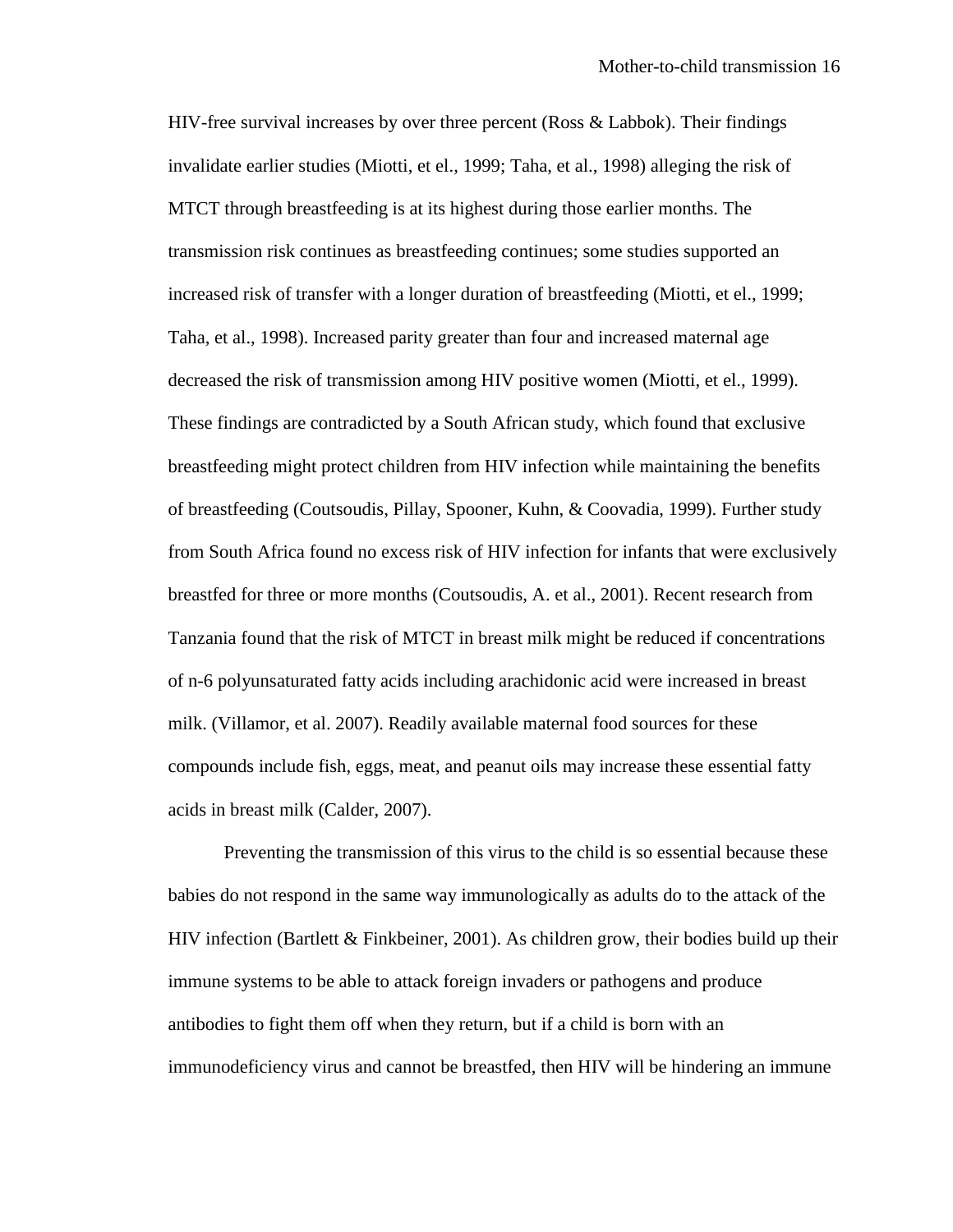system that is not even fully developed, causing the infant to be in a weakened state that will lead to an impending death if interventions do not come to the aid of the child. The child is born with immunity, but a mother's endogenous breast milk steeped with antibodies allows the infant to gain the essential natural passive immunity from the mother (Porth, 2005).

The agencies collaborating on global improvement of the PMTCT of HIV note that decreasing the percentages that HIV is transmitted to the baby through breastfeeding, pregnancy, labor and delivery can be done by implementing an evidence-based interventions package (Guidance, 2007). In the majority of countries that have a higher income, this package serves as the standard (Guidance). This literature published six years after Bartlett and Finkbeiner's alleges that the risk factor of PMTCT is now less than two percent. In areas where the package is implemented, the results show very few new HIV cases in children (Guidance). The concern that the WHO has for developing countries such as those in Sub-Saharan Africa is that the resources are limited (Stringer, E.M., et al. 2008). The transmission risks do not change, but the implementation of effective prophylaxis is universally lacking including availability of preliminary antenatal care, Caesarean-sections that are elective, anti-retroviral (ARV) regimens, and finally substantial substitutes to breastfeeding (Stringer, E.M., et al. 2008). Despite this pessimistic fact, data from the World Health Organization recorded from the years 2003- 2007 demonstrates in Chart 1 below an example in which global intervention has not been in vain as antiretroviral coverage in the Sub-Saharan region has clearly gone in the right direction.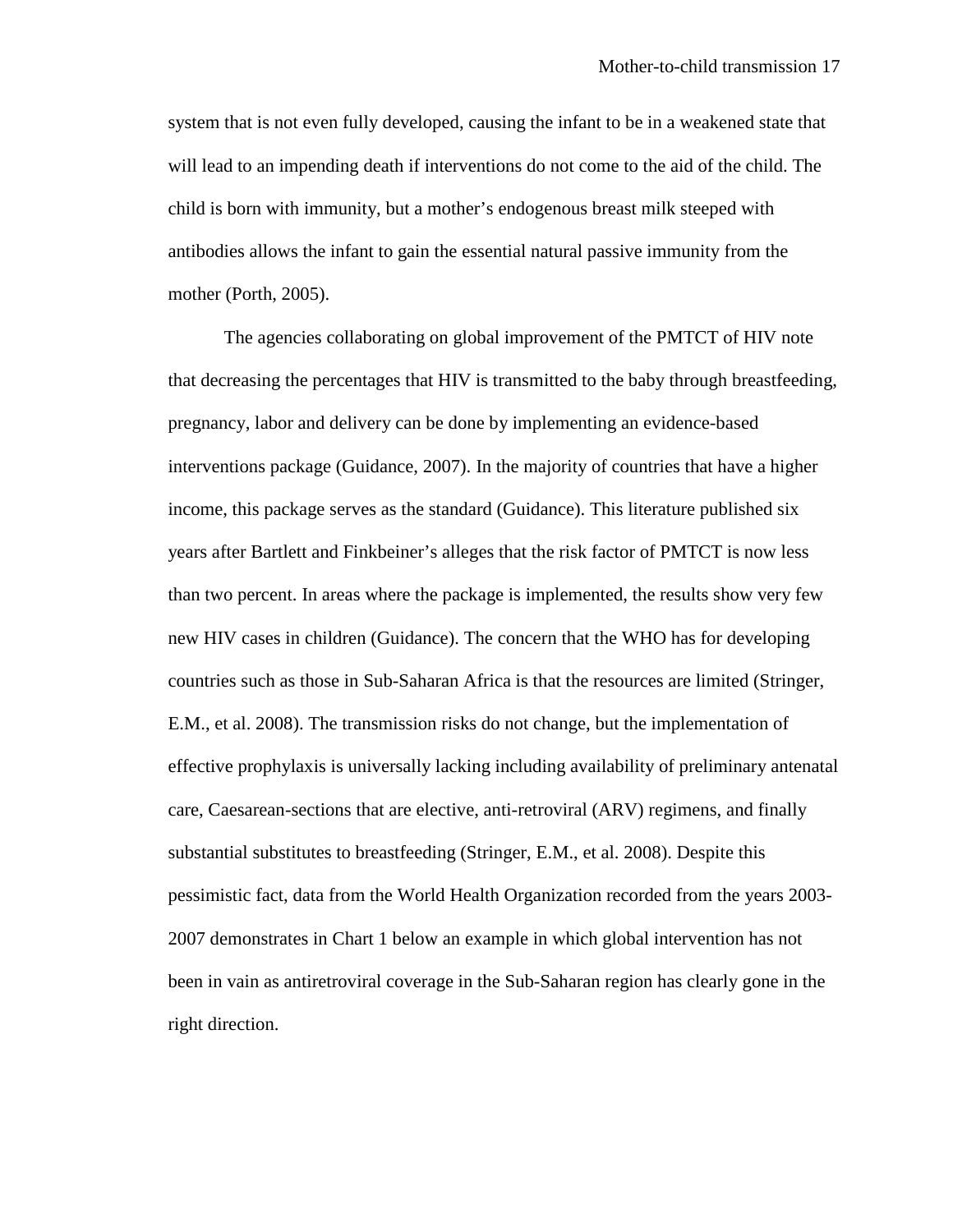

Incorporating interventions by means of family planning and primary prevention offer more hope (Weinreich, 2003). Primary prevention means that women in their reproductive years should attempt to prevent themselves from getting the HIV infection in the first place, but that uncovers a whole other set of issues and complications (Weinreich). Family planning for women already infected with HIV can take advantage of contraceptive methods and seek counseling since they are already aware of their condition (Weinreich). There is still hope for prevention; all is not yet lost.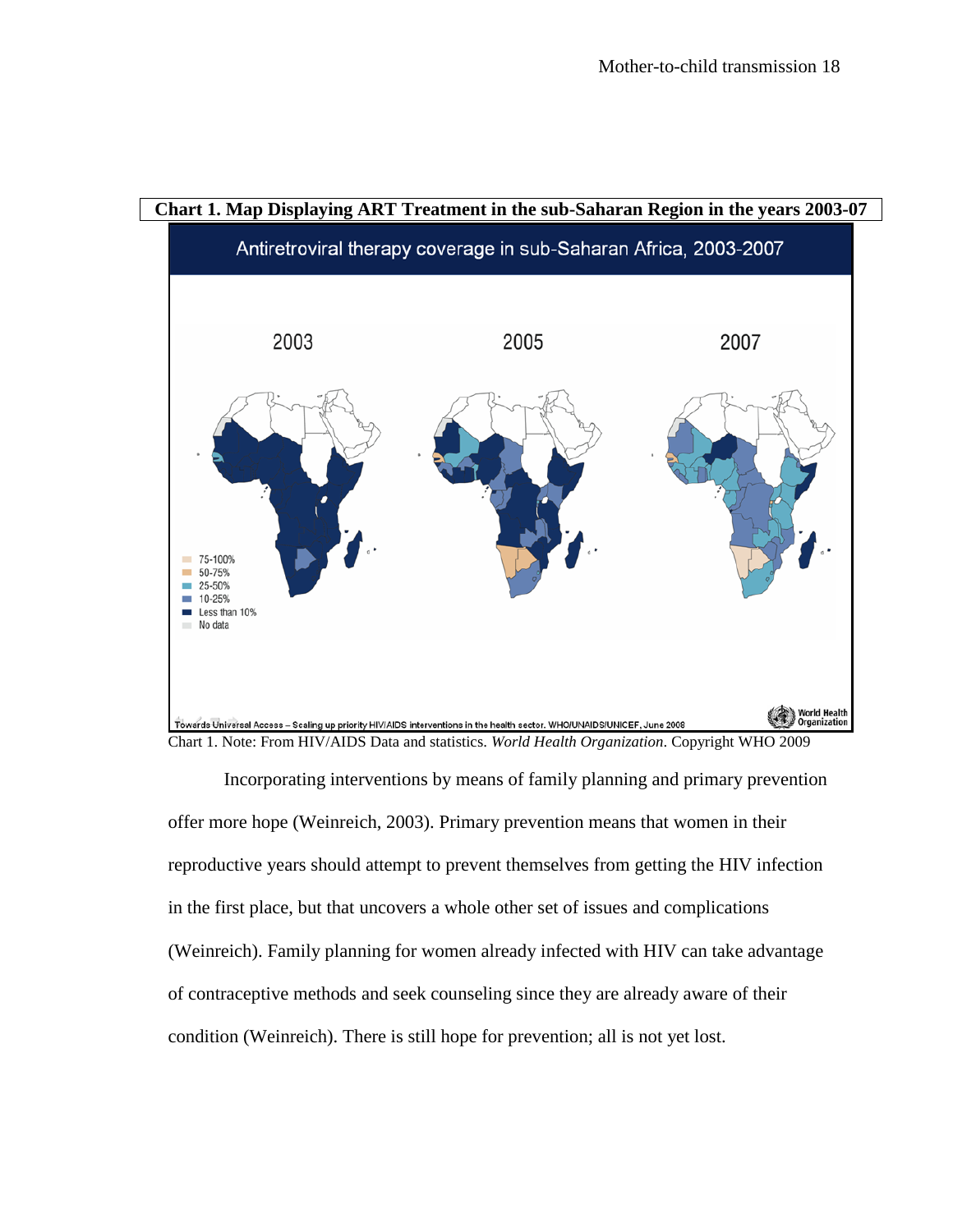**Table 4: Six Categories of HIV Antiretroviral Drugs** 

Since the arrival of the first drug used to treat HIV in 1987, a number of classes and drug types have been produced and are to be taken in combination with each other to counteract the many effects that this virus has on the body (Hockenberry, 2005). With these therapy regimens, the desired effect is to see a decline in the viral load, an incline in the healthy CD4+ T lymphocytes, and finally to impede the progression of opportunistic disorders and accompanying symptoms that are notorious of the HIV infection (Bradley-Springer, et al., 2007).

There are six categories of antiretroviral drugs. Table four below may be referred to for a clear depiction of what the job of each class is and examples of each category.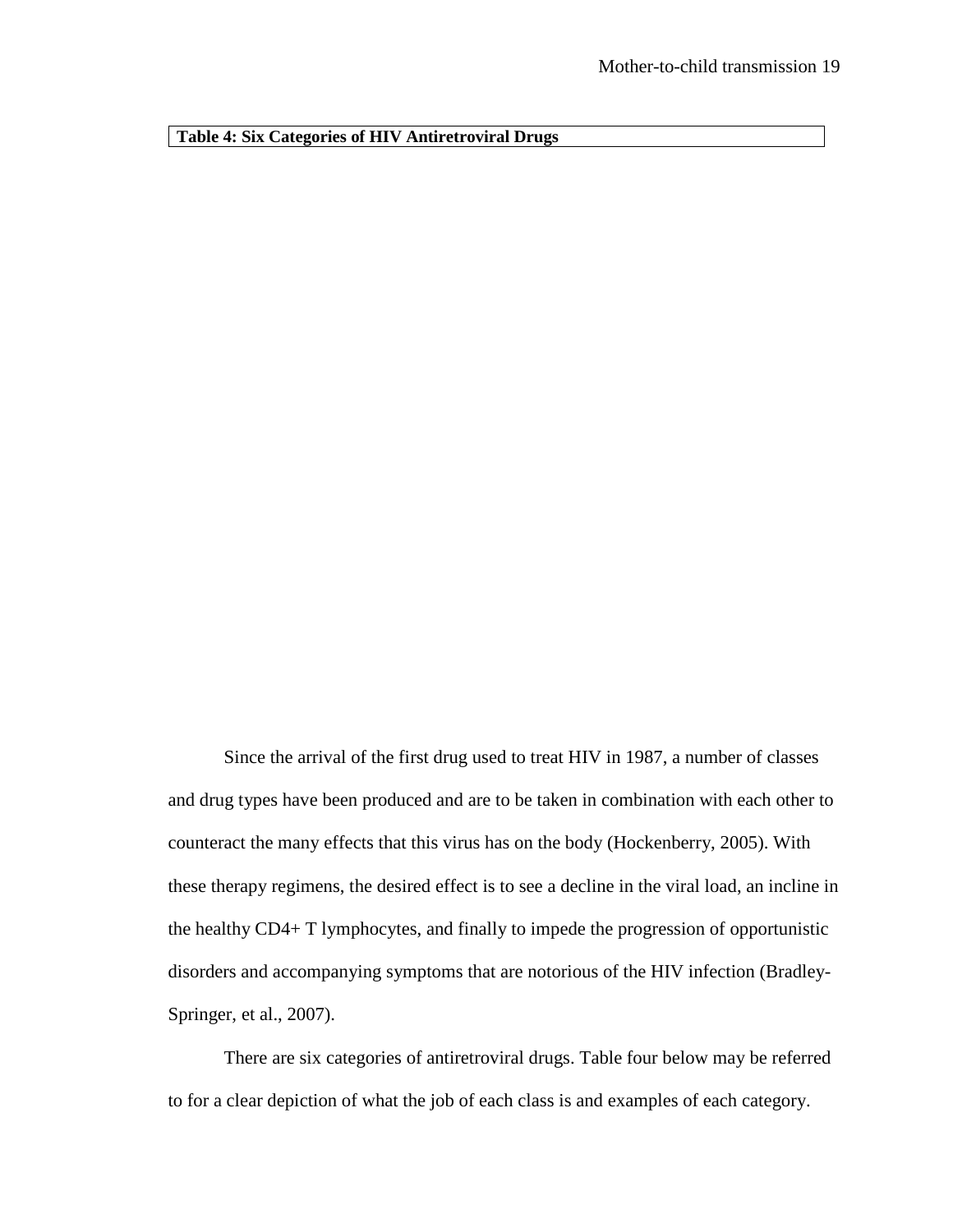| Anti-retroviral Drug                                                            | Description of Action                                                                                                                                                                                                                      | Drug Examples                                                                                                                                       |
|---------------------------------------------------------------------------------|--------------------------------------------------------------------------------------------------------------------------------------------------------------------------------------------------------------------------------------------|-----------------------------------------------------------------------------------------------------------------------------------------------------|
| Classes                                                                         |                                                                                                                                                                                                                                            |                                                                                                                                                     |
| Group 1: Non-<br>nucleoside reverse<br>transcriptase inhibitors<br><i>NNRTI</i> | These drugs, in combination<br>with the reverse transcriptase<br>enzyme, basically prevent the<br>process necessary for the<br>conversion of HIV RNA to<br>HIV DNA to take place                                                           | Nevirapine (Viramune)<br>Delavirdine<br>(Rescriptor)<br>Efavirenz (Sustiva)                                                                         |
| Group 2: Nucleoside<br>reverse transcriptase<br>inhibitors<br>NRTI              | This class of drugs interleaves<br>a portion of DNA into the HIV<br>DNA chain that is in the<br>process of developing. The<br>newly placed DNA halts the<br>progression of the HIV DNA,<br>rendering it an unfinished<br>chain             | Zidovudine (AZT,<br>$\bullet$<br>ZDV, Retrovir<br>Stavudine (d4T, Zerit)<br>Lamivudine (3TC,<br>Epivir), Abacavir<br>(Ziagen)                       |
| Group 3: Nucleotide<br>reverse transcriptase<br>inhibitors<br><b>NtRI</b>       | These drugs prohibit the<br>activity of reverse<br>transcriptase                                                                                                                                                                           | Tenofovir DF (Viread)<br>$\bullet$<br>Truvada (tenofovir and<br>emtricitabine<br>combination)                                                       |
| Group 4: Protease<br>Inhibitors<br>PI                                           | The PIs thwart the work of the<br>protease enzyme so that it<br>cannot compartmentalize the<br>HIV proteins into appropriate<br>sections necessary for the<br>workable virions to amass and<br>sprout out from the membrane<br>of the cell | Saquinavir (Fortovase,<br>$\bullet$<br>Invirase)<br>Indinavir(Crixivan)<br>Ritonavir (Norvir)<br>Nelfinavir (Viracept)<br>Amprenavir<br>(Agenerase) |
| Group 5: Entry Inhibitor                                                        | This drug type is given to not<br>allow passage of HIV into the<br>cells by halting the binding of<br>the virus to the desired CD4+<br>receptor site. By stopping this<br>entry, internal duplication<br>within the cell is prevented      | Enfuvirtide (Fuzeon)<br>$\bullet$                                                                                                                   |
| Group 6: Integrase<br>Inhibitors                                                | These drugs inhibit the<br>process known as integration<br>that has to occur for HIV's<br>DNA to become part of the<br>CD4 cell's DNA<br>(aidsmeds.com)                                                                                    | Raltegravir<br>Elvitegravir                                                                                                                         |

Note. [Material used to create table from] *Medical-Surgical Nursing: Assessment and Management Clinical Problems* (7<sup>th</sup> ed.). (p. 257), by L. Bradley-Springer, C.A., Shaw, & S.L. Lewis, 2007, St. Louis, MO: Mosby, Inc.

The first group is the nonnucleoside reverse transcriptase inhibitors (NNRTIs).

These drugs, in combination with the reverse transcriptase enzyme, basically prevent the

process necessary for the conversion of HIV RNA to HIV DNA to take place. (Bradley-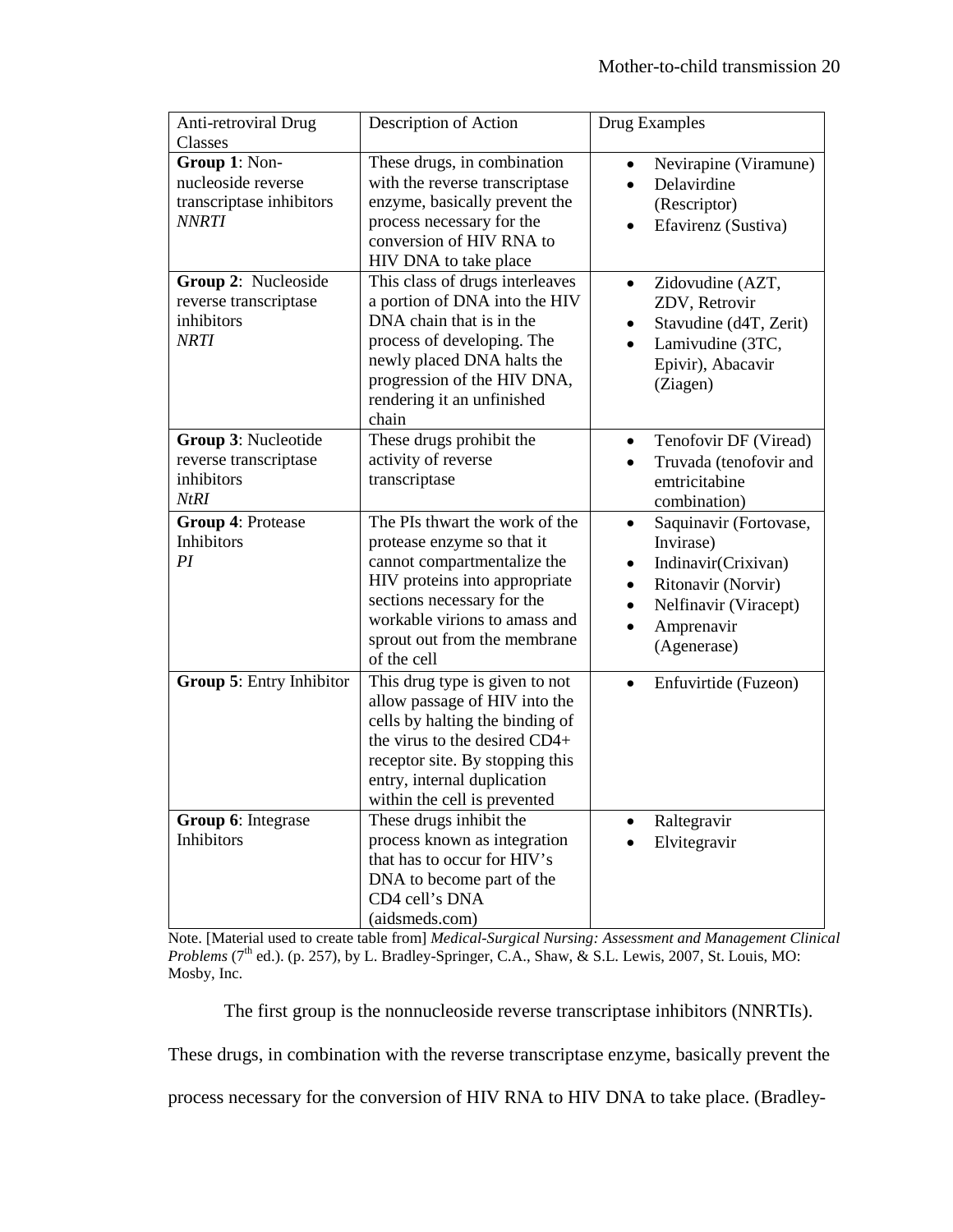Springer, Shaw, & Lewis, 2007). The second group known as the nucleoside reverse transcriptase inhibitors (NRTIs), interleaves a portion of DNA into the HIV DNA chain that is in the process of developing. The newly placed DNA halts the progression of the HIV DNA, rendering it an unfinished chain (Bradley-Springer, et al.). The nucleotide reverse transcriptase inhibitors (NtRI) prohibit the activity of reverse transcriptase (Bradley-Springer, et al.). Despite their individual specific modes of interference, these three classes together halt the action of reverse transcriptase. The next group, the protease inhibitors (PIs) interrupt the work of the protease enzyme. More specifically, the PIs thwart the work of the protease enzyme so that it cannot compartmentalize the HIV proteins into appropriate sections necessary for the workable virions to amass and sprout out from the membrane of the cell (Bradley-Springer, et al.). The entry inhibitor drug is given to not allow passage of HIV into the cells by halting the binding of the virus to the desired CD4+ receptor site. By stopping this entry, internal duplication within the cell is prevented (Bradley-Springer, et al.). Finally, the integrase inhibitor drugs attempt to halt the process known as integration that has to occur for HIV's DNA to become part of the CD4 cell's DNA (Integrase, 2007). It is crucial that these anti-retrovirals are taken in combination with each other, such as an HIV drug cocktail, to impede viral progression as well as prevent potential viral mutations that can occur with not following an ART regimen. Also, the virus can become resistant and unresponsive to treatment (Bradley-Springer, et al.). In other words, one region of a country may not respond to a certain drug due to the corresponding resistance that has arisen in the virus in that particular area. Sensitivity data must be researched and considered to determine the most affective drug treatment combinations.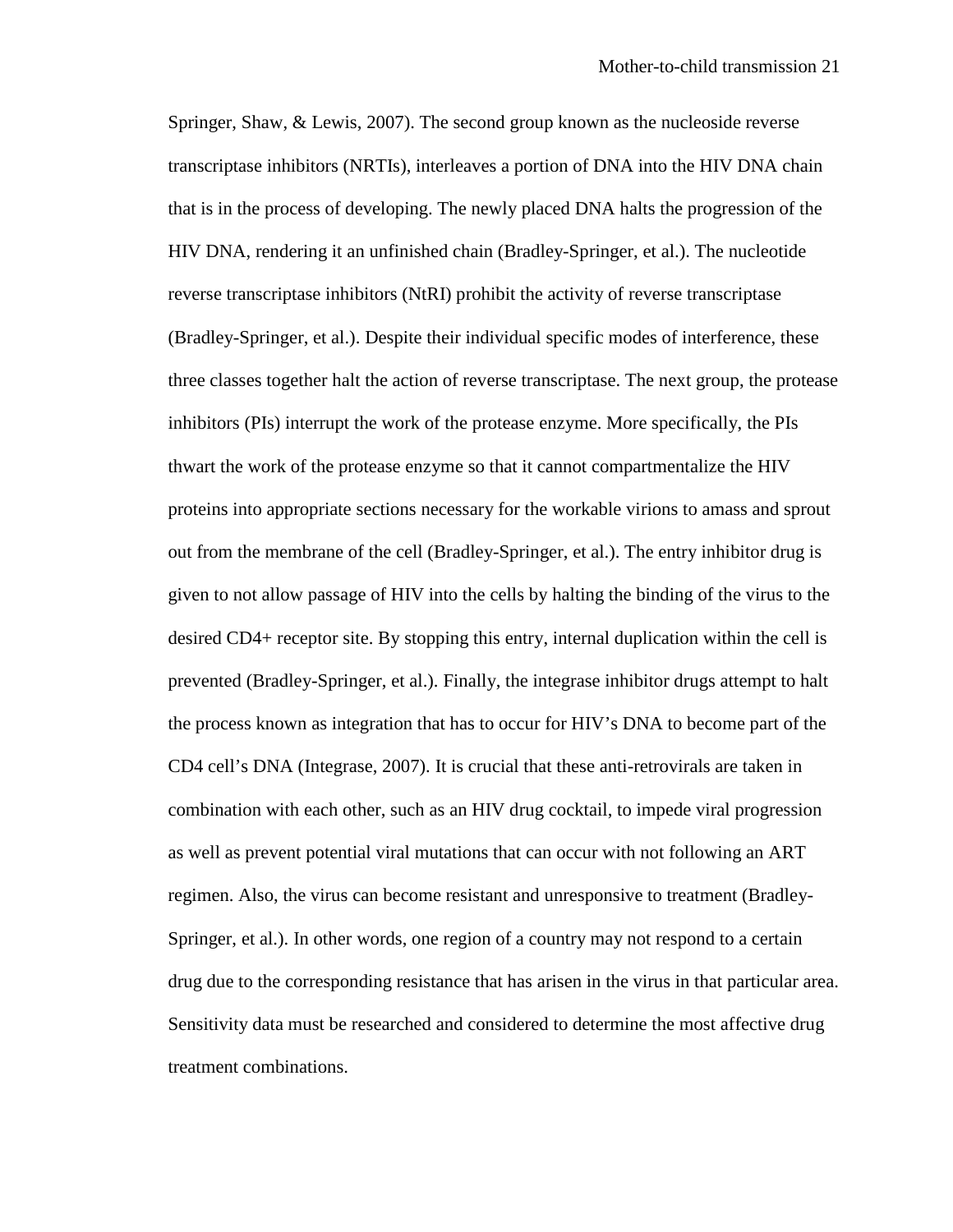Study trials performed in countries such as Thailand and Cote d'Ivoire using short-course zidovudine (ZDV) and in Uganda using single-dose nevirapine showed hopeful results that simple, short course ARV regimens work. It also showed though that the more suppressive regimens that are used for a longer time period do work better (Stringer, E.M., et al. 2008). Even for countries that are resource-constrained, it is encouraging that simple, short-course zidovudine coupled with single-dose nevirapine used prophylactically (a cheaper antiretroviral regimen), has shown to be effective in significantly decreasing the risk of transmission to a fetus in utero and intra-partum (Guidance, 2007).

Even though this regimen is less expensive than others, for some countries drug cost is still an issue. Records from Uganda show that in the year 2004, it took US \$- 180.00 per person for the year as the average cost coverage for the first-line regimen, laboratory tests, and training. The first-line regimen included the zidovudine (stavudine), lamivudine, and nevirapine (or efavirenz) (Uganda, 2005). Even though that is a small sum for a year for high-income countries, there is a shortage of human resources as well as low salaries, a ban on hiring, and decreased incentive in the public sector (Uganda). The district and sub-district levels are at a disadvantage because accessibility to antiretroviral therapy is quite limited (Uganda).

Donations of Nevirapine by the Boehringer/Ingelheim manufacturer have been given at no charge since 2001 to developing countries, which effectively decreases MTCT (Weinreich, 2003). A study done in Uganda with the use of Nevirapine displayed a reduction in vertical transmission by 50%; both the mother and child received the drug, the mother during delivery and the infant after birth (Weinreich). Also, the children that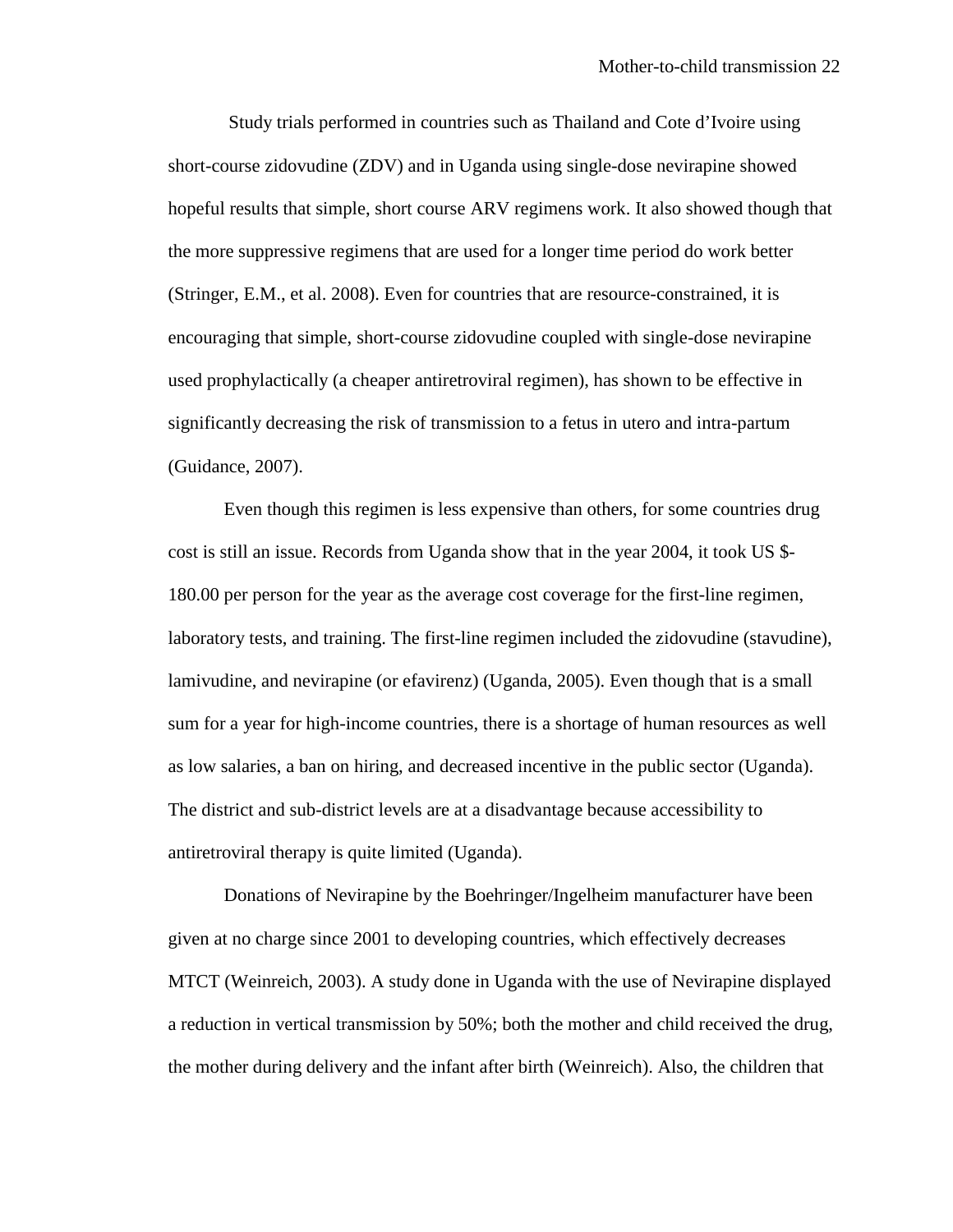received nevirapine (NVP) over zidovudine (AZT) were at a much lower risk of acquiring the infection (Weinreich). An attempt made by the Division of HIV/AIDS Prevention to decrease MTCT by the use of zidovudine therapy in the nineties was written up in the Morbidity and Mortality Weekly Report (MMWR) seven years ago, stating that ZDV was effective in lowering MTCT and was eagerly accepted in clinical practice (Wortley, Lindegren, & Fleming, 2001). More recent evidence-based findings support that nevirapine has shown to be more efficacious than zidovudine in certain circumstances, and the literature does support NVP as a more favorable drug in some areas than ZDV. This observation though is based on reviewed literature from a limited number of studies and research that has previously been performed.

There has been concern over the issue of nevirapine toxicity due to extensive use of this drug. The Stringer, J.S., Sinkala, Rouse, Goldenberg, & Vermund research study aspired to weigh drug toxicity versus benefit. This uneasiness had halted the use of nevirapine as prophylactic therapy for perinatal HIV transmission because of it (2002). Results of this study also supported NVP as a more effective drug than ZDV in that it showed NVP would prevent more deaths than ZDV would, and they concluded that there should not be a delay in the utilization of NVP on the field, despite the arisen qualms regarding its toxicity (Stringer, J.S., et al. 2002). However, field implementation also showed that NVP resistance is a problem due to viral strains (Stringer, J.S., et al. 2002). It is widely used as a first-line drug, thus some kind of intervention is necessary, and it needs to be done quickly (Weinreich, 2003). The World Health Organization (WHO) Technical Consultation supports the conclusion from the Stringer, J.S., et al. 2002 study in noting that the benefit that drugs such as ZDV, NVP, and lamivudine (3TC) have on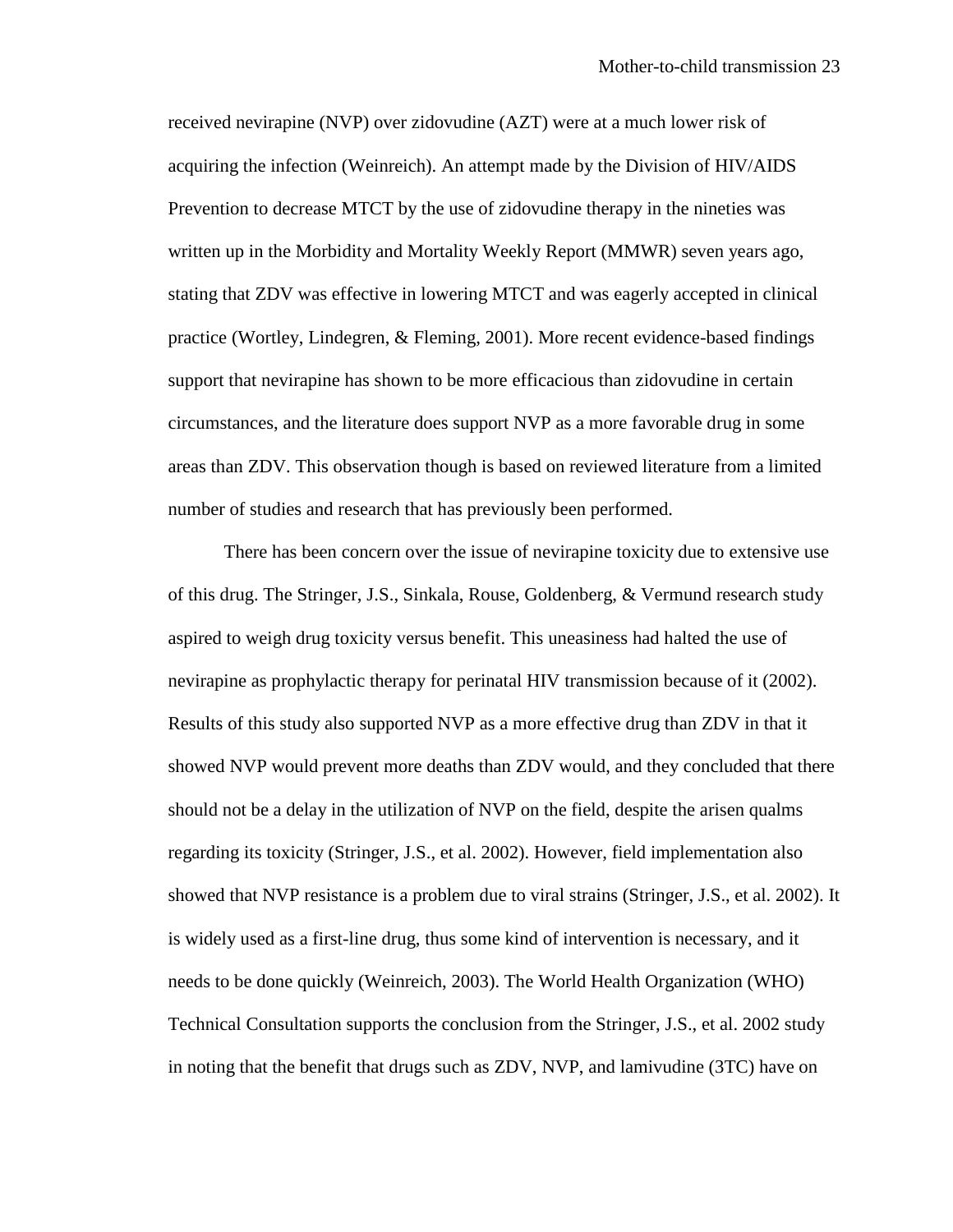decreasing MTCT of HIV significantly countervails for any of the possible consequences that exposure to these drugs would have on the individuals (Technical, 2000).

A study was published in 2007 that judged the operational effectiveness of singledose nevirapine in preventing mother-to-child transmission of HIV presented with similar results, concluding that in the operational setting, early transmission of HIV can be reduced when single-dose nevirapine is administered to both the infant and the mother (Colvin, et al., 2007). Even though nevirapine has shown to be effective, the study was aimed at evaluating the effectiveness of the program, which was intended to prevent mother-to-child transmission. The researchers noted that in order for MTCT of HIV to be lowered, many important steps must be incorporated. For example, a care continuum must be present so that the acceptance and availability of pre-test counseling and HIV testing is monitored, women revisit in order to review the results, and follow-up care after the child is born is accessible (Colvin, et al., 2007). From the study, however, there was a deficit in a number of these critical factors seen in multiple African countries. This is attributed to the fact that PMTCT programs like this are being offered to health systems that are, as Colvin, et al., 2007 describes, "overburdened" (p. 466). This makes programs with good intentions ineffective to floundering health systems (Colvin et al., 2007). Therefore, the study concluded that there is a need for scaling-up antiretroviral regimens (Colvin et al., 2007). Similar to the study done in Uganda, nevirapine also showed to be more efficacious than zidovudine in the Colvin et al. research when looking at the percentage of infants found to be HIV positive at age 5-8 weeks (2007). The results of zidovudine therapy revealed 20.0% of infected infants, but the infection rate using nevirapine was only11.8% (Colvin et al., 2007). Finally, it was noted for this particular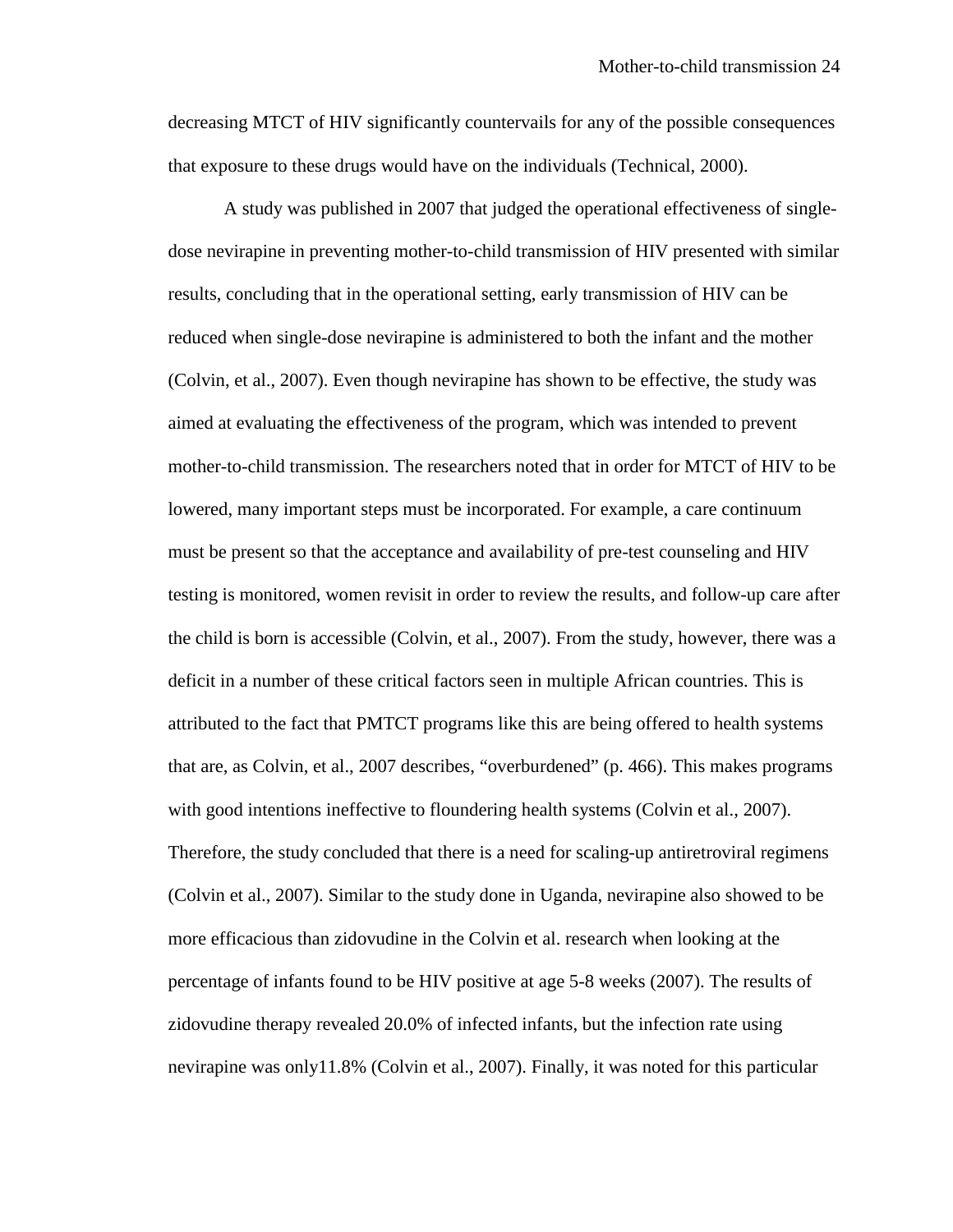study that a high viral load of HIV-1 RNA in the mother was the most significant risk factor for transmission; this fact is supported by numerous multivariate analyses in women not receiving prophylaxis through antiretroviral therapy or in those taking antiretrovirals (Colvin et al., 2007). Analysis has repeatedly displayed that maternal HIV-1 RNA levels represent the leading predictor of newly transmitted HIV or the risk of acquisition during labor and delivery for their infants (Colvin et al., 2007). It is quite logical that this is the case.

The Arvold et al. research study on maternal HIV-1 DNA load and MTCT found the same to be true in that it notes the maternal HIV-1 RNA viral load (RNA-VL) was repeatedly shown to be the main risk factor. They mention that this includes antiretroviral prophylaxis when used for PMTCT (2007). The ART used in this study was zidovudine prophylaxis in the antenatal period, as well as for the infants after they were born (Arvold et al., 2007). The following chart provides another detailed visual that compares percentages of pregnant women who were getting drug therapy in Sub-Sahara Africa with other regions of the world from 2004-2007.

## **Chart 2. Percentage of Seropositive Pregnant Women Covered by ART Therapy**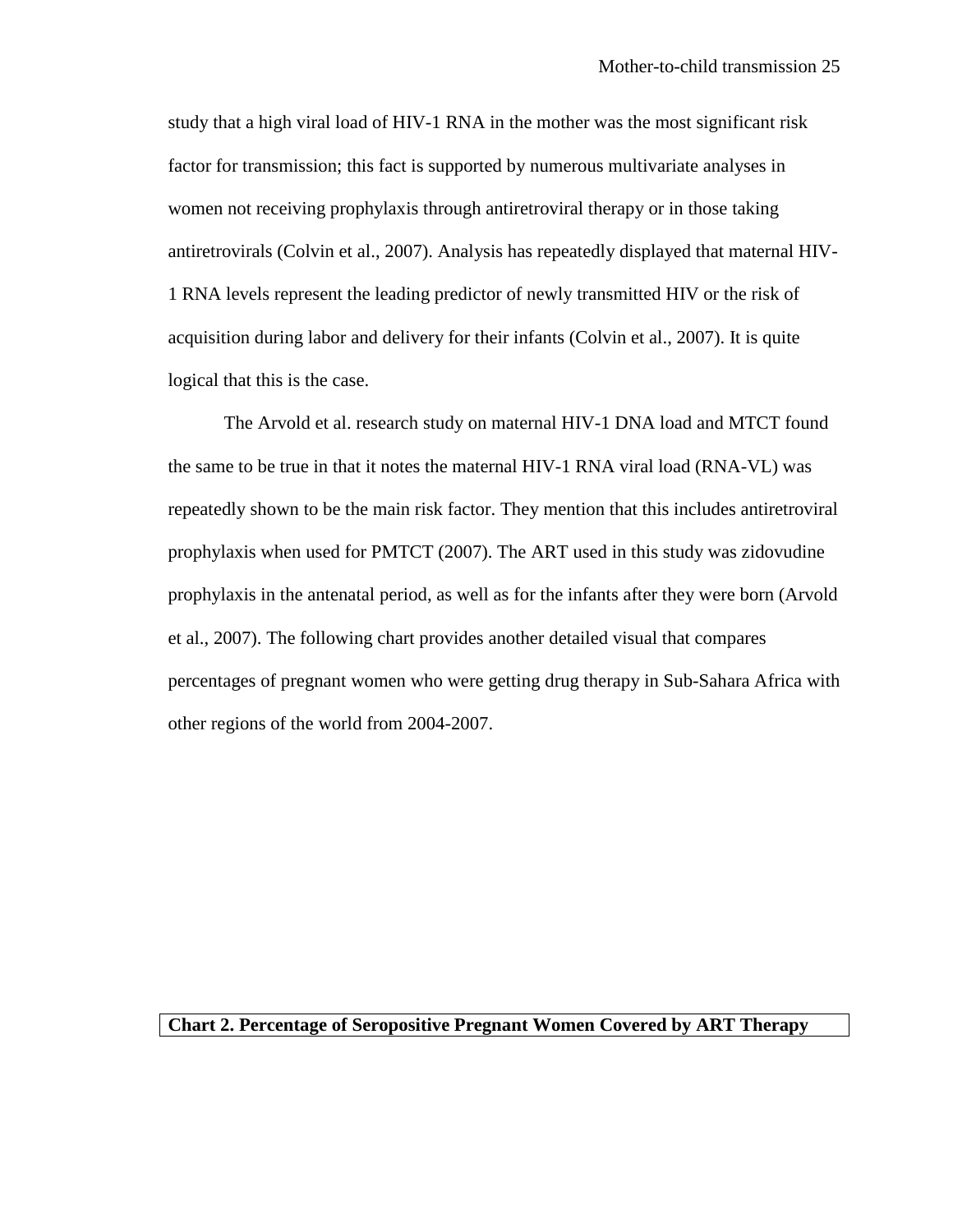

Interventions and Gaps to Successful Prevention

Antiretroviral regimens have shown to be a beneficial mode of slowing the HIV/AIDS epidemic, along with safer delivery practices, education on prevention, programs in PMTCT, and alternative feeding strategies, but HIV testing and volunteer counseling and testing (VCT) is another important venue used to decrease this MTCT. As helpful as antiretroviral therapy is, however, and manufacturers like Boehringer/Ingelheim have donated drugs to pregnant Ugandan women, it strongly necessitates further testing that many countries cannot afford (Weinreich, 2003). In light of this dilemma, only 1% of all pregnant African women receive VCT (Weinrich). Literature from the *American Journal of Public Health* supports this by noting that the necessary bridge to providing antiretroviral drug therapy will be through testing for HIV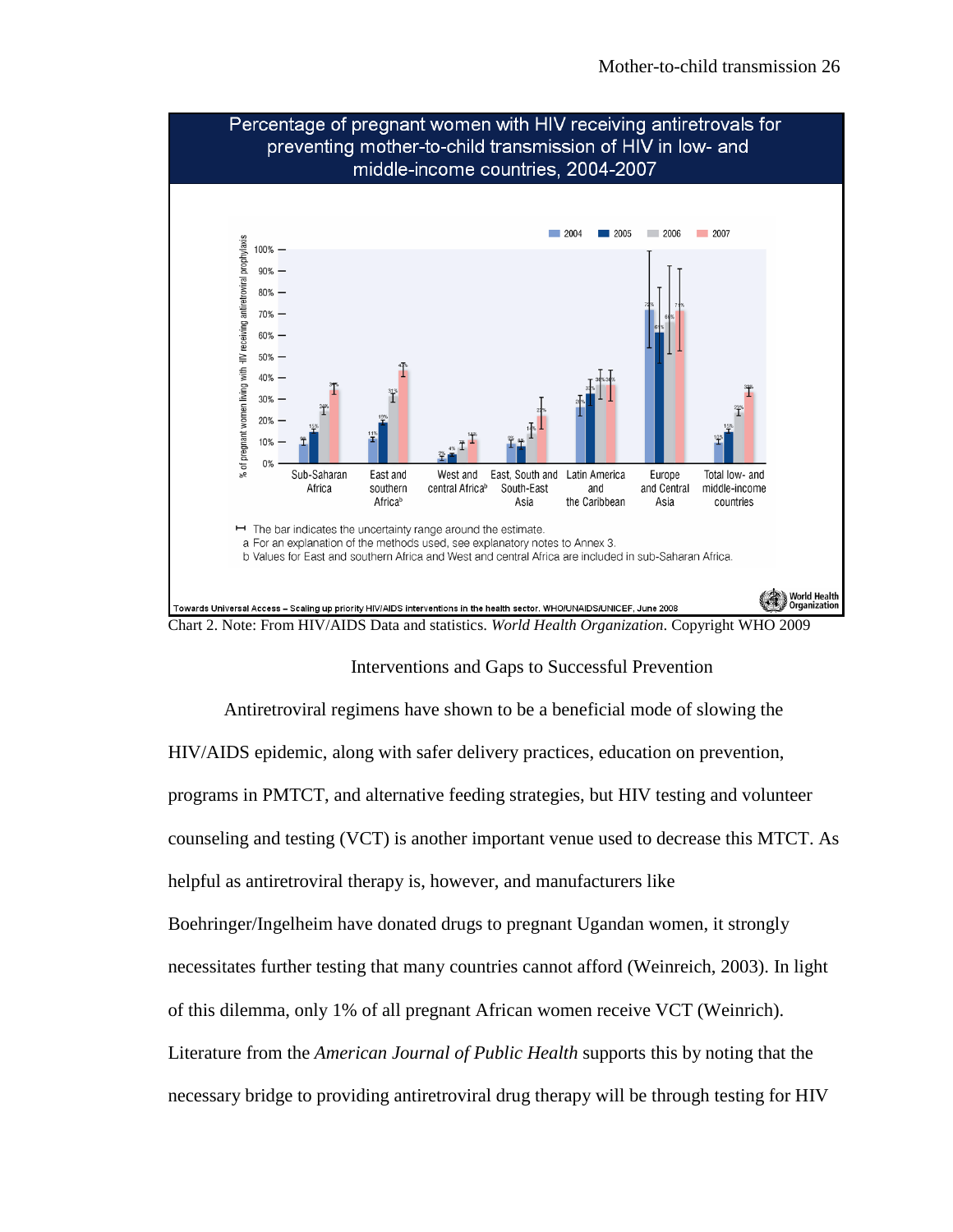during antenatal care (Bassett, 2002). The article agrees that African clinicians are unable to extend much help to those infected with HIV (Bassett). It mentions though that Uganda accepts its AIDS condition and has made strides in setting up voluntary testing centers for HIV (Bassett). It is important that a pregnant woman is aware of her infection status and that antenatal care can be given to both mothers and babies so they can not only survive, but be able to live healthy lives (Bassett).

From a law and ethics perspective, an individual's right to privacy and informed consent is certainly violated when HIV testing is something required (Davis & Cohen, 1994). However, mandatory screening is a debatable issue. But the flip side is when an infant could be spared the infection if the mother's status is revealed. A child can contract the virus during childbirth and through breastfeeding. If the proper preventative measures are taken, that child's life has the potential to be free from HIV for life, despite its mother's seropositive status (Post, 2003). Though they are not specifically mentioned, newborn HIV testing is a requirement in two states so far, based on material recorded from 2003 (Post). This clearly overrules the informed consent parameter because if the child is positive then the mother's HIV condition is circuitously broadcasted (Post). No human individual wants to confront that he or she has been infected with AIDS. In many countries, if not the entire globe, there is a stigma attached to those who carry the sticker across their foreheads, and no one wants to be marginalized or judged based on their condition. Knowing whether one is positive for HIV or not is obviously a better option for everyone involved. It would not be an easy thing to face, but if screening were mandatory, especially if it impacted another being so closely, would not the benefit of preventing an infant from contracting the virus outweigh the shame that may accompany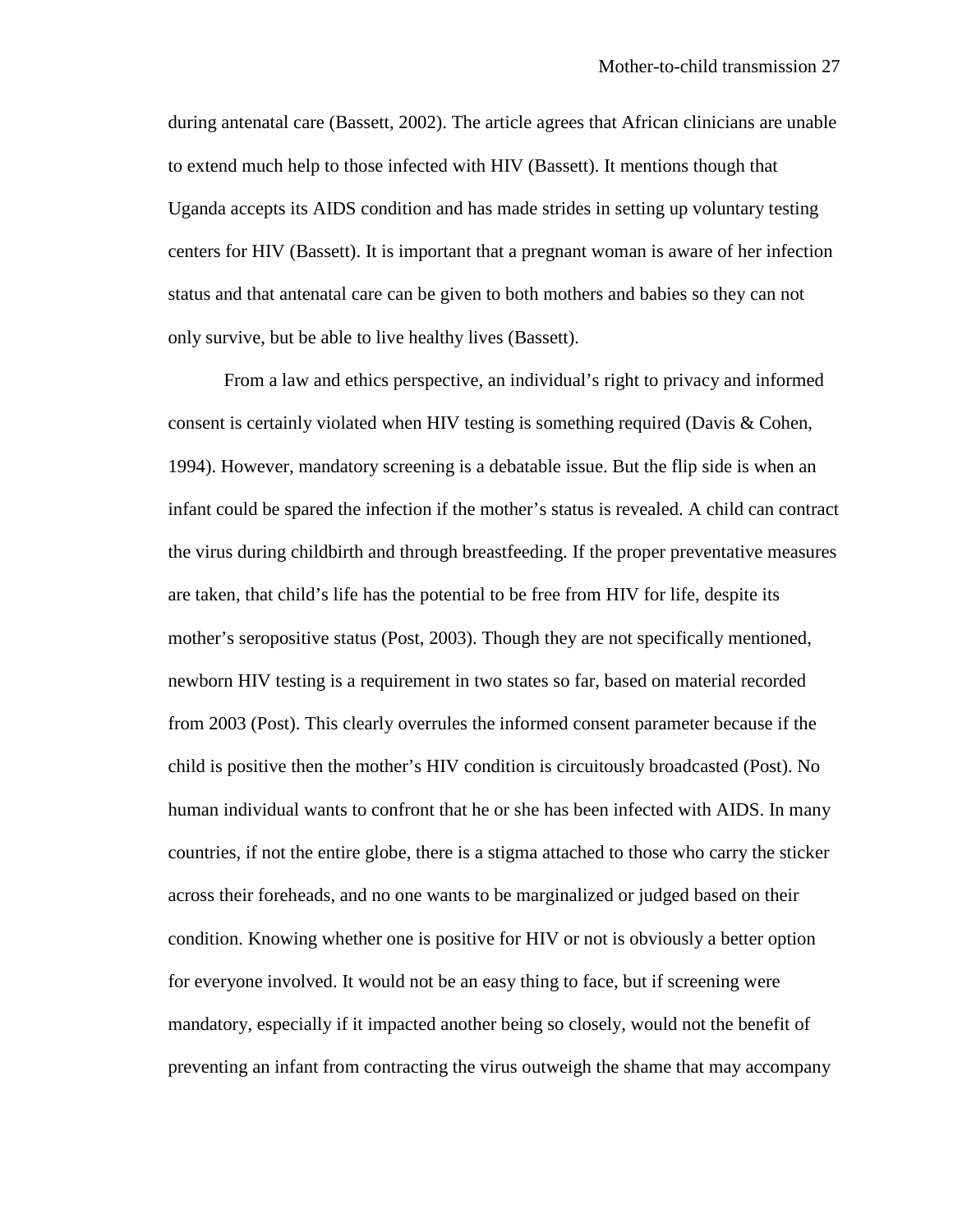accepting one's state that can only be improved if properly acknowledged? Granted, as mentioned earlier, there are countries unlike the United States that do not look as kindly on or treat women with AIDS as they may do here. That fact is not to be belittled. Even in that case, if a woman were to conceive a child who was HIV positive and no interventions were acted upon, then eventually both could perish with no escape. It is a crisis that requires hope, a stigma change, and mostly prevention. With intervention such as screening, progress can be made.

The long-term solution would be to have community education that would publicize and encourage volunteer counseling and testing, which would also incorporate men (Bassett, 2002). The use of VCT is necessary, but sometimes there are loopholes because women may not want to get tested, or if they do, they may not return for results. However, a short-term solution could involve offering the test with the right of the woman to "opt out" if she so desired (Bassett). This approach to testing supported by the Centers for Disease Control (CDC) is when a pregnant woman is informed that the HIV test is part of the group of standard prenatal tests provided to all women; she has the option to deter from having the test. If she does not request to decline from this HIV test, it will automatically be given (Reducing HIV, 2006). This way the woman does not feel forced into being tested by having the right to not take advantage of it.

A study performed in urban Zimbabwe was recently done to understand the influence that routine antenatal HIV testing, using this "opt-out" approach, had on the PMTCT (Chandisarewa, et al., 2007). As the other trials have shown, simple antiretroviral therapy has proven to be efficacious in Sub-Saharan countries, but the uptake of these kinds of prevention or treatment drugs has been low in the clinics in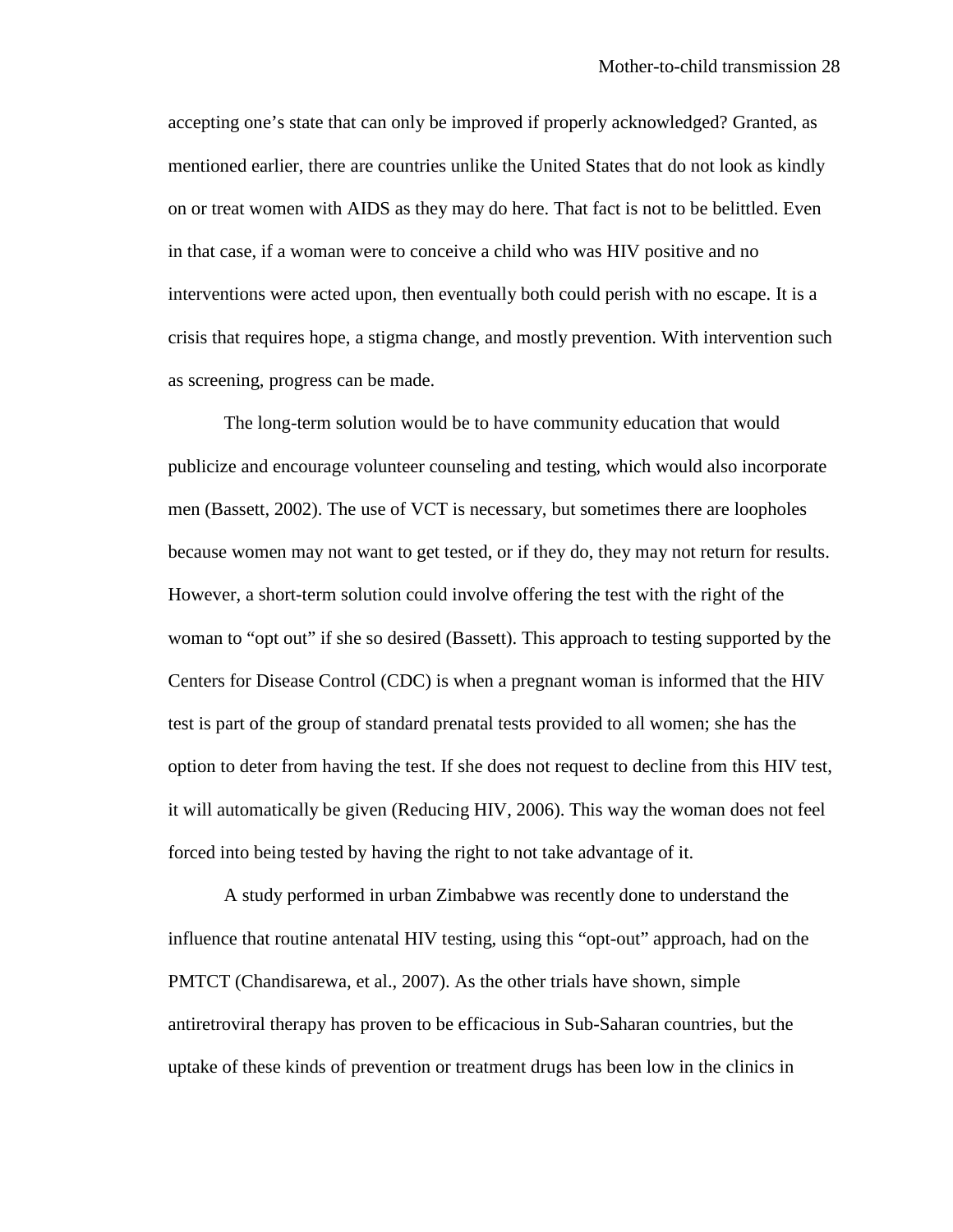Zimbabwe. This is due mostly to HIV antenatal testing rates that are poor, but they believe that early detection of HIV in pregnant mothers through VCT to PMTCT is of utmost importance (Chandisarewa, et al., 2007). The study discussion notes that women in urban Zimbabwe perceived this routine testing to be a good option and they would be accepting of it, and thus positive statistics for PMTCT were increasing (Chandisarewa, et al., 2007). The study concluded that this kind of routine testing should be performed and executed in all Zimbabwe sites so that the impact that it has on PMTCT can be maximized to its fullest potential in the public health realm (Chandisarewa, et al., 2007).

The "opt-out" approach has shown to be effective in the goal of PMTCT. Some support that mandatory HIV testing in areas where HIV is prominent has the possibility of decreasing MTCT as long as certain contingencies are in order. If so, then it is morally required for mandatory testing to be implemented (Schuklenk & Keinsmidt, 2007). This research advocates that pilot studies should be performed in certain areas of Africa to assess the ease at which it could be implemented as well as the potential ramifications, positive or negative, that mandatory testing might generate. The ethical and policy issues that accompany this approach make for a multifaceted debate (Schuklenk & Keinsmidt).

There is yet another loophole with the initiation and follow up of VCT. Hypothetically, when a woman chooses to be tested and does find that her serostatus is positive, she may not adhere to partaking in the sometimes-available antiretroviral therapy (Bassett, 2002). This is due to the fact that ART regimens can be extremely burdensome. A devout commitment to keeping up with the disease is crucial for survival. Some patients with HIV have to take two to twenty pills at a time. The dedication required to taking the medication at specific time frames is meticulous for the individual.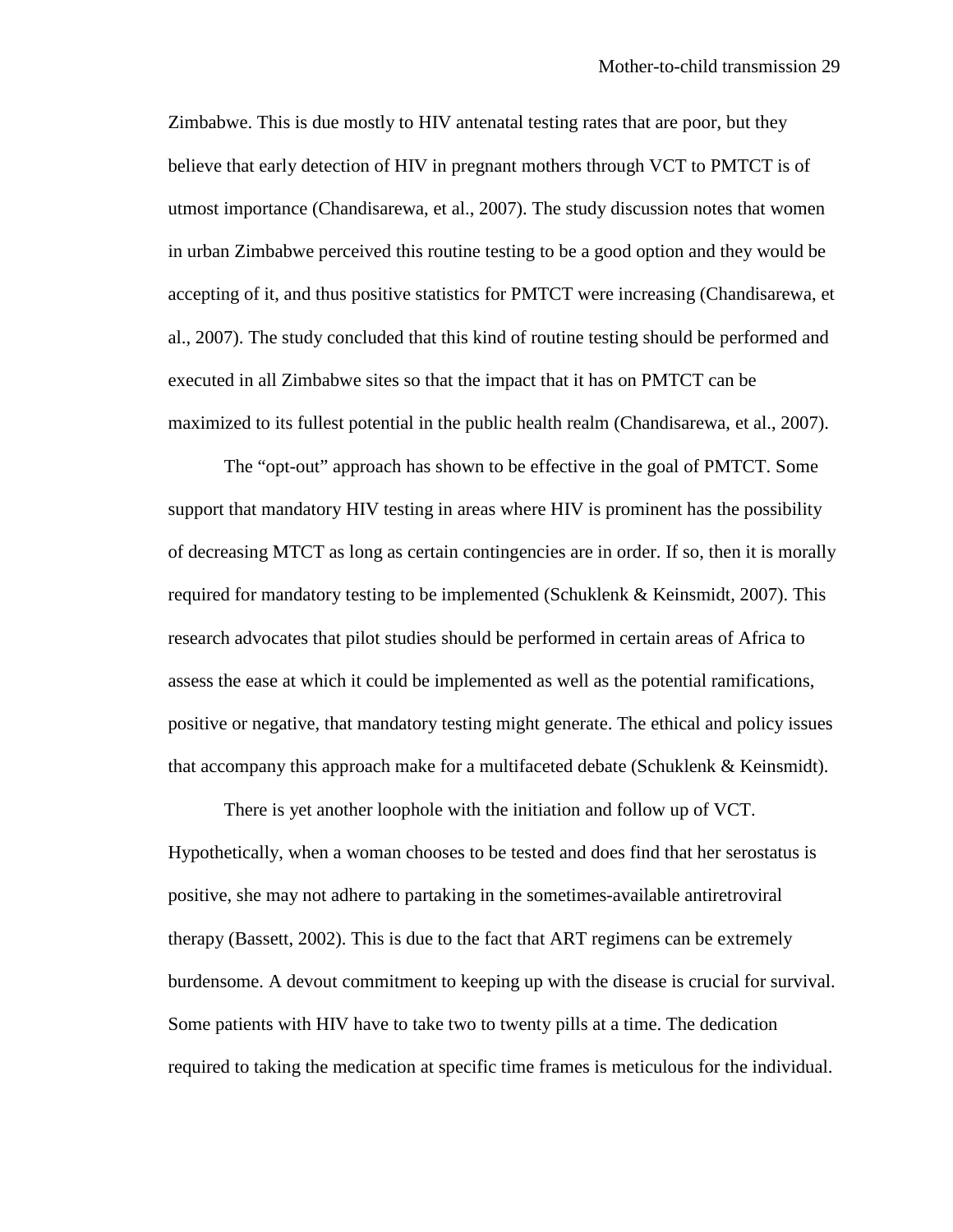Additionally, the side effects are often unpleasant. Another key piece of information that the patient has to be aware of is that certain other drugs, some of which are even overthe-counter (OTC), taken in combination with HIV anti-retrovirals can produce some fatal side effects (Bradley-Springer, et al., 2007). These drawbacks discourage patients and put up barricades that keep them from being consistent with their treatment plans or successful in maintaining health and building immunity.

Literature regarding the transmission of HIV mentions that MTCT can also be referred to as parent-to-child transmission (PTCT) because often the father of the child is responsible for infecting the mother in the first place. By interchanging the use of the abbreviation PTCT with MTCT, the mother is prevented from being solely disgraced or blamed for infecting her infant (Weinreich, 2003). The issue of the male's role in this worldwide problem has so much to do with why these women become infected with HIV and then pass it on to their babies. The cycle just continues since it does not stop with the parents. Mother-to-child transmission could be significantly prevented if the males practiced morality and marital faithfulness to their spouses. There is a rampant inequality between the genders, and there has been for centuries in regards to female oppression, not in the feministic sense, but in relation to discrimination, lack of monetary resources, and forced sexual relations (Gross, 2004). The secretary-general of the United Nations, Kofi Annan, shared on International Women's Day in March of 2004 that, "All over the world, women are increasingly bearing the brunt of the epidemic…because society's inequalities put them at risk. There are many factors including poverty, abuse and violence, lack of information, coercion by older men, and men having several partners" (cited in Gross, p. 1079). In that same year, Stephen Lewis, a United Nations diplomatic agent for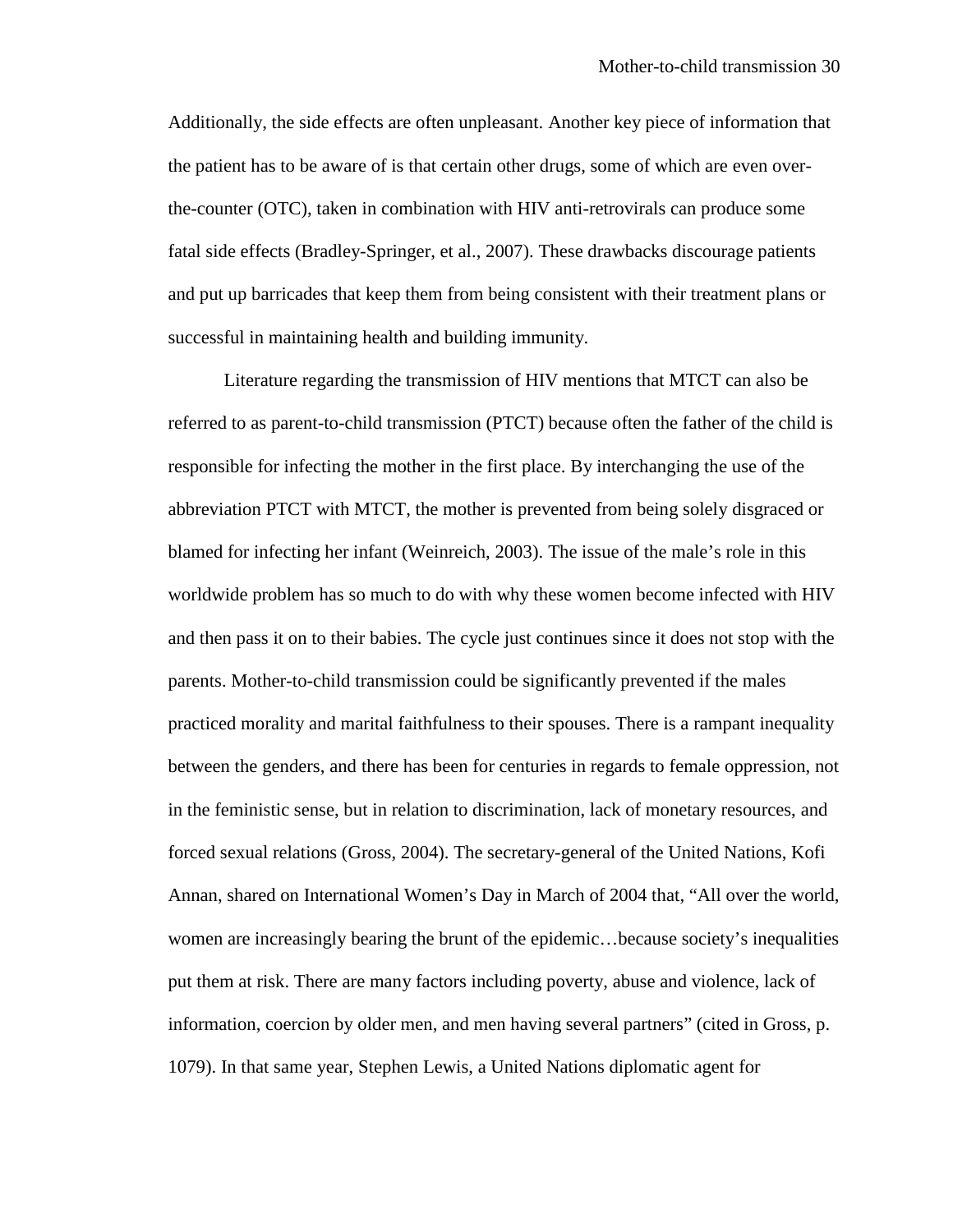HIV/AIDS in Africa, alleged that AIDS coupled with unjust female oppression can serve as a death sentence to women on a worldwide scale. He attributed it to the male sexual behavior, the culture, the violence, the power, and the patriarchy, factors that have played an influential role for centuries (Gross).

A study performed by Koenig, et al. discussed this issue of violence that happens during pregnancy to those women who may already have HIV or who are at risk for getting the virus. It supported that a number of factors influence an increase in the risk of violence particularly for women who are pregnant with HIV (2002). This could be attributed to location as well as dangerous behavior that can be associated with passing or acquiring HIV, which could include drug use, poor living or financial status, and sex bartering; all of which are factors that may welcome violence more easily (Koenig, et al., 2002). If a pregnant woman is unaware of her HIV status and gets screened for it during a prenatal visit, it could be difficult to keep her positive serostatus a secret, which is another possible factor that brings violence upon the woman, when others find out she has contracted HIV (Koenig, et al., 2002). The study concluded and suggested that hundreds of pregnant women who are infected yearly with HIV are also affected by violence, and should be provided with counseling and screening by prenatal clinics or offices (Koenig, et al., 2002).

#### A Focused Discussion on the Ugandan Experience

A country in Africa that has been ravaged by violence through war and other means and has experienced HIV/AIDS in large quantities and is yet attempting to implement prevention strategies would be Uganda (Westerhaus, Finnegan, Zabulon, & Mukherjee, 2007). Reported from 1993, in Africa and the world, AIDS cases in Uganda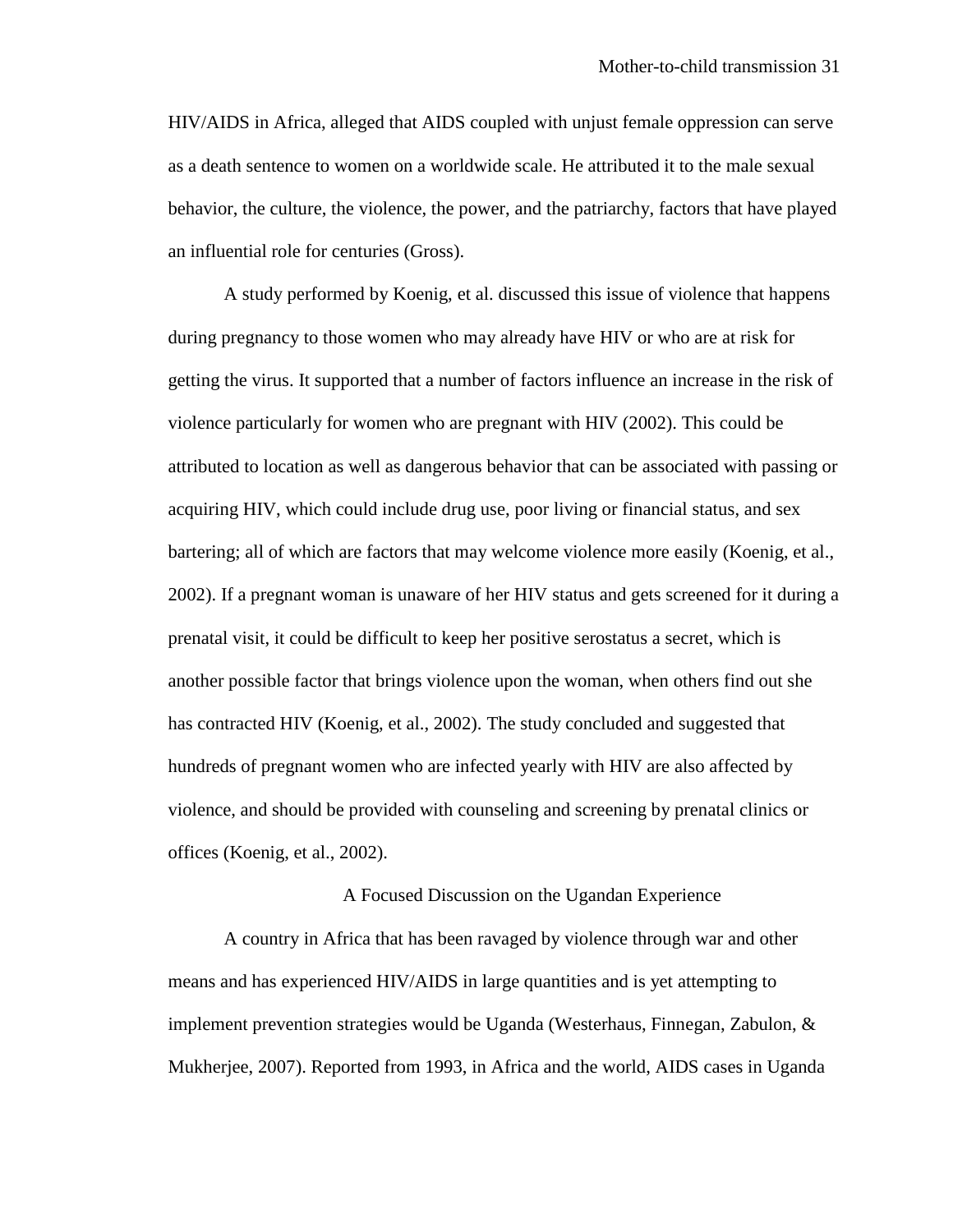were in the lead for having the highest rates per population with 2,314/1,000,000 population. One of the leading causes of death for Uganda has been HIV/AIDS with 2.4 million people having HIV (Uganda Health Profile, 2001). The population of Uganda noted in 2005 was 28,816,000 people (Uganda, 2007). The research performed by Westerhaus, et al. focuses more specifically on Northern Uganda, which has been traumatized by violence; "political repression, economic inequality, and gender-based discrimination" are the very factors that eventually cause infants to get infected with HIV (p. 1184). Prevention must reach far beyond methods of abstinence, condom prevention, and behavior change because the issues entangled in the corruption of Northern Uganda involve a brutal competition between the Ugandan government and an insurgent group referred to as the Lord's Resistance Army (LRA) (Westerhaus, et al.).

Because of the vicious conflict between these two groups, children are abducted or forced to become "night commuters" where they run without parents or guardians for attempted safety during the night to hospitals or shelters, but along the way they may experience sexual assault that can lead to HIV. The boys abducted by the LRA are often forced to rape others as a war weapon and many of the girls become sex slaves as "wives" to the men of the army resulting in young children with HIV (Westerhaus, et al., 2007). The probability of dying in Uganda under the age of five was recorded at 136 per 1,000 live births in 2005 (Uganda, 2007). It is important to understand cases like this in which prevention attempts must stretch beyond traditional behavior change and awareness, and involve on a much deeper scale the social, political, and, economic resources of the world into strategies to prevent HIV from spreading further (Westerhaus, et al.).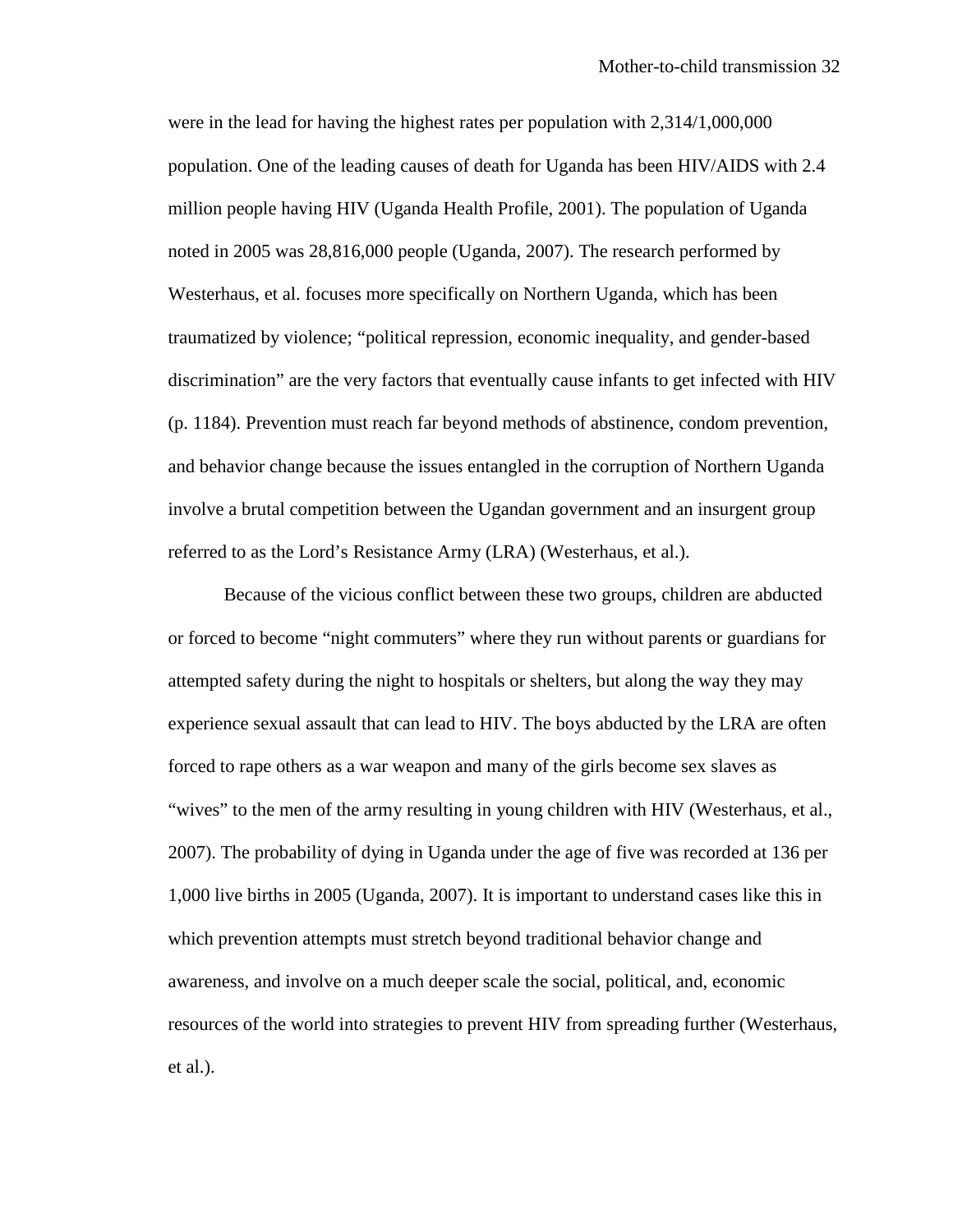The trials and blockades in Uganda that counteract progress on preventing HIV transmission continue to pervade. While attempts are being made at halting the violence that keeps HIV prevalent in war-torn Northern Uganda and finding appropriate prevention methods for slowing the HIV pandemic in Uganda, ethnographic research has been done on southeastern Uganda which poses that it is the husbands sexual indulgences outside of the marriage committment that causes the greatest risk for their wives to acquire the HIV infection (Parikh, 2007). If the ABC approach that stands for **a**bstinence, **b**e faithful, and the use of **c**ondoms is not taken seriously, which it clearly has not been, then HIV will continue to thrive (Parihk). The once-revered marital relationship that upheld trust, safety, and support is in some couples a cesspool for dishonesty, unfaithfulness, and greed. Now there is global evidence demonstrating that many women are at risk for getting infected with HIV from having sexual relations with their very own spouses or significant partners due to interactions that their men are having outside of the marriage commitment (Parihk). Even the marriage bed is no longer safe. The men need to take a stand and a responsibility to halt the virulent spread of this deadly disease that many helped cause themselves. If something is not done, they will watch their own nation vanish before them if AIDS does not take their lives first.

Despite its alarming statistics, traumatic war experiences, and marital unfaithfulness, Uganda has been more recently recognized as a radical HIV success story in Africa in which HIV/AIDS cases have dramatically decreased (Parikh, 2007). What is ironic about this phenomena in Uganda is that people involved in assessing this case are facing great difficulty in answering the question "what worked" and having irrefutable evidence to demonstrate in the annals of Uganda where to attribute the success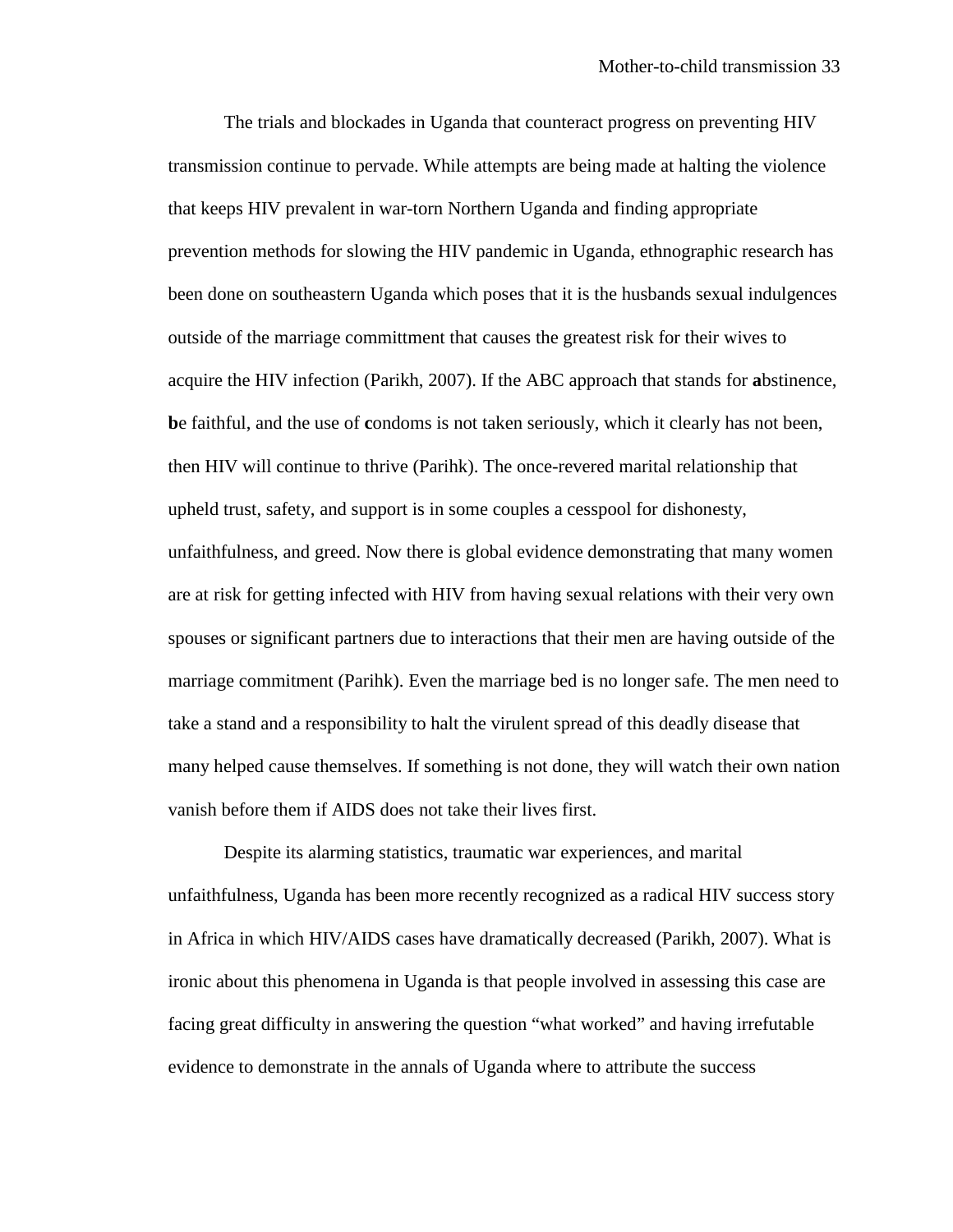(Parkhurst, 2008). They are having a hard time putting their finger on what has caused the decline. Thus, five components were instigated including *HIV prevalence, HIV incidence, behavior change, causes of behavior change, and responsible policies* in order to seek a viable explanation and foundational agreement for these more recent statistics (Parkhurst). These proponents of prevention represent a backwards cascade of cause and effect. For example, if the nation saw a change in behavior within the population, then what interventions or steps took place to reach that end result (Parkhurst)? Even so, there is a deficit in the data within the categories making it hard to establish where the country of Uganda succeeded and at what phase the most progress was made (Parkhurst). This information is extremely valuable as other nations are looking now to Uganda for answers so that they too can experience similar improvements within their country (Parkhurst). The following chart displays the numerical decline of HIV cases over the span of fourteen years in Uganda (Parkhurst). See Chart 3 below.

### **Chart 3. Estimate Percentages of HIV Prevalence Decline in Uganda 1991-2005**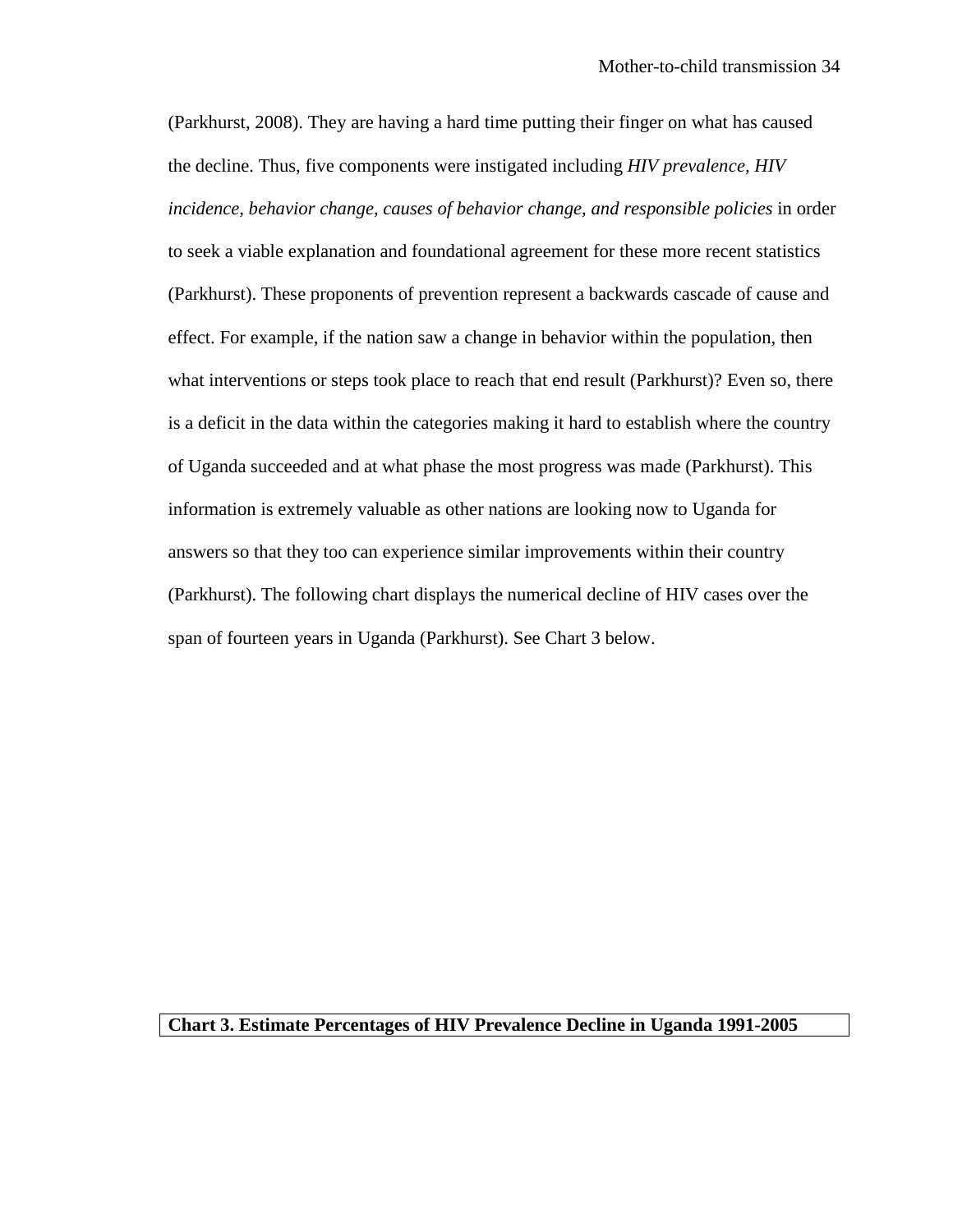

Chart 3. Note: Information gathered to create Chart 3: Cited from Parkhurst, J.O. (2008). "What worked?" The evidence challenges in determining the causes of HIV prevalence decline. *AIDS Education and Prevention, 20*(3), 275-283.

These statistics demonstrate from different sources that the research is somewhat incongruent. For example, the data obtained from research done, shown in the first column between the years of 1992 and 1996, was gathered from a limited number of prenatal sites (Parkhurst, 2002). Also, it was written in the *Science* journal that there was a percentage peak of expecting mothers with HIV in Uganda in the year 1991 as shown above: 21.1%, but it significantly decreased seven years later to 9.7% (Stoneburner & Low-Beer, 2004). The 2004-2005 estimate documented in the Uganda Ministry of Health from 2006 recorded a national percentage of 6.4 from the sero-survey done, but UNAIDS estimated in 2004 that it was a percentage of 4.1 (UNAIDS, 2004b). Granted these "estimates" do show some inconsistency. Nonetheless, wherever the data is coming from, the bottom line is that the Ugandan percentage, as demonstrated in the chart above, has clearly been decreasing.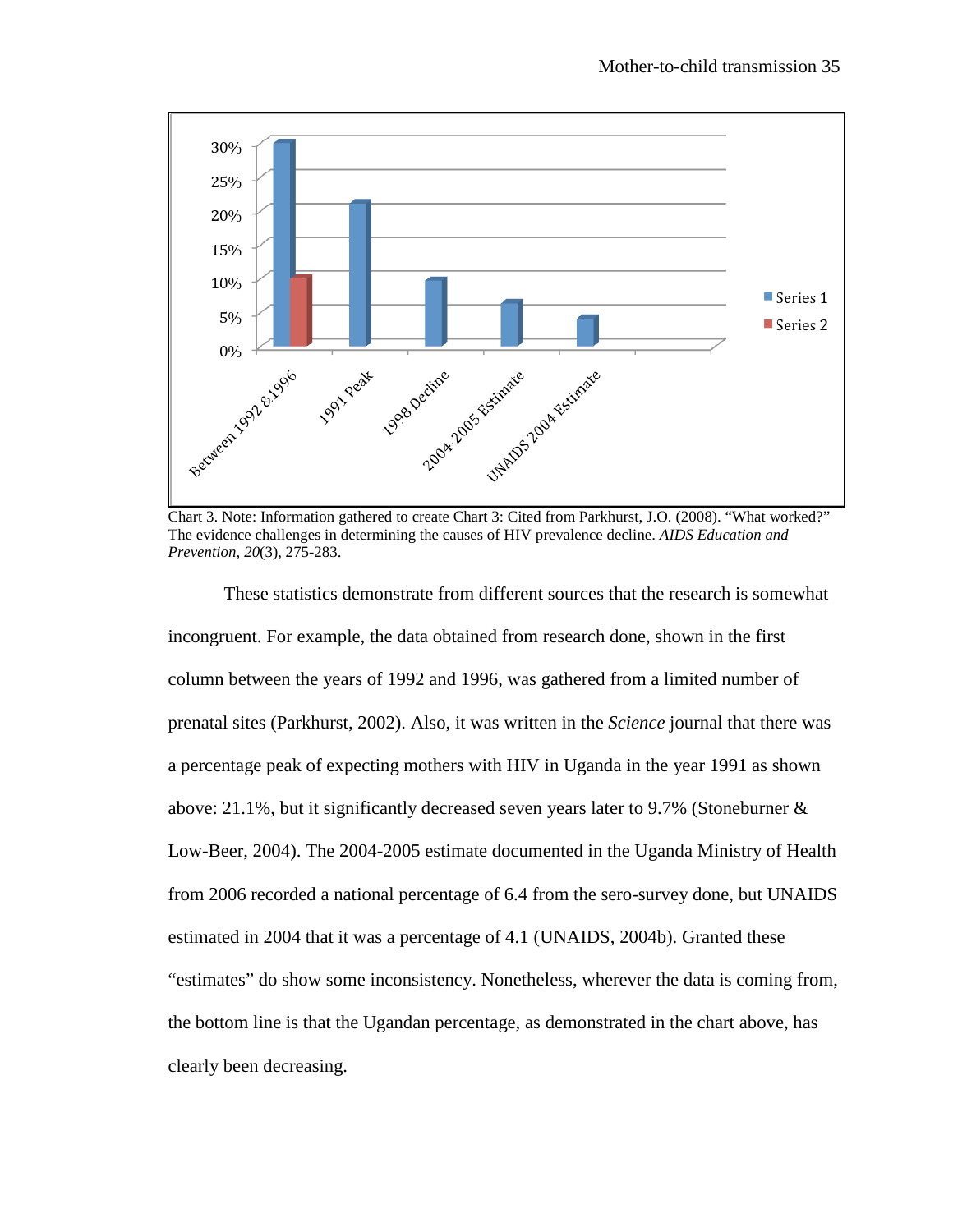There is a deficit in data, yes, but not only are people working towards researching this issue; the plain fact is that HIV/AIDS has declined. It is news such as this that will keep the fetus, the infant, and the child from having to experience a life with HIV and AIDS. In certain cases the solution to the problem is simple, prevention. This does not belittle or down play that even in its short history, the HIV/AIDS pandemic has clearly ravaged and taken the lives of many people from nations and countries all over the world. Because of its deleterious effects and the wake-up call that it has brought to the world, many have been responsive to the cry for global assistance. Much has been done to halt its progression, however, a cure is not yet found. Because HIV is transmitted to infants through breastfeeding, pregnancy, and labor and delivery, research and clinical trials and rescue intervention must continue to be performed so that MTCT can be prevented in every way possible.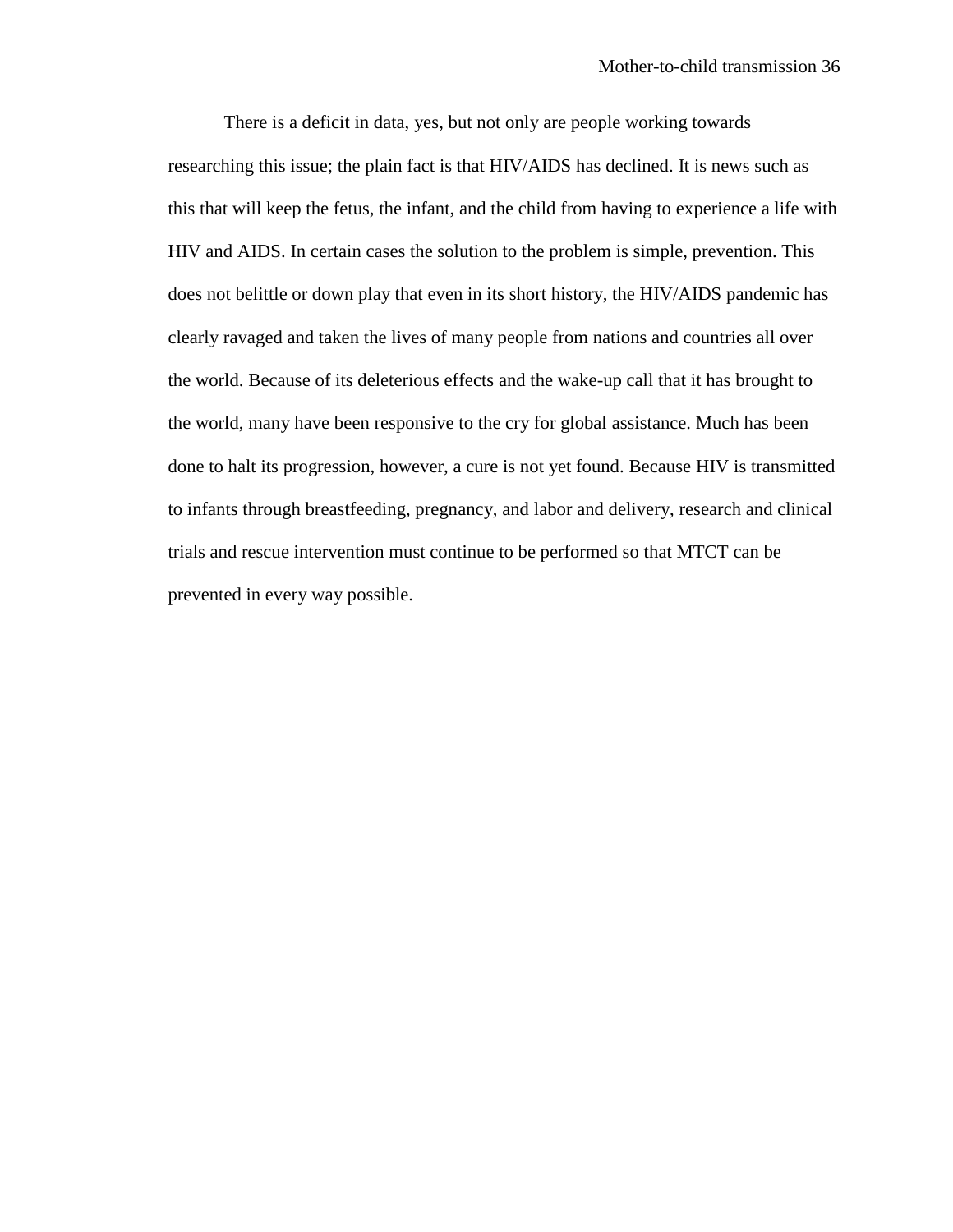#### References

- Arulogun, O.S., Adewole, I.F., Olayinka-Alli, L., & Adesina, A.O. (2007). Community gate keepers' awareness and perception of prevention of mother-to-child transmission of HIV services in Ibadan, Nigeria. *African Journal of Reproductive Health, 11*(1), 67-75. Retrieved from http://web.ebscohost.com/ehost/pdf?vid=5&hid=117&sid=3aefc9cd-ec47-4cdc-99a0-01ce55a2913c%40sessionmgr103
- Arvold, N.D., Ngo-Giang-Huong, N., McIntosh, K., Suraseranivong, V., Warachit, B., & Piyaworawong, S., et al. (2007). Maternal HIV-1 DNA load and mother-to-child transmission. *AIDS Patient Care and STDs, 21*(9), 638-643. doi: 10.1089/apc.2006.0169
- Bartlett, J.G., & Finkbeiner, A.K. (2001). *The guide to living with HIV infection: Developed at the John's Hopkins AIDS Clinic* (5<sup>th</sup> ed.). Baltimore, MD: The Johns Hopkins University Press.
- Bassett, M.T. (2002). Ensuring a public health impact of programs to reduce HIV transmission from mothers to infants: The place of voluntary counseling and testing. *American Journal of Public Health, 92*(3), 347-351.
- Bradley-Springer, L., Shaw, C.A., & Lewis, S.L. (2007). Infection and human immunodeficiency virus infection. In S.L. Lewis, M.M. Heitkemper, S.R. Dirksen, P.G. O'Brien, & L. Bucher (Eds.), *Medical-Surgical Nursing: Assessment and Management Clinical Problems* (7<sup>th</sup> ed.), p. 243-270 St. Louis, MO: Mosby, Inc.

Breastfeeding and replacement feeding practices in the context of mother-to-child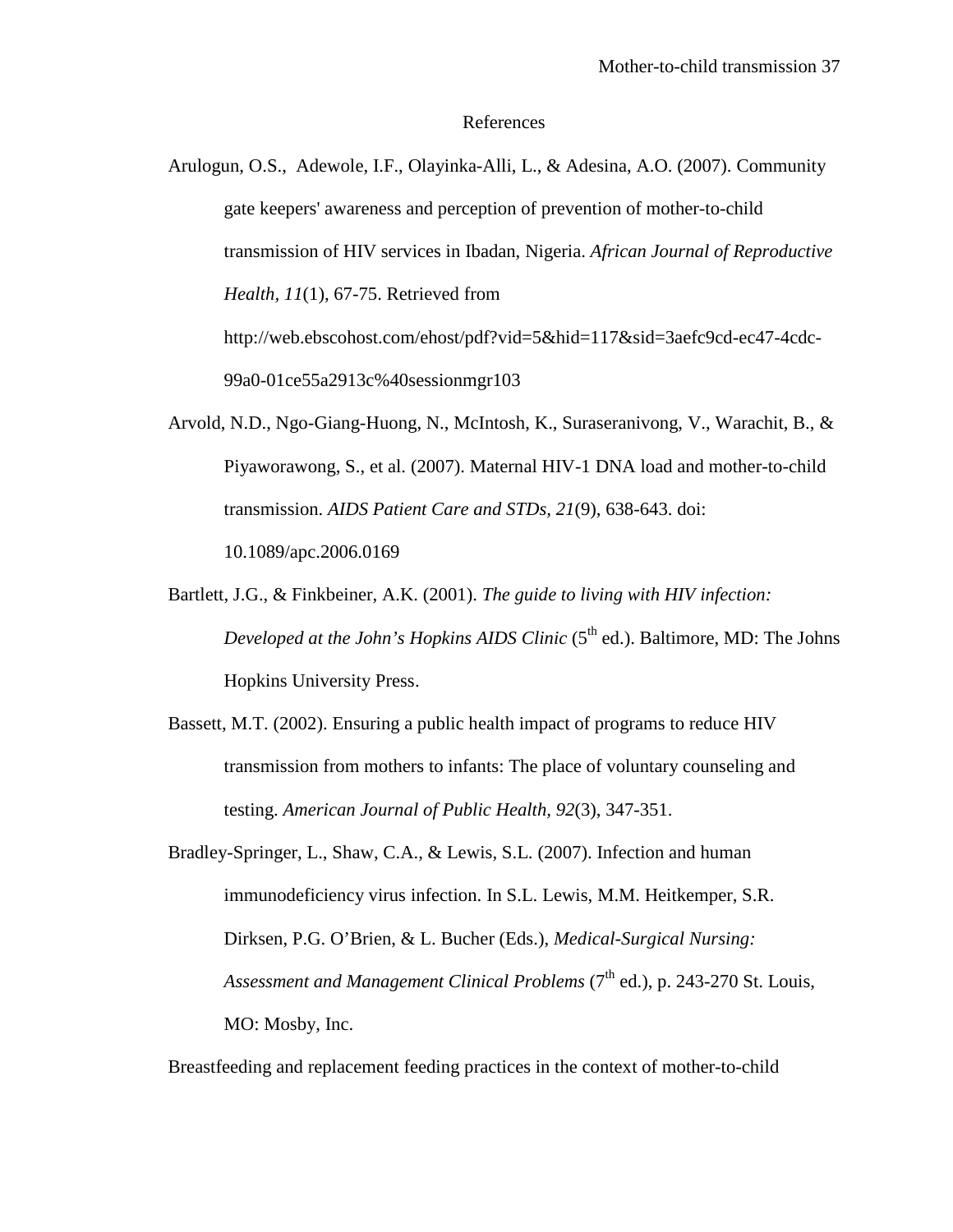transmission of HIV: An assessment tool for research. (2001). *World Health Organization*. Retrieved May 14, 2008 from www.who.int/reproductive-health, National Library of Medicine.

- Calder, P.C. (2007). Dietary arachidonic acid: harmful, harmless or helpful? *British Journal of Nutrition*. (98), 451-453. Retrieved March 25, 2009, from http://journals.cambridge.org/download.php?file=%2FBJN%2FBJN98\_03%2FS0 007114507761779a.pdf&code=c1145310aaed44025367dab8427fc72d
- Campbell, S. (2005). Prevention of mother-to-child transmission of HIV. *Primary Health Care: Clinical Update 15*(7), 27-32.
- Castro, K.G., & Curran, J.W., et al. (1992). 1993 Revised classification system for HIV infection and expanded surveillance case definition for AIDS among adolescents and adults. *Morbidity and Mortality Weekly Report: Recommendations and Reports*. Dec. 18, 1992 / 41(RR-17) Retrieved March 25, 2009, from http://www.cdc.gov/mmwr/preview/mmwrhtml/00018871.htm
- Chandisarewa, W., Stranix-Chibanda, L., Chirapa, E., Miller, A., Simoyi, M, Mahomva, A., et al. (2007). Routine offer of antenatal HIV testing ("opt-out" approach) to prevent mother-to-child transmission of HIV in urban Zimbabwe. *Bulletin of the World Health Organization, 85(11),* 843-848*.* Retrieved from http://www.who.int/bulletin/volumes/85/11/06-035188.pdf
- Colvin, M., Chopra, M., Doherty, T., Jackson, D., Levin, J., Willumsen, J., et al. (2007). Operational effectiveness of single-dose nevirapine in preventing mother-to-child transmission of HIV. *Bulletin of the World Health Organization, 85*(6), 466-471. Retrieved from http://www.who.int/bulletin/volumes/85/6/06-033639.pdf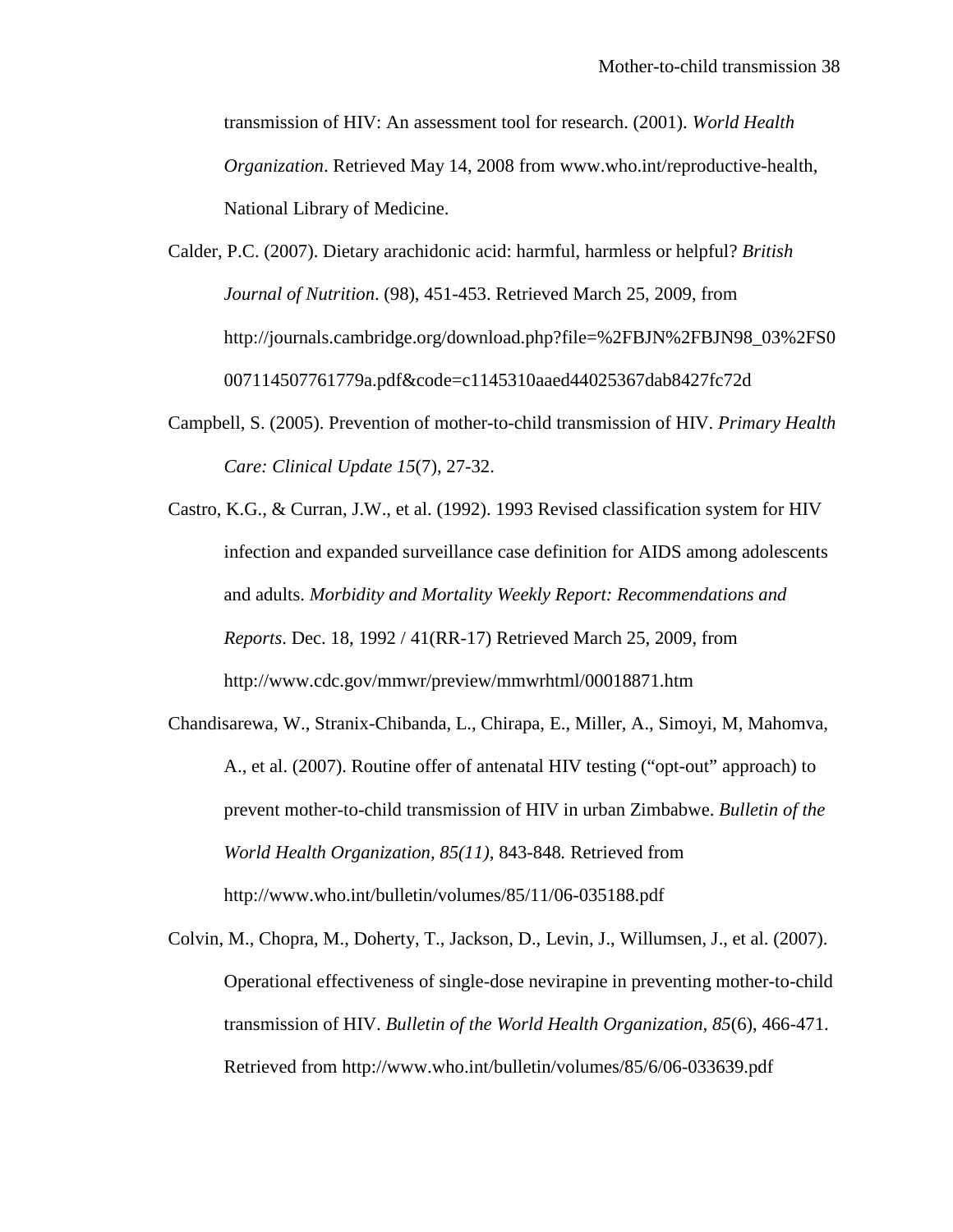Coutsoudis, A., Pillay, K., Spooner, E., Kuhn, L., & Coovadia, H.M (1999). Influence of infant feeding patterns on early mother-to-child transmission of HIV-1 in Durban, South Africa: a prospective cohort studies. South African Vitamin A Study Group. *Lancet, 354*(9177): 471-476. Retrieved March 25, 2009, from http://www.ncbi.nlm.nih.gov/pubmed/10465172?ordinalpos1&itool=entrezsystem 2.p&.pubmed.pubmed\_resultspanel.pubmed\_discoverypanel.pubmed\_discovery\_r a&linkspos=1&log\$=relatedarticles&logdbfrom=pubmed

- Coutsoudis, A., et al. (2001). Method of feeding and transmission of HIV-1 from mothers to children by 15 months of age: prospective cohort study from Durban, South Africa. *AIDS, 15(3)*, 379-387. Retrieved March 25, 2009, from http://www.ncbi.nlm.nih.gov/pubmed/11273218
- Davis, M., & Cohen, E.D. (1994). *AIDS: Crisis in professional ethics*. Philadelphia, PA: Temple University Press.
- Gallant, J. (2009). *100 questions & answers about HIV and AIDS*. Sudbury, MA: Jones and Bartlett Publishers.
- Gross, M. (2004). HIV and women: When words speak louder than actions. *American Journal of Public Health 94*(7), 1079-1080.

Guidance on global scale-up of the prevention of mother to child transmission of HIV: Towards universal access for women, infants and young children and eliminating HIV and AIDS among children (2007). *World Health Organization*. Geneva, Switzerland: WHO Press, Retrieved from http://www.who.int/hiv/mtct/PMTCT\_enWEBNov26.pdf

HIV Classification: CDC & WHO Staging Systems, (2006). *AETC National Resource*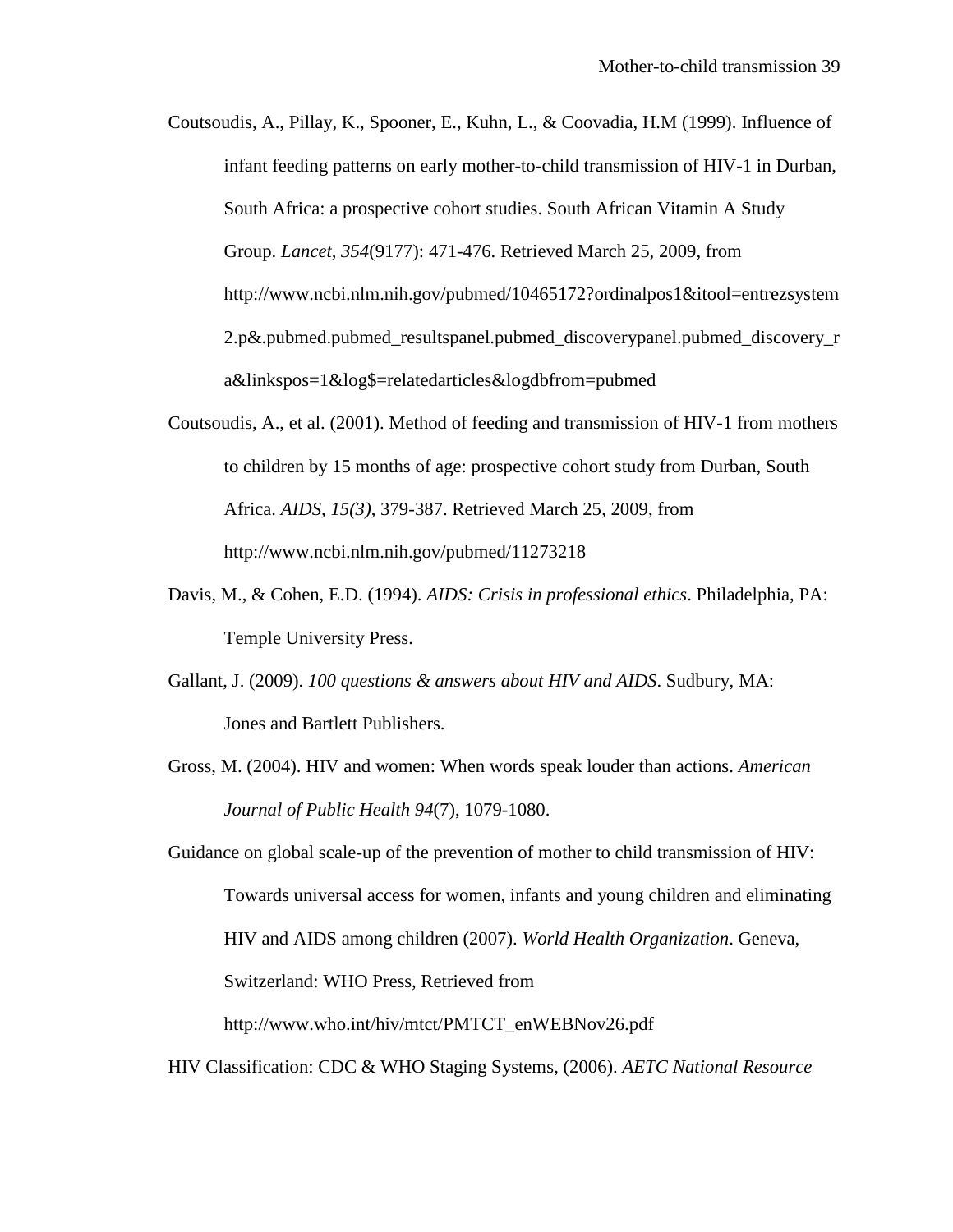*Center, 2009.* Table 1. Retrieved March 24, 2009, from

http://www.aidsetc.org/aidsetc?page=cm-105\_disease#t-2

- HIV/AIDS Data and statistics. *World Health Organization*. Chart 1. Retrieved March 26, 2009 from http://www.who.int/hiv/data/PMTCT\_2004\_2007.png Copyright WHO 2009
- HIV/AIDS Data and statistics. *World Health Organization*. Chart 2. Retrieved March 27, 2009 from http://www.who.int/hiv/data/ART\_SSA\_2003\_2007.png Copyright WHO 2009
- Hockenberry, M.J. (2005). *Wong's essentials of pediatric nursing* (7<sup>th</sup> ed.). St. Louis: MO, Mosby, Inc.
- Howell, A.L., Edkins, R.D., Rier, S.E., Yeaman, G.R., Stern, J.E., & Fanger, M.W., et al. (1997). Human immunodeficiency virus type 1 infection of cells and tissues from the upper and lower human female reproductive tract. *Journal of Virology, 71*(5), 3498–3506. Retrieved from http://jvi.asm.org/cgi/reprint/71/5/3498
- Integrase inhibitors, (2007). *AIDS Meds & POZ*. Retrieved March 25, 2009, from http://www.aidsmeds.com/archive/Integrase\_1687.shtml#Question
- Koenig, L.J., Whitaker, D.J., Royce, R.A., Wilson, T.E., Callahan, M.R., & Fernandez, M.I., (2002). Violence during pregnancy among women with or at risk for HIV infection. *American Journal of Public Health, 92(3),* 367-370.

Miotti, P.G., Taha, T.E.T., & Kumwenda, N.I. (1999). HIV transmission through breastfeeding: A study in Malawi. *Journal of the American Medical Associatio*n. 282, 744-749. Retrieved March 25, 2009, from http://jama.ama-assn.org/cgi/content/abstract/282/8/744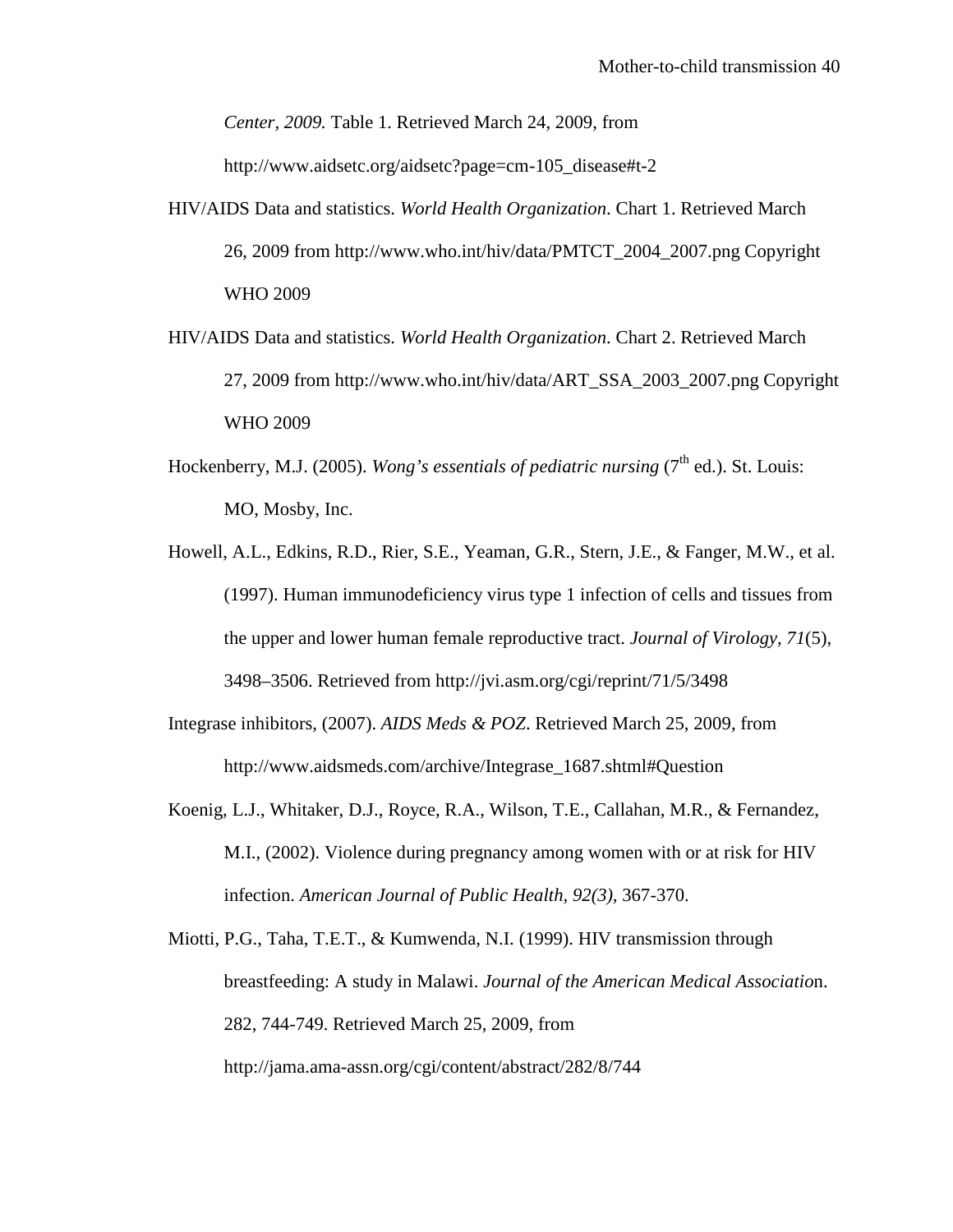- National, (2008). About. National Milk Bank. Retrieved from March 25, 2009, from http://www.nationalmilkbank.org/content.php?content\_id=1002
- Parikh, S.A. (2007). The political economy of marriage and HIV: The ABC approach, "safe" infidelity, and managing moral risk in Uganda. *American Journal of Public Health, 97*(7), 1198-1208.
- Parkhurst, J.O. (2002). The Ugandan success story? Evidence and claims of HIV-1 prevention. *The Lancet, 360*(9347), 78-80.
- Parkhurst, J.O. (2008). "What worked?": The evidence challenges in determining the Causes of HIV prevalence decline. *AIDS Education and Prevention, 20*(3), 275-283.
- Porth, C. M. (2005). *Pathophysiology: Concepts of Altered Health States* (7<sup>th</sup> ed.). Philadelphia, PA: Lippincott Williams and Wilkins.
- Post, S.G. (2003). *Encyclopedia of bioethics (3rd ed.)*, Vol. A-C. New York, NY: Thomson Gale Learning, Inc.
- Reducing HIV transmission from mother-to-child: An opt-out approach to HIV screening. (2006). *Centers for Disease Control*. Retrieved May 19, 2008 from http://www.cdc.gov/hiv/topics/perinatal/resources/factsheets/pdf/opt-out.pdf
- Ross, J.S. & Labbok, M.H. (2004). Modeling the effects of different infant feeding strategies on infant survival and mother-to-child transmission of HIV. *American Journal of Public Health, 94*(7), 1174-1180.
- Schuklenk, U., & Kleinsmidt, A. (2007). Rethinking mandatory HIV testing during pregnancy in areas with HIV prevalence rates: Ethical and policy issues. *American Journal of Public Health, 97*(7), 1179-1183.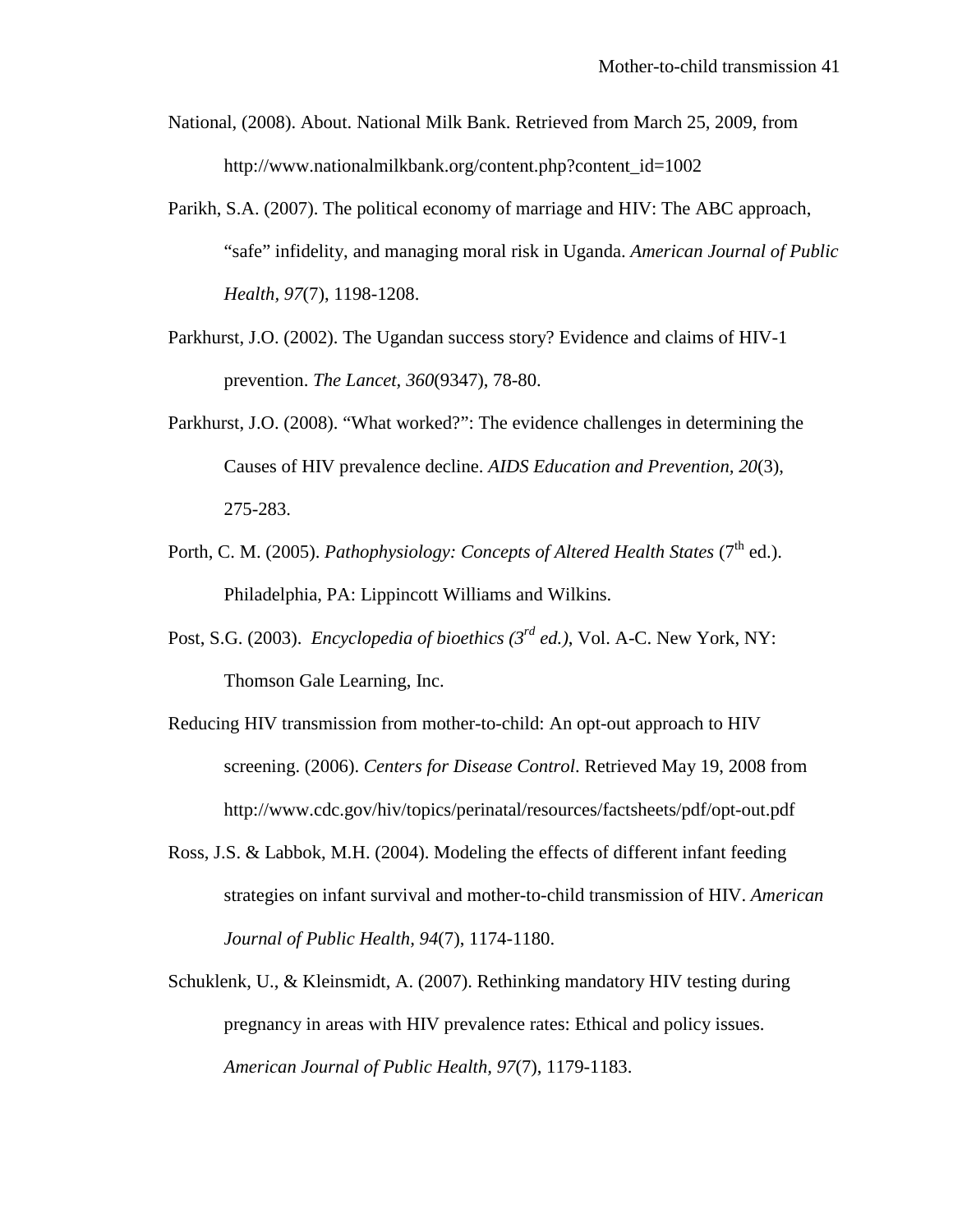Shoumatoff, A. (1988). *African madness*. New York, NY: Alfred A. Knopf, Inc.

Stoneburner, R.L., & Low-Beer, D. (2004). Population-level HIV declines and behavioral risk avoidance in Uganda. *Science, 304*(5671), 714-718.

Stringer, E.M., Chi, B.H., Chintu, N., Creek, T.L., Ekouevi, D.K., & Coetzee, D., et al. (2008). Monitoring effectiveness of programmes to prevent mother-to child HIV transmission in lower-income countries. *Bulletin of the World Health Organization, 89(1), 57-63.* Retrieved from http://web.ebscohost.com/ehost/pdf?vid=5&hid=117&sid=3aefc9cd-ec47-4cdc-99a0-01ce55a2913c%40sessionmgr103

- Stringer, J.S., Sinkala, M., Rouse, D., Goldenberg, R.L., & Vermund, S.H. (2002). Effect of nevirapine toxicity on choice of perinatal HIV prevention strategies. *American Journal of Public Health, 92*(3), 365-366.
- Sweeney, K.A. (2005). Acquired immunodeficiency syndrome. In C.M. Porth, *Pathophysiology: Concepts of Altered Health States (7<sup>th</sup> ed.), p. 427-445* Philadelphia, PA: Lippincott Williams and Wilkins.
- Taha, T., Miotti, P., & Kumwenda, N., et al. (1998). HIV infection due to breastfeeding in a cohort of babies not infected at enrollment. *International Conference on AIDS. 12*:395. Retrieved March 25, 2009, from

Technical consultation: Conclusions and recommendations on the use of antiretrovirals. (2000). *World Health Organization.* Retrieved May 21, 2008 from

http://gateway.nlm.nih.gov/meetingabstracts/ma?f=102228900.html

www.who.int/reproductive-

health/publications/new data prevention mtct hiv/index.html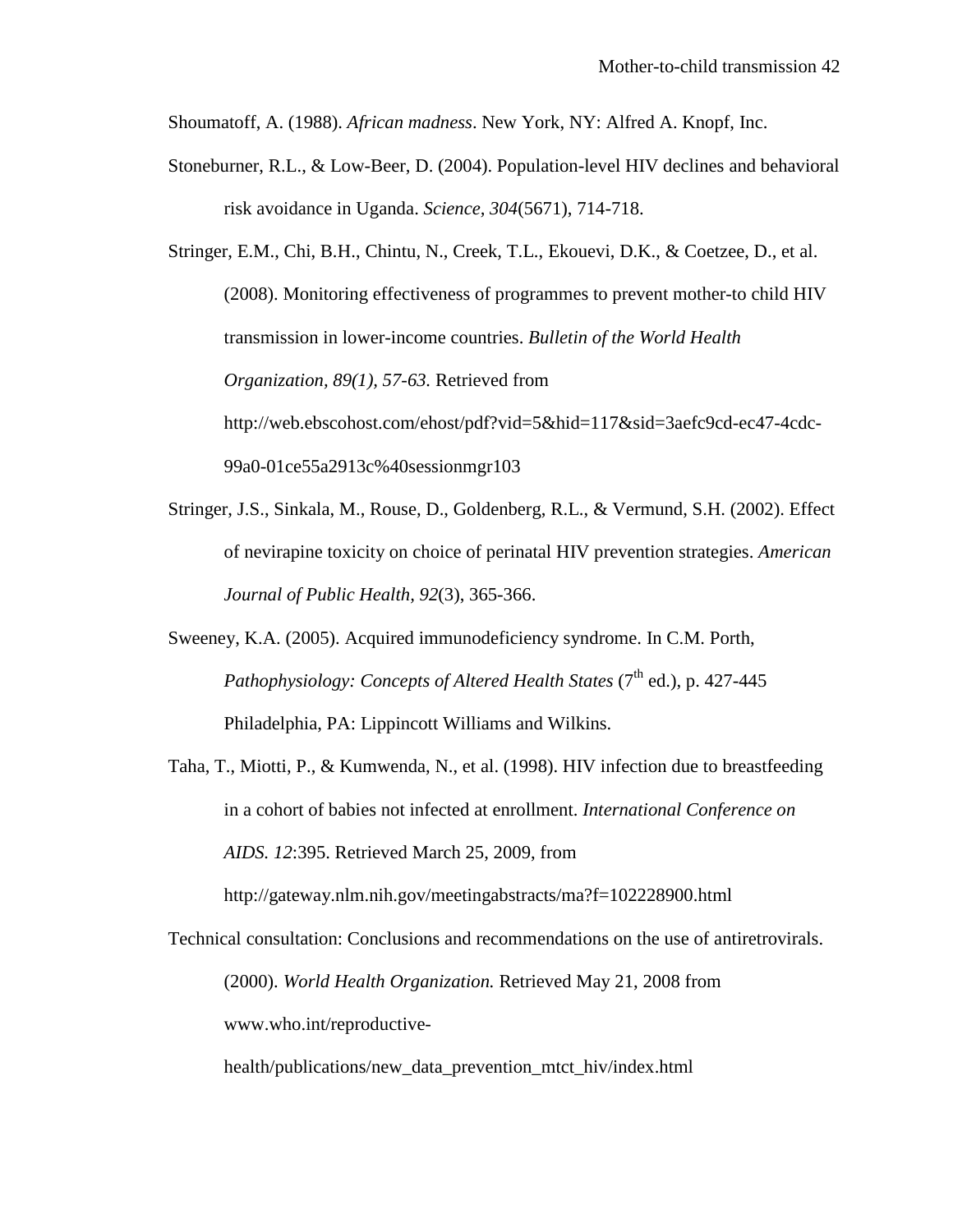- Uganda Health Profile (2001). *World Health Organization*. Retrieved May 21, 2008 from www.afro.who.int/uganda.
- Uganda. (2005, June). *Summary country profile for HIV/AIDS treatment scale-up: World Health Organization.* Retrieved May 21, 2008 from http://www.who.int/3by5/june2005\_uga.pdf
- Uganda. (2007). *World Health Organization*. Retrieved May 21, 2008 from www.who.int/countries/uga/en
- Uganda Ministry of Health. (2006). Uganda HIV/AIDS sero-behavioural survey 2004- 2005. Kampala, Uganda, and Calverton, MD: *Uganda Ministry of Health and ORC Macro.*
- UNAIDS. (2004a). Epidemiological fact sheets on HIV/AIDS and sexually transmitted infections: *World Health Organization.* Retrieved May 21, 2008 from http://data.unaids.org/Publications/Fact-Sheets01/uganda\_EN.pdf

UNAIDS. (2004b). *Report on the global AIDS epidemic*. Geneva, Switzerland: Author.

Villamor, E., Koulinska, I.N., Furtado, J., Baylin, A., Aboud, S., & Manji, K., et al. (2007). Long-chain n–6 polyunsaturated fatty acids in breast milk decrease the risk of HIV transmission through breastfeeding. *The American Journal of Clinical Nutrition, 86*(3), 682-689. Abstract Retrieved from http://www.ajcn.org/cgi/content/abstract/86/3/682

Weekly Epidemiological Record. (2007, May 25). *Revised BCG vaccination guidelines for infants at risk for HIV infection, 82*(21), 193-6. Retrieved from www.cinahl.com/cgi-bin/refsvc?jid=1086&accno=2009593866

Weinreich, S. (2003). *AIDS, meeting the challenge: Data, facts, background*. Geneva,